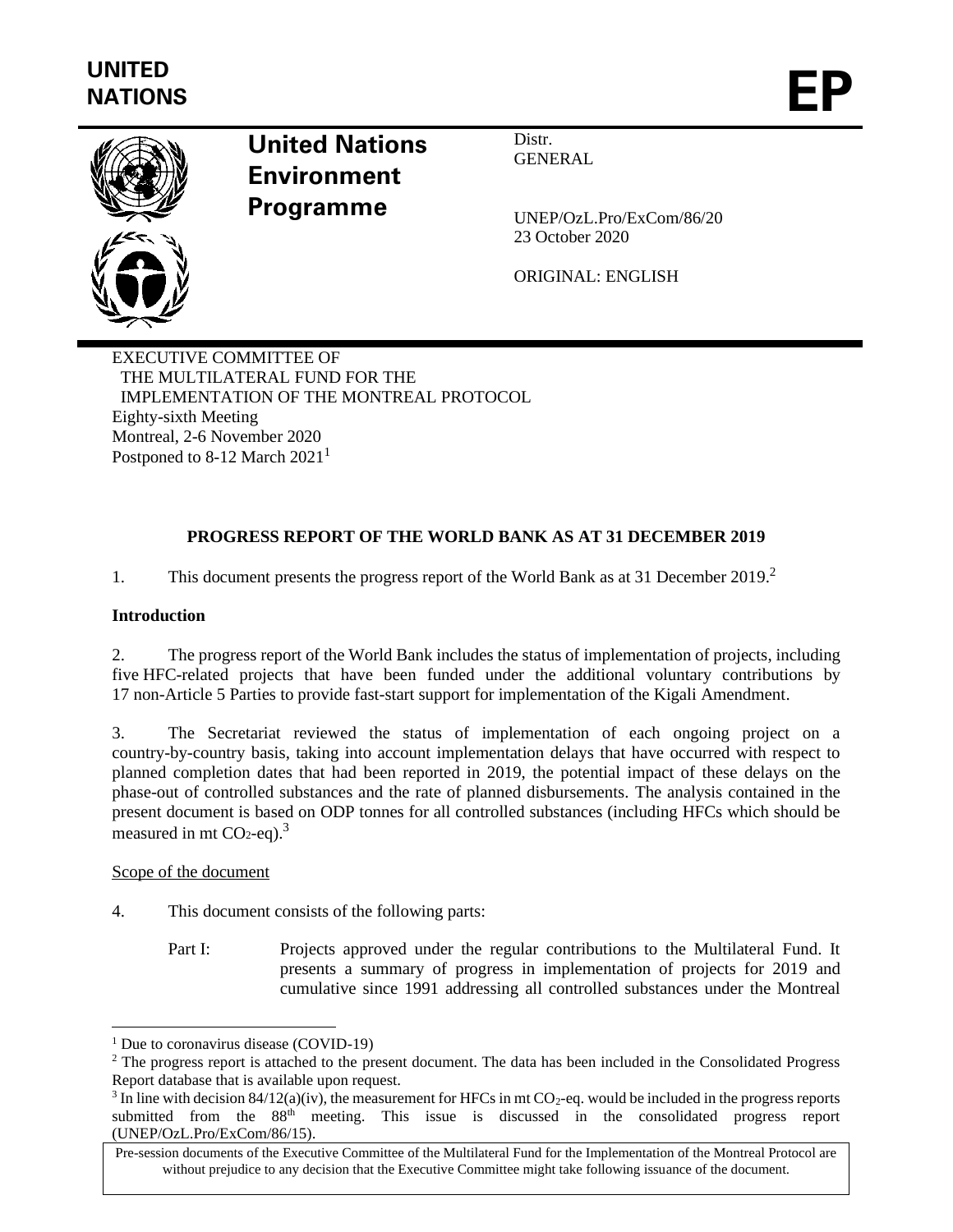Protocol, including Annex F substances (HFCs); it contains a review on the status of implementation of each ongoing<sup>4</sup> project at the country level; and it identifies projects with implementation delays and the potential impact on the phase-out of controlled substances, and projects with outstanding issues for consideration by the Executive Committee.

Part II: Projects approved under the additional voluntary contributions for fast-start support for HFC phase-down. It provides a summary on the status of implementation of HFC phase-down projects funded under the voluntary contributions.<sup>5</sup>

Recommendation.

- 5. The document also contains the following annexes:
	- Annex I: A summary status and a recommendation for each ongoing project with outstanding issues for consideration by the Executive Committee.
	- Annex II: An analysis of the progress report.

### **PART I: PROJECTS APPROVED UNDER THE REGULAR CONTRIBUTIONS TO THE MULTILATERAL FUND**

#### **Summary of progress in implementation of projects for 2019 and cumulative**

6. Implementation of projects and activities by the World Bank for 2019 and cumulative since 1991 up to 31 December 2019, is summarized as follows:

- (a) **Phase-out:**<sup>6</sup> In 2019, 1,922.1 ODP tonnes of consumption of controlled substances were phased out and an additional 61.4 ODP tonnes of consumption of controlled substances were approved for phase-out. Since 1991, 146,740 ODP tonnes of consumption of controlled substances and 187,996 ODP tonnes of production of controlled substances had been phased out, of an expected total of 304,639 ODP tonnes from projects approved (excluding cancelled and transferred projects);
- (b) **Disbursements/approvals:** In 2019, US \$9.37 million was disbursed and US \$11.73 million was planned for disbursement based on the 2018 progress report, representing a rate of disbursement of 80 per cent of that planned. Cumulatively, US \$1.14 billion had been disbursed out of the total US \$1.16 billion approved for disbursement (excluding agency support costs), representing a rate of disbursement of 98 per cent. In 2019, US \$3.19 million was approved for implementation;
- (c) **Cost-effectiveness (in ODP):**<sup>7</sup> Since 1991, the average cost-effectiveness of investment

<sup>4</sup> Ongoing projects are all projects that were under implementation as at 31 December 2019. Key indicators of progress include: percentage of funds disbursed and percentage of projects that have begun disbursing funds; funding expected to be disbursed by the end of the year as a percentage of the approved funding; the average length of projected delay in implementation; and information provided in the remarks column in the progress report database.

<sup>&</sup>lt;sup>5</sup> In line with decision 84/12(b), a detailed progress report providing an overview of the objectives, status of implementation, key findings and lessons learned, the amounts of HFC phased out where applicable, the level of funds approved and disbursed and potential challenges in completing the projects and activities, is presented in the consolidated progress report (UNEP/OzL.Pro/ExCom/86/15).

<sup>&</sup>lt;sup>6</sup> All the controlled substances under these projects were ozone-depleting substances.

<sup>7</sup> All the controlled substances under these projects were ozone-depleting substances.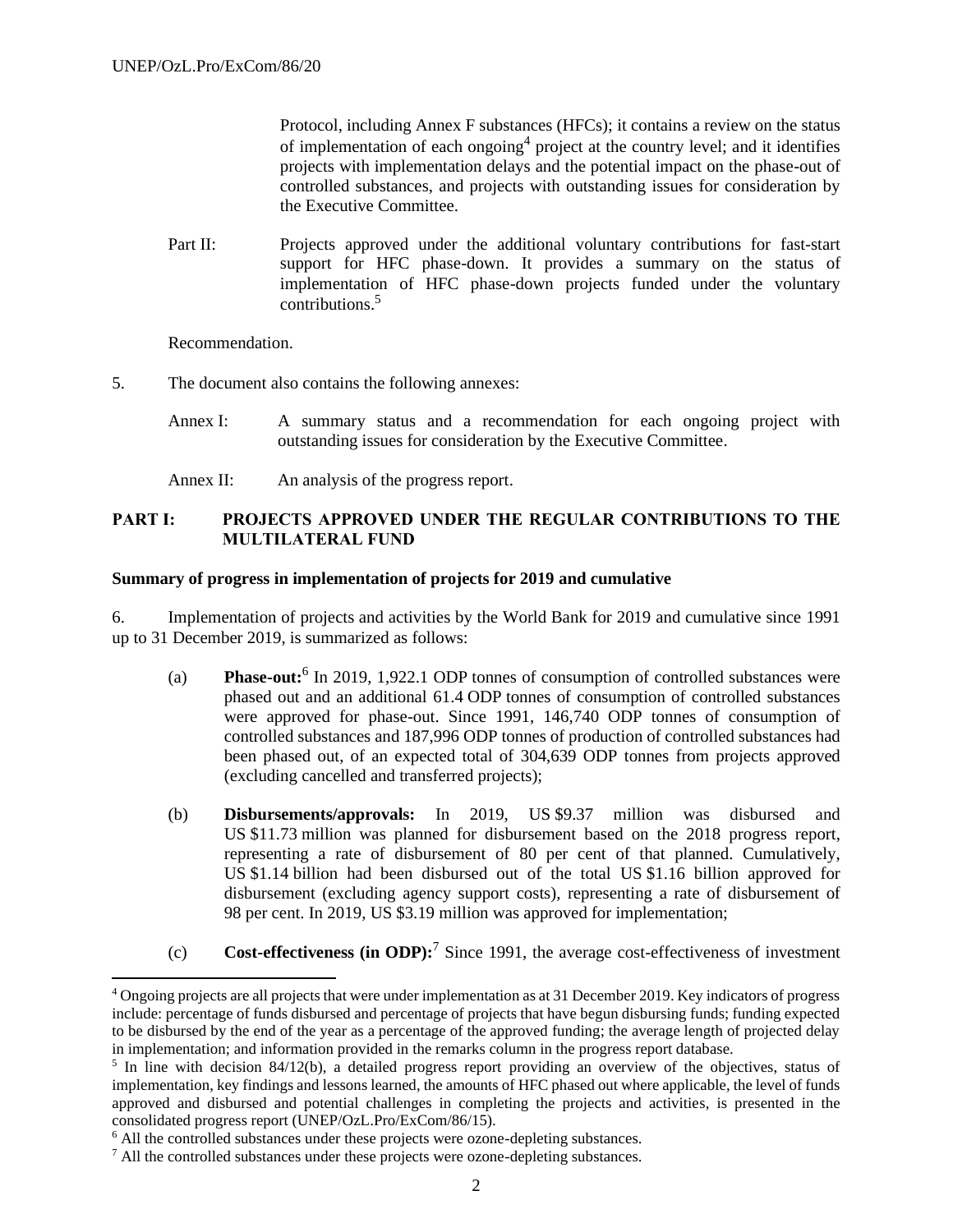projects approved leading to a permanent reduction in consumption was US \$5.47/kg and for the production sector was US \$4.86/kg. The average cost-effectiveness of investment projects per ODP tonne was US \$3.20/kg for completed projects and US \$125.08/kg for ongoing projects;<sup>8</sup>

- (d) **Number of projects completed:** In 2019, 12 projects were completed. Since 1991, 1,076 projects of the 1,088 projects approved (excluding closed or transferred projects) were completed, representing a completion rate of 99 per cent;
- (e) **Speed of delivery – investment projects:** Projects that were completed in 2019 were completed on average 70 months after their approval. Since 1991, the average time for completion of investment projects has been 40 months after their approval. First disbursements under these projects occurred, on average, 24 months after they had been approved;
- (f) **Speed of delivery – non-investment projects:** Projects that were completed in 2019 were completed on average 25 months after their approval. Since 1991, the average time for completion of non-investment projects has been 36 months after their approval. First disbursements under these projects occurred, on average, 22 months after they had been approved;
- (g) **Project preparation:** All of the 291 project preparation activities approved by the end of 2019 have been completed;
- (h) **Implementation delays:** A total of 12 investment projects were under implementation at the end of 2019, experiencing, on average, a delay of 38 months. Three of these projects are classified as "projects with implementation delays"<sup>9</sup> that are subject to the procedures of project cancellation (as demonstration projects, project preparation and IS are not subject to those procedures); and
- (i) **Multi-year agreements (MYAs)**: In 2019, five MYAs for HCFC phase-out management plans (HPMPs) were under implementation. Since 1991, 39 MYAs have been approved and 34 MYAs have been completed, representing a completion rate of 87 per cent.

#### **Project implementation progress in 2019**

7. Further to the review process, a number of issues were discussed and satisfactorily addressed, except for three projects related to components of MYAs with implementation delays that are subject to procedures for project cancellation, in line with decision 84/45(c). Annex I to the present document presents those projects classified with implementation delays, and the Secretariat's recommendation requesting the submission of a report to the  $87<sup>th</sup>$  meeting.

8. Details of progress in implementation of projects associated with the HCFC production phase-out management plan for China<sup>10</sup> and reports on projects with specific reporting requirements associated with

<sup>8</sup> The higher value of the cost-effectiveness for ongoing projects is largely due to the lower ODP values of HCFCs but also due to the means of assigning phase-out by agencies.

<sup>9</sup> Projects approved over 18 months with disbursement less than 1 per cent, or projects that had not been completed 12 months after the proposed completion date in the progress report (decision 22/61) (as demonstration projects, project preparation, and institutional strengthening (IS) are not subject to those procedures).

<sup>10</sup> UNEP/OzL.Pro/ExCom/86/SGP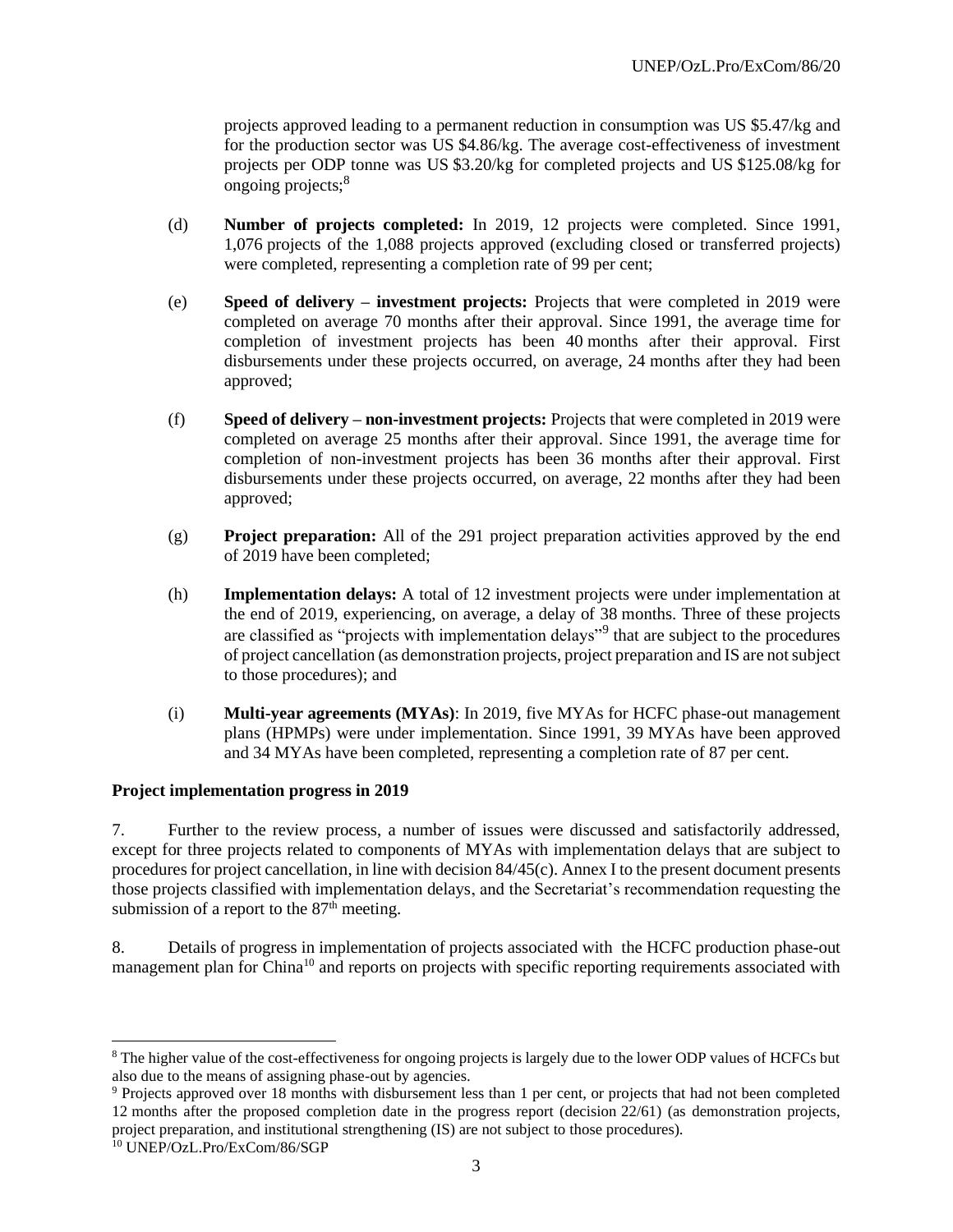China  $(HPMP)^{11}$  and Jordan  $(HPMP)^{12}$  have been submitted to the 86<sup>th</sup> meeting. Recommendations for outstanding issues for these projects, including approval of extension requests, if any, are addressed in the relevant sections of these documents. The issues relating to the HPMPs for Thailand and Viet Nam that were due to the 86<sup>th</sup> meeting but were not submitted, are addressed in the document on tranche submission delays.<sup>13</sup>

9. Of the 10 ongoing projects, excluding IS and project preparation, two projects have revised their planned dates of completion since the 2018 progress report.

## **PART II: PROJECTS APPROVED UNDER THE ADDITIONAL VOLUNTARY CONTRIBUTIONS FOR FAST-START SUPPORT FOR HFC PHASE-DOWN**

10. As of 31 December 2019, the Executive Committee had approved five HFC-related projects as summarized in Table 1.

| <b>Type</b>                | Number of projects* |  |                                   | Funding (US $\frac{1}{2}$ )**                              |         |         |     |  |
|----------------------------|---------------------|--|-----------------------------------|------------------------------------------------------------|---------|---------|-----|--|
|                            |                     |  | Approved   Completed  % completed | <b>Balance</b> % disbursed<br><b>Disbursed</b><br>Approved |         |         |     |  |
| Investment                 |                     |  |                                   | 183.514                                                    |         | 183.514 |     |  |
| Project preparation        |                     |  | 100                               | 30,000                                                     | 30,000  |         | 100 |  |
| <b>Enabling activities</b> |                     |  |                                   | 750,000                                                    | 240.513 | 509.487 |     |  |
| <b>Total</b>               |                     |  | 20                                | 963.514                                                    | 270.513 | 693.001 | 28  |  |

**Table 1. Status of approved HFC-related projects as of the end of 2019**

\*Excludes transferred projects.

**\*\***Excludes agency support costs.

11. As of the end of 2019, of the five projects approved, one project preparation had been completed. Extension of the completion dates of the three enabling activities was approved at the  $83<sup>rd</sup>$  meeting (two projects) and at the 84th meeting (one project); these activities are at various stages of implementation.

12. The investment project related to the phase-out of 8.8 mt (12,555 mt  $CO_2$ -eq.) of HFCs is currently under implementation; the equipment based on the alternative technology is under production; funds would be disbursed by the end of 2020 to the beneficiary enterprise retroactively, after signing of the agreement between the financial intermediary and the beneficiary.

13. Of the total cumulative funding approved of US \$963,514, US \$270,513 had been disbursed, representing a disbursement rate of 28 per cent.

#### **Recommendation**

14. The Executive Committee may wish:

- (a) To note the progress report of the World Bank as at 31 December 2019 contained in document UNEP/OzL.Pro/ExCom/86/20; and
- (b) To approve the recommendations related to ongoing projects with specific issues contained in Annex I to the present document.

<sup>11</sup> UNEP/OzL.Pro/ExCom/86/21/Add.1

<sup>12</sup> UNEP/OzL.Pro/ExCom/86/21

<sup>13</sup> UNEP/OzL.Pro/ExCom/86/24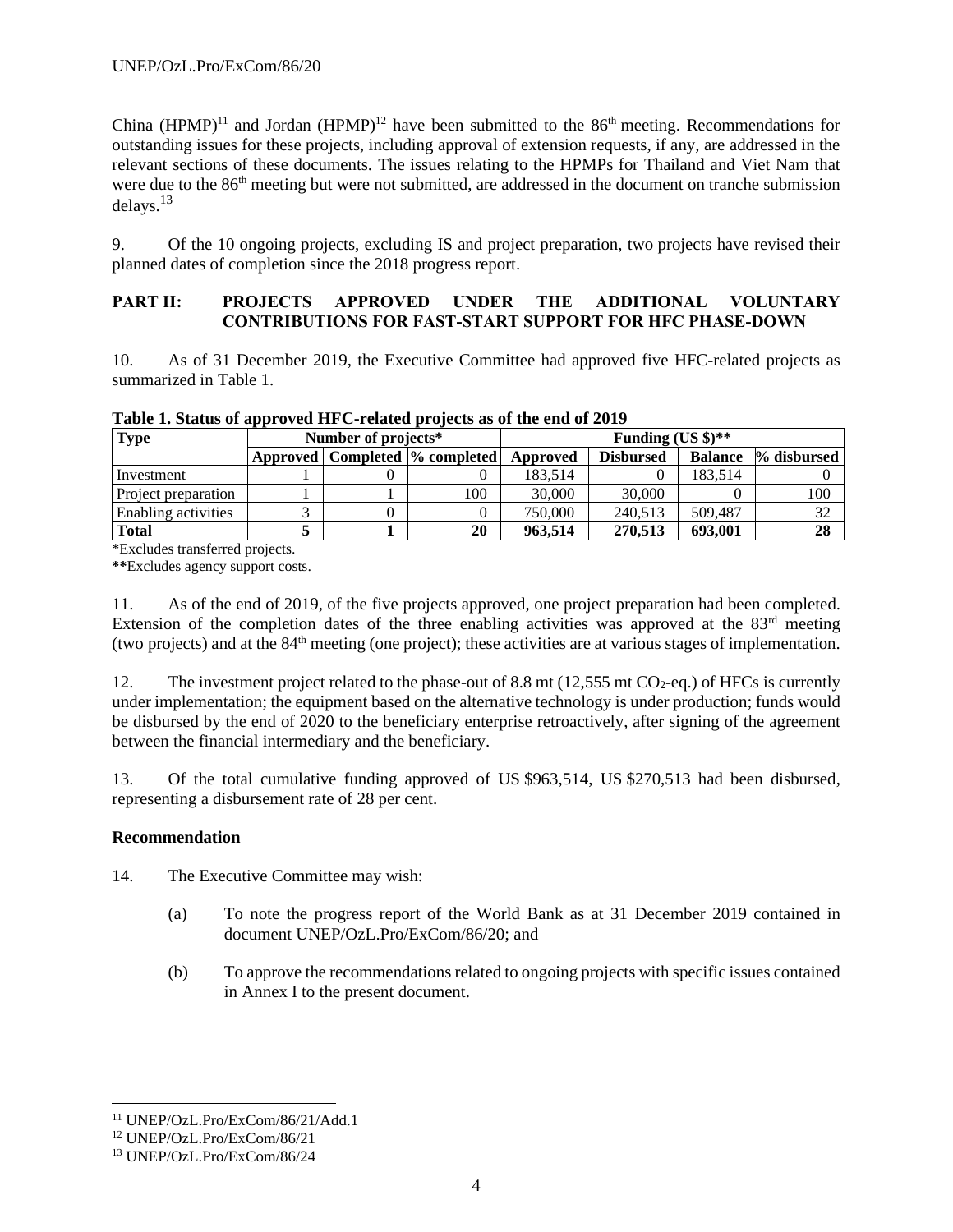### **Annex I**

# **ONGOING PROJECTS WITH OUTSTANDING ISSUES IN THE PROGRESS REPORT FOR THE WORLD BANK**

| Country/project code | <b>Project title</b>                            | Disbursement<br>$\frac{10}{2}$ | <b>Status/Issues</b> | <b>Recommendation</b>                                               |
|----------------------|-------------------------------------------------|--------------------------------|----------------------|---------------------------------------------------------------------|
| China                | HCFC production phase-out management plan       | 40 l                           | 12 months delays     | To request the World Bank to report to the $87th$ meeting           |
| CPR/PRO/81/INV/593   |                                                 |                                |                      | on this project with implementation delays                          |
| Jordan               | HCFC phase-out management plan (stage II, first |                                | 12 months delays     | To request the World Bank to report to the 87 <sup>th</sup> meeting |
| JOR/PHA/77/INV/99    | tranche) (polyurethane foam sector)             |                                |                      | on this project with implementation delays                          |
| Viet Nam             | HCFC phase-out management plan (stage II, first | 55                             | 12 months delays     | To request the World Bank to report to the 87 <sup>th</sup> meeting |
| VIE/PHA/76/INV/70    | tranche) (polyurethane rigid foam sector)       |                                |                      | on this project with implementation delays                          |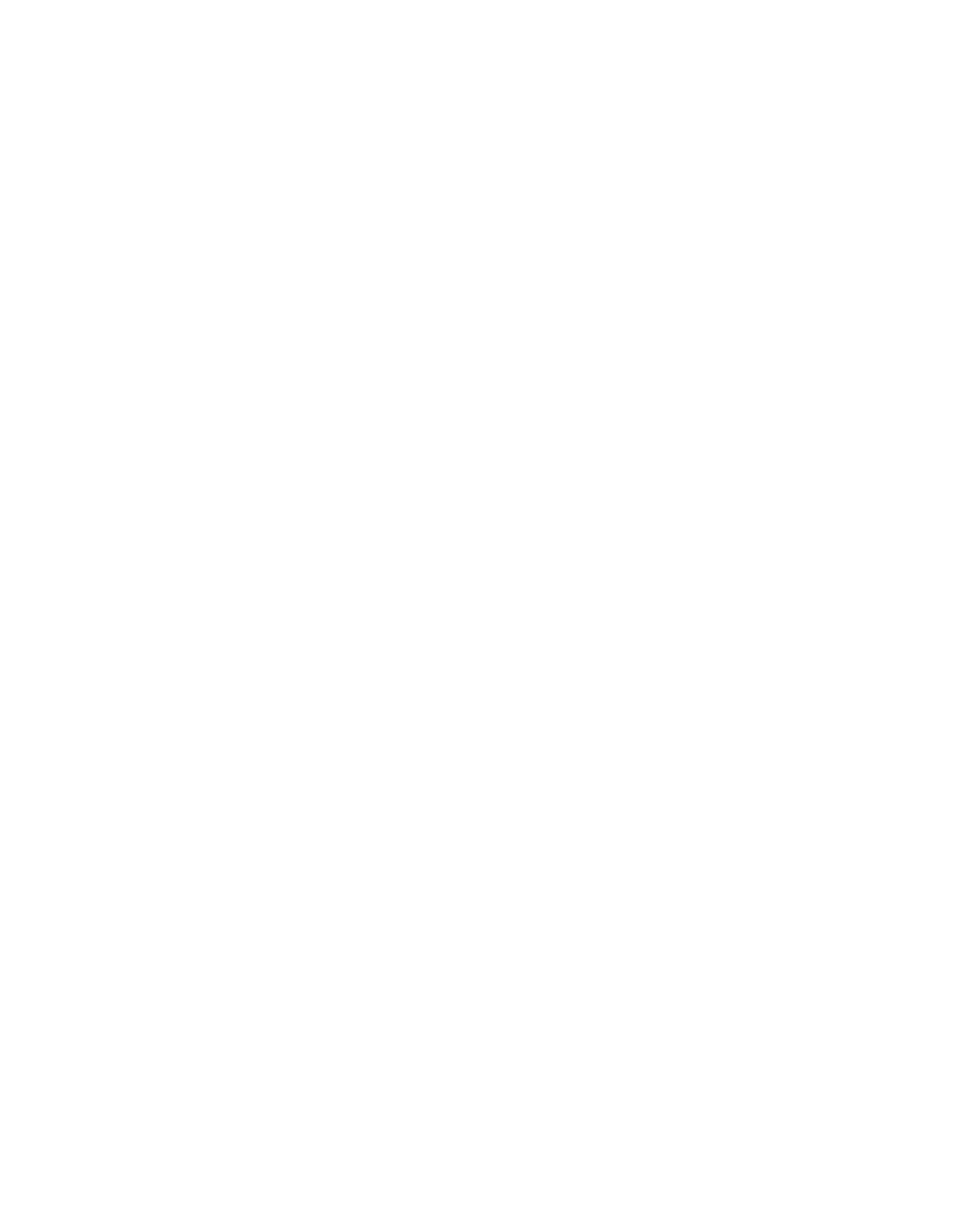#### **Annex II**

#### **ANALYSIS OF THE PROGRESS REPORT OF THE WORLD BANK AS AT 31 DECEMBER 2019**

#### 1. This Annex consists of the following two parts:

- Part I: Projects approved under the regular contributions to the Multilateral Fund.
- Part II: Projects approved under the additional voluntary contributions for fast-start support for HFC phase-down.

#### **PART I: PROJECTS APPROVED UNDER THE REGULAR CONTRIBUTIONS TO THE MULTILATERAL FUND**

2. As of 31 December 2019, the Executive Committee had approved US \$1.28 billion consisting of US \$1.16 billion for the implementation of investment and non-investment projects and US \$118.39 million for agency support costs, as shown in Table 1. In 2019, three new projects and activities were approved. This level of funding is expected to result in the phase-out of 304,639 ODP tonnes of consumption and production of controlled substances.

| <b>Sector</b>        | Funding (US \$) |
|----------------------|-----------------|
| Aerosol              | 22,984,030      |
| Destruction          | 400,000         |
| Fire fighting        | 0               |
| Foam                 | 136,339,172     |
| Halon                | 70,221,038      |
| Fumigants            | 5,837,887       |
| Multiple sectors     | 2,341,168       |
| Other                | 5,059,360       |
| Phase-out plan       | 200,687,026     |
| Process agent        | 114,342,497     |
| Production           | 378,930,190     |
| Refrigeration        | 180,259,970     |
| Several              | 28,969,731      |
| Solvents             | 10,237,394      |
| Sterilant            | 661,227         |
| Sub-total            | 1,157,270,690   |
| Agency support costs | 118,391,340     |
| <b>Total</b>         | 1,275,662,030   |

**Table 1: Approved funding by sector for the World Bank as at 31 December 2019**

3. A summary of the status of projects implemented by category is presented in Table 2.

| Type                 | Number of projects* |     |                        | Funding (US $\frac{1}{2}$ )** |                  |                |             |
|----------------------|---------------------|-----|------------------------|-------------------------------|------------------|----------------|-------------|
|                      | Approved            |     | Completed 1% completed | Approved                      | <b>Disbursed</b> | <b>Balance</b> | % disbursed |
| Country programme    | 29                  | 29  | 100                    | 1,627,732                     | 1,627,732        |                | 100         |
| Demonstration        |                     | 8   | 100                    | 6,172,901                     | 6.172.901        |                | 100         |
| Institutional        | 50                  | 48  | 96                     | 9,569,981                     | 8.939.202        | 630,779        | 93          |
| strengthening (IS)   |                     |     |                        |                               |                  |                |             |
| Investment           | 633                 | 625 | 99                     | 1.097.208.969                 | 1,076,686,134    | 20.522,836     | 98          |
| Project preparation  | 291                 | 291 | 100                    | 26,623,320                    | 26,623,320       |                | 100         |
| Technical assistance | 73                  | 71  | 97                     | 15.762,020                    | 14.947.550       | 814,470        | 95          |

**Table 2: Status of project implementation by category**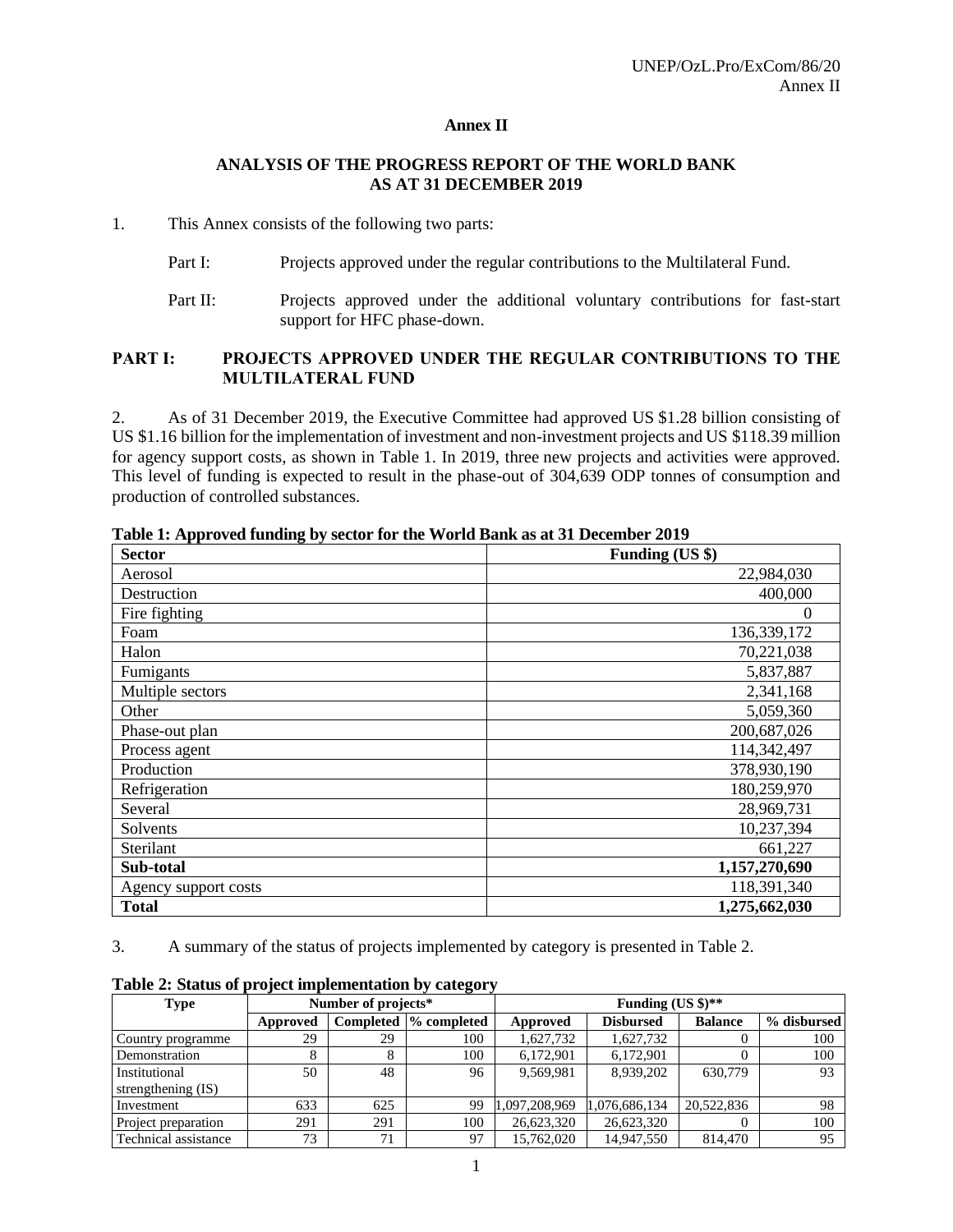| Type         | Number of projects* |     |                        |                             | Funding $(US \text{ } $)\text{**}$ |                |             |  |
|--------------|---------------------|-----|------------------------|-----------------------------|------------------------------------|----------------|-------------|--|
|              | Approved            |     | Completed  % completed | Approved                    | <b>Disbursed</b>                   | <b>Balance</b> | % disbursed |  |
| Training     |                     | 4   | 100                    | 305,766                     | 305.766                            |                | 100         |  |
| <b>Total</b> | .088                | 076 | 99                     | 1.157.270.690 1.135.302.605 |                                    | 21,968,085     | 98          |  |

\*Excludes closed and transferred projects.

\*\*Excludes agency support costs.

4. Table 3 presents an overview of the status of project implementation by year<sup>1</sup>. All projects and activities approved between 1991 and 2015, and 2017, have now been completed.

|  | Table 3: Status of project implementation by year |  |
|--|---------------------------------------------------|--|
|  |                                                   |  |

| Year         |                 | Number of projects* |              | Funding (US\$)**            |                  |                  |              |  |
|--------------|-----------------|---------------------|--------------|-----------------------------|------------------|------------------|--------------|--|
|              | <b>Approved</b> | <b>Completed</b>    | % completed  | Approved                    | <b>Disbursed</b> | <b>Balance</b>   | % disbursed  |  |
| 1991         | 42              | 42                  | 100          | 5,429,404                   | 5,429,404        | $\overline{0}$   | 100          |  |
| 1992         | 76              | 76                  | 100          | 28,047,705                  | 28,047,705       | $\overline{0}$   | 100          |  |
| 1993         | 79              | $\overline{79}$     | 100          | 42,538,405                  | 42,538,405       | $\overline{0}$   | 100          |  |
| 1994         | 91              | 91                  | 100          | 41,081,267                  | 41,081,267       | $\boldsymbol{0}$ | 100          |  |
| 1995         | 112             | 112                 | 100          | 47,224,186                  | 47,224,186       | $\boldsymbol{0}$ | 100          |  |
| 1996         | 55              | 55                  | 100          | 29,319,479                  | 29,319,479       | $\boldsymbol{0}$ | 100          |  |
| 1997         | 95              | 95                  | 100          | 56,173,102                  | 56,173,104       | $-2$             | 100          |  |
| 1998         | 59              | 59                  | 100          | 35,959,418                  | 35,959,417       | $\mathbf{1}$     | 100          |  |
| 1999         | 73              | 73                  | 100          | 64,173,138                  | 64,173,138       | $\overline{0}$   | 100          |  |
| 2000         | 67              | 67                  | 100          | 36,982,134                  | 36,982,134       | $\overline{0}$   | 100          |  |
| 2001         | 29              | 29                  | 100          | 55,212,853                  | 55,212,854       | $-1$             | 100          |  |
| 2002         | 32              | 32                  | 100          | 64, 357, 778                | 64, 357, 778     | $\boldsymbol{0}$ | 100          |  |
| 2003         | 24              | 24                  | 100          | 72,734,119                  | 72,734,119       | $\boldsymbol{0}$ | 100          |  |
| 2004         | $\overline{29}$ | 29                  | 100          | 77,111,770                  | 77,111,770       | $\mathbf{0}$     | 100          |  |
| 2005         | 28              | 28                  | 100          | 68,592,865                  | 68,592,865       | $\overline{0}$   | 100          |  |
| 2006         | 22              | 22                  | 100          | 64,473,260                  | 64,473,260       | $\boldsymbol{0}$ | 100          |  |
| 2007         | 25              | 25                  | 100          | 66,005,270                  | 66,005,270       | $\boldsymbol{0}$ | 100          |  |
| 2008         | 28              | 28                  | 100          | 40,214,774                  | 40,214,774       | $\boldsymbol{0}$ | 100          |  |
| 2009         | 22              | 22                  | 100          | 25,563,461                  | 25,563,461       | $\overline{0}$   | 100          |  |
| 2010         | 16              | 16                  | 100          | 1,148,623                   | 1,148,623        | $\theta$         | 100          |  |
| 2011         | 10              | 10                  | 100          | 44,367,458                  | 44,314,997       | 52,461           | 100          |  |
| 2012         | 10              | 10                  | 100          | 11,698,145                  | 11,698,145       | $\Omega$         | 100          |  |
| 2013         | 7               | 7                   | 100          | 43,650,189                  | 43,602,958       | 47,231           | 100          |  |
| 2014         | 13              | 13                  | 100          | 28,336,509                  | 28,336,509       | $\overline{0}$   | 100          |  |
| 2015         | 13              | 13                  | 100          | 62,990,648                  | 62,990,648       | $\theta$         | 100          |  |
| 2016         | 18              | 15                  | 83           | 12,631,821                  | 10,642,987       | 1,988,834        | 84           |  |
| 2017         | 3               | 3                   | 100          | 1,651,291                   | 1,651,291        | $\Omega$         | 100          |  |
| 2018         | $\overline{7}$  | $\mathbf{1}$        | 14           | 26,408,870                  | 9,722,058        | 16,686,812       | 37           |  |
| 2019         | 3               | $\overline{0}$      | $\mathbf{0}$ | 3,192,747                   | $\Omega$         | 3,192,747        | $\mathbf{0}$ |  |
| <b>Total</b> | 1,088           | 1,076               | 99           | 1,157,270,690 1,135,302,605 |                  | 21,968,085       | 98           |  |

\*Excludes closed and transferred projects.

\*\*Excludes agency support costs.

<sup>&</sup>lt;sup>1</sup> The data is presented according to the year when a project was approved by the Executive Committee. It treats all approvals (investment and non-investment projects) equally (i.e., an investment project or a funding tranche of an MYA of US \$1 million is considered one project, same as a country programme preparation of US \$30,000). Key indicators from the annual summary are: the percentage of projects completed, ODP phased out, and percentage of funds disbursed. There are three types of disbursements: during implementation, after implementation and for retroactively-financed projects.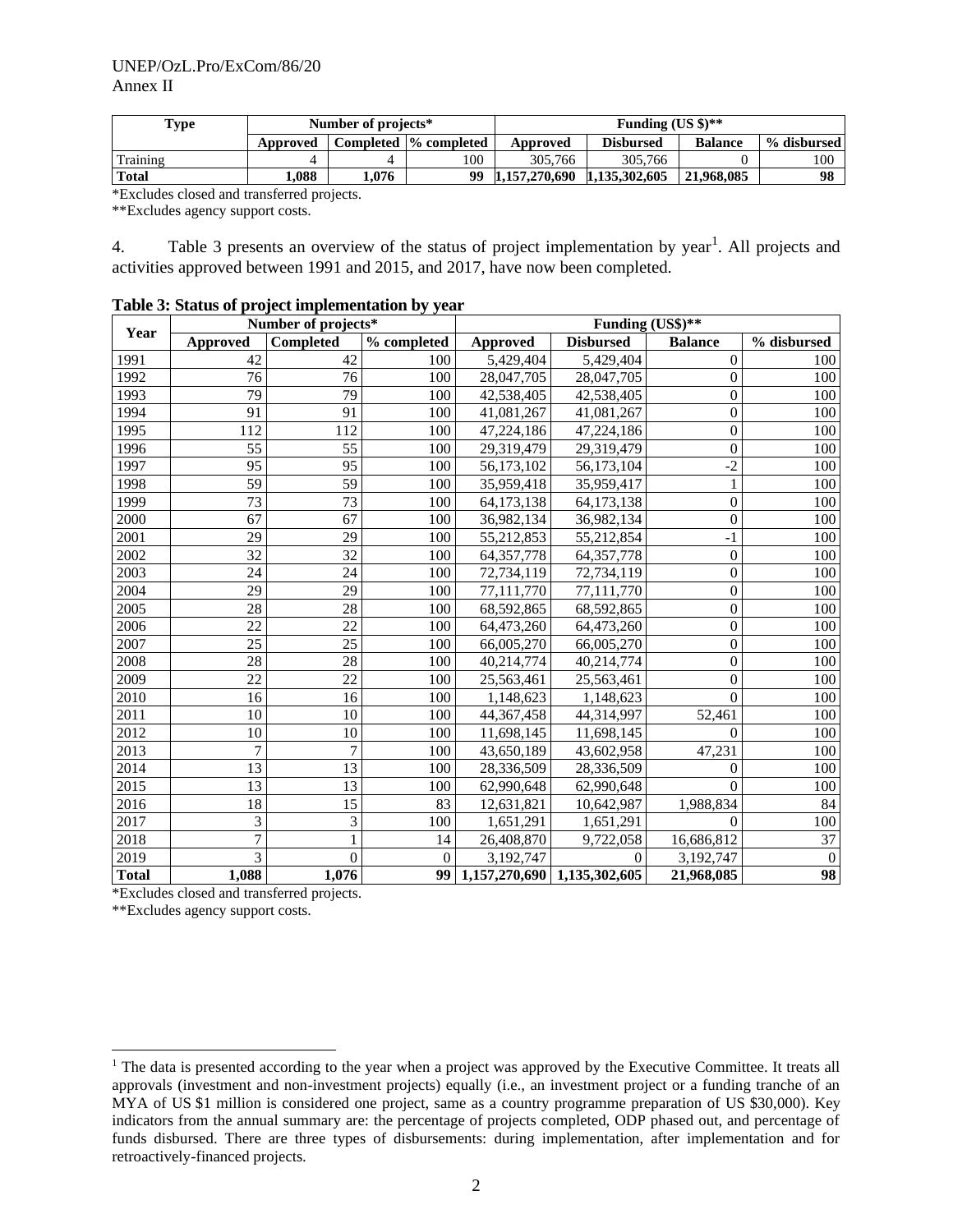5. Table 4 presents project implementation by country for 2019.

| Country      | <b>Phased out in</b><br>$2019*$<br>(ODP tonnes) | planned phase-<br>out achieved in<br>2019 | <b>Percentage of Estimated funds</b><br>disbursed in<br>2019<br>(US\$) | <b>Funds</b><br>disbursed in<br>2019<br>(US\$) | Percentage of<br>funds disbursed<br>over estimation<br>in $2019$ | Percentage of<br>planned<br>projects<br>completed in<br>2019 |
|--------------|-------------------------------------------------|-------------------------------------------|------------------------------------------------------------------------|------------------------------------------------|------------------------------------------------------------------|--------------------------------------------------------------|
| China        | 1,918.8                                         |                                           | 10,450,587                                                             | 8,494,116                                      | 81                                                               | 100                                                          |
| Indonesia    | 3.3                                             | 100                                       | 357,229                                                                | 309,918                                        | 87                                                               | 100                                                          |
| Jordan       | $\Omega$                                        | 0                                         | 630,130                                                                | 288,376                                        | 46                                                               | 50                                                           |
| Saudi Arabia | 0                                               |                                           | 1.379                                                                  | 36,294                                         | 2632                                                             |                                                              |
| Thailand     | 0                                               |                                           | 90.387                                                                 | 72,544                                         | 80                                                               | 100                                                          |
| Viet Nam     | 0                                               |                                           | 198,000                                                                | 167,349                                        | 85                                                               |                                                              |
| Global       | 0                                               |                                           | $\Omega$                                                               | 0                                              |                                                                  | 100                                                          |
| <b>Total</b> | 1.922.1                                         | 25                                        | 11,727,712                                                             | 9,368,597                                      | 80                                                               | 93                                                           |

**Table 4. Summary of project implementation by the World Bank for 2019**

\* No phase-out in 2019 for HFC-related projects.

## **PART II: PROJECTS APPROVED UNDER THE ADDITIONAL VOLUNTARY CONTRIBUTIONS FOR FAST-START SUPPORT FOR HFC PHASE-DOWN**

6. As of 31 December 2019, the Executive Committee had approved five HFC-related projects under the additional voluntary contributions amounting to US \$963,514 (excluding agency support costs). A summary of the status of these projects is presented in Table 5.

| Table of blands of approved TH C related projects as or the end of 2017 |                     |  |     |                                                                                     |                               |         |     |  |
|-------------------------------------------------------------------------|---------------------|--|-----|-------------------------------------------------------------------------------------|-------------------------------|---------|-----|--|
| <b>Type</b>                                                             | Number of projects* |  |     |                                                                                     | Funding (US $\frac{1}{2}$ )** |         |     |  |
|                                                                         | Approved            |  |     | % disbursed<br>Completed % completed Approved<br><b>Disbursed</b><br><b>Balance</b> |                               |         |     |  |
| Investment                                                              |                     |  |     | 183.514                                                                             |                               | 183.514 |     |  |
| Project preparation                                                     |                     |  | 100 | 30,000                                                                              | 30,000                        |         | 100 |  |
| Enabling activities                                                     |                     |  |     | 750,000                                                                             | 240,513                       | 509.487 | 32  |  |
| <b>Total</b>                                                            |                     |  | 20  | 963.514                                                                             | 270,513                       | 693,001 | 28  |  |

**Table 5. Status of approved HFC-related projects as of the end of 2019**

\* Excludes transferred projects.

**\*\*** Excludes agency support costs.

7. As of the end of 2019, of the five projects approved, one project preparation had been completed. Extension of the completion dates of the three enabling activities was approved at the  $83<sup>rd</sup>$  meeting (two projects) and at the 84th meeting (one project); these activities are at various stages of implementation.

8. The investment project related to the phase-out of 8.8 mt  $(12,555 \text{ mt } CO_2\text{-eq.})$  of HFCs, is at an early stage of implementation, with no funding being disbursed. Enabling activities are at various stages of implementation. Of the total cumulative funding approved of US \$963,514, US \$270,513 had been disbursed, representing a disbursement rate of 28 per cent.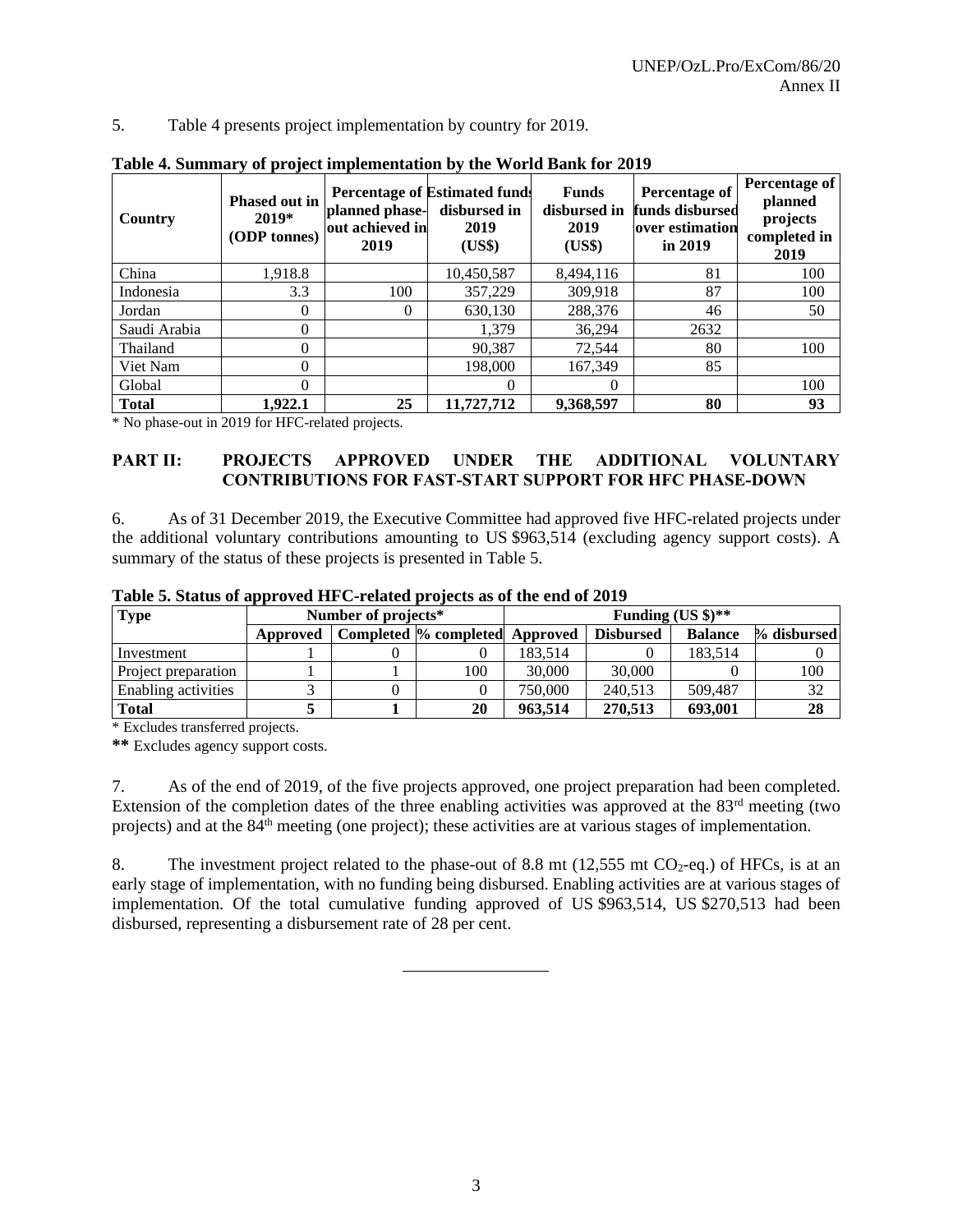

# ANNUAL PROGRESS REPORT

# BANK-IMPLEMENTED MONTREAL PROTOCOL OPERATIONS

January - December 2019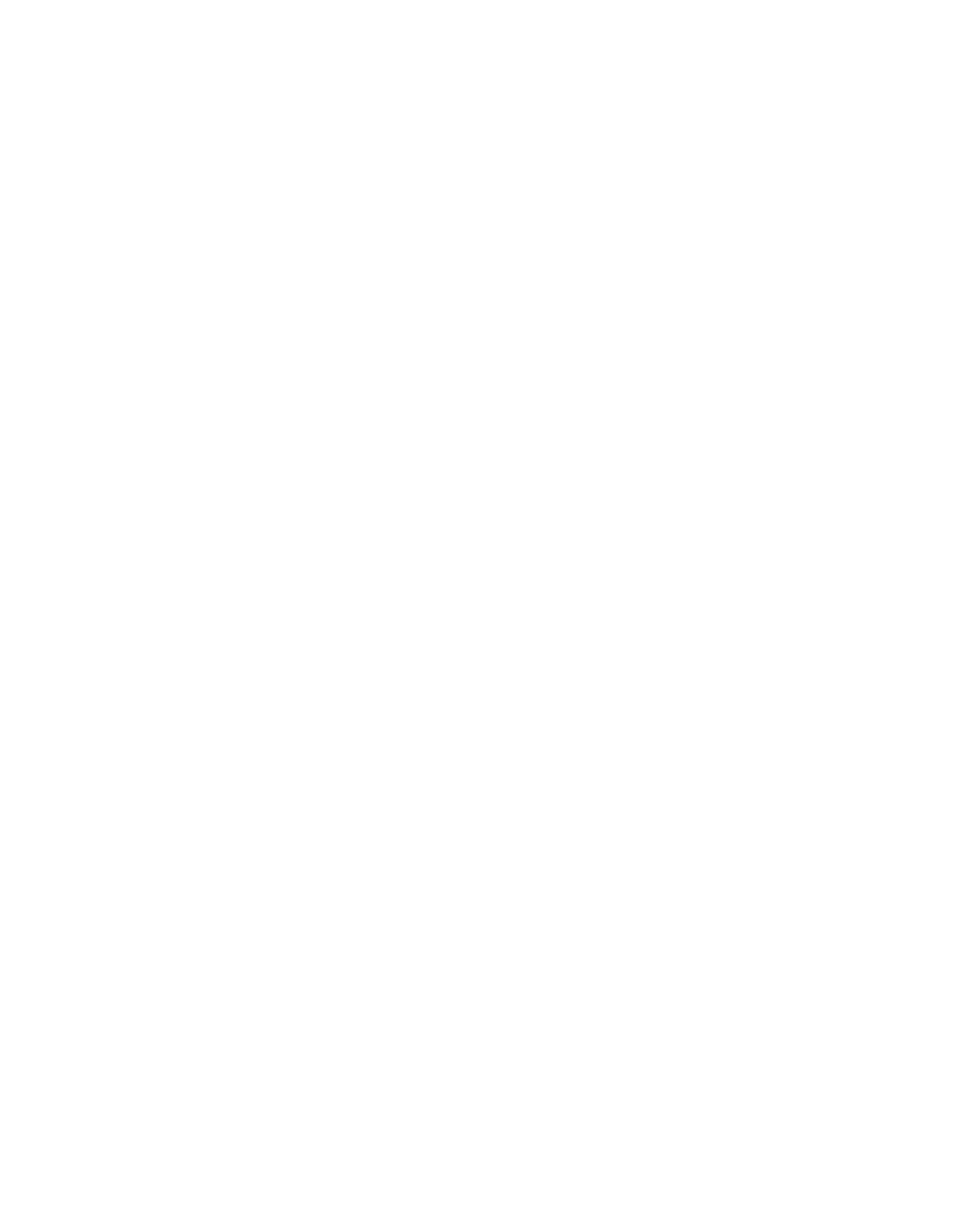# **TABLE OF CONTENTS**

| B. Summary of Data by Project Type (CPG, DEM, INS, INV, PRP, TAS, TRA) 3<br>STATUS OF AGREEMENTS & PROJECT PREPARATION (WHERE APPLICABLE),<br>A. Agreements to be Signed/Executed/Finalized & When They Will be Ready for<br>B. Project Preparation by Country, Approved Amount, and Amount Disbursed  25<br>ADMINISTRATIVE ISSUES (OPERATIONAL, POLICY, FINANCIAL, AND OTHER |
|-------------------------------------------------------------------------------------------------------------------------------------------------------------------------------------------------------------------------------------------------------------------------------------------------------------------------------------------------------------------------------|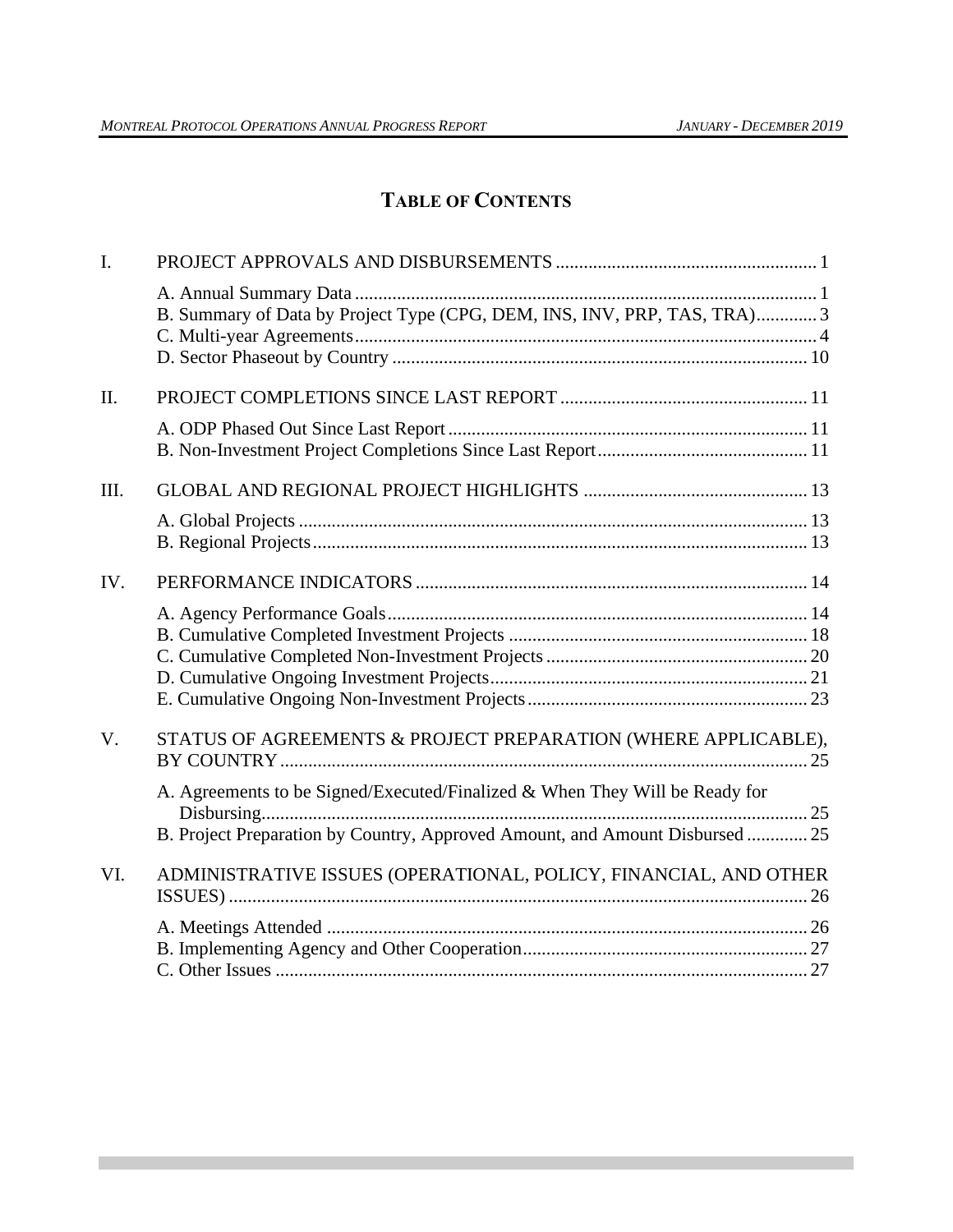# **LIST OF TABLES**

| TABLE VI-I: MP RELATED EVENTS ATTENDED BY WORLD BANK STAFF IN 2019 26 |  |
|-----------------------------------------------------------------------|--|

# **List of Annexes and Attachments**

| Annex II: Progress & Financial Reporting Database (attached separately) |
|-------------------------------------------------------------------------|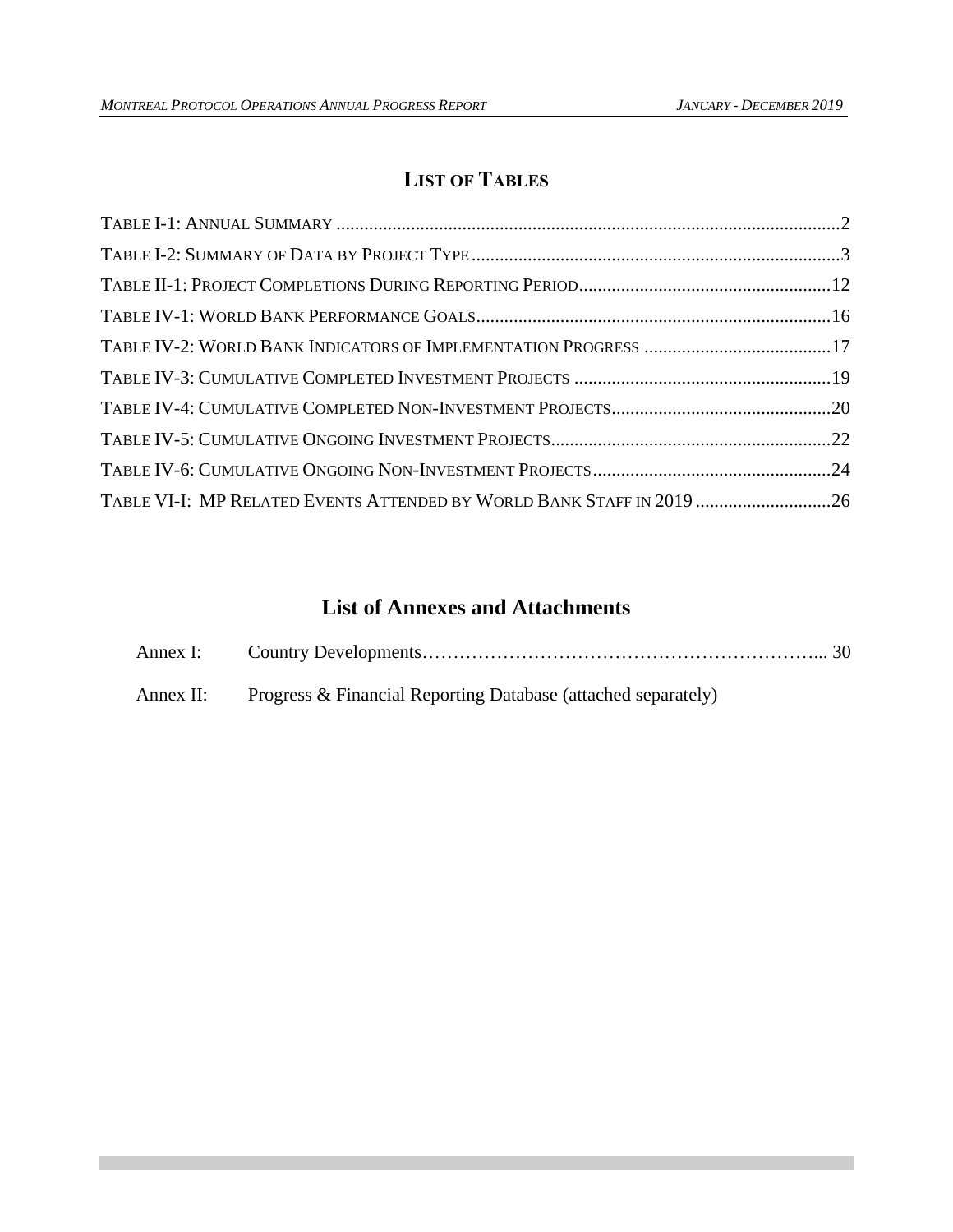# **I. PROJECT APPROVALS AND DISBURSEMENTS**

# <span id="page-13-1"></span><span id="page-13-0"></span>**A. Annual Summary Data**

1. Implementation of World Bank Multilateral Fund (MLF) activities continue to advance in the calendar year 2019. Cumulative ODP consumption and production phaseout is nearly 335,000 metric tonnes (MT). Over 100 percent of the total ODP to be phased out through World Bank conversion and closure projects has been achieved. Cumulative disbursement for the entire World Bank portfolio is over US\$1.1 billion. Two new approvals by the MLF have increased the cumulative number of project activities approved to a net 1,088 (excluding transfers and closed activities). The number of ongoing multi-year projects in the Bank's portfolio, all HCFC phaseout projects, is at five total in 2019 with the completion of three Stage I HCFC Phase-out Management Plans (HPMP).

2. Implementing Agency performance is measured by a set of eight weighted performance indicators in accordance with Executive Committee Decision 71/28. The "funds disbursed" implementation indicator was met by 80% given that the target set in the Bank's 2018 Progress Report was US\$11.73 million but actual disbursement only reached US\$9.32 million.

3. In 2019, three annual plans and one new HCFC Production Phaseout Management Plan were submitted out of 5 targeted in the approved table of 2019 performance targets set for the World Bank. The target was reached by 40 percent as only two were approved.Regarding the ODP phaseout target which is now covered in one "implementation" indicator (with the most weighting) the World Bank had a total phase-out of 1,191 MT in ODP consumption and production for 2019.As the target set by the Secretariat for the Bank's 2019 Business Plan is delinked from approved projects and actual phase-out performance, the phase-out target was not achieved. This approach to setting the target includes counting phase-out not approved by the MLF Executive Committee and comparing it to newly approved, planned phase-out. Thus, it does not provide a meaningful indication of actual ODS phase-out achieved through project implementation and in fact makes it almost impossible for phase-out targets to ever be met. World Bank performance for the three implementation indicators is highlighted in Section IV of this annual report.

4. The World Bank met all three "administrative" indicators for 2019. The 2019 Progress Report was submitted on time and 100% of 2019 project activities that completed financially were done so on average within 12 months. More project completion reports (PCRs) were submitted in 2019 than required per project completions in the project completion reporting period.

5. According to Decision 41/93, the MLF Secretariat was requested to continue to monitor traditional indicators of performance on the basis of trend analysis. These indicators include value of projects approved, cost of project preparation, cost-effectiveness, distribution of projects among countries, speed of first disbursement, and speed of completion. The 2019 outcomes in relation to these traditional indicators are also provided in Section IV.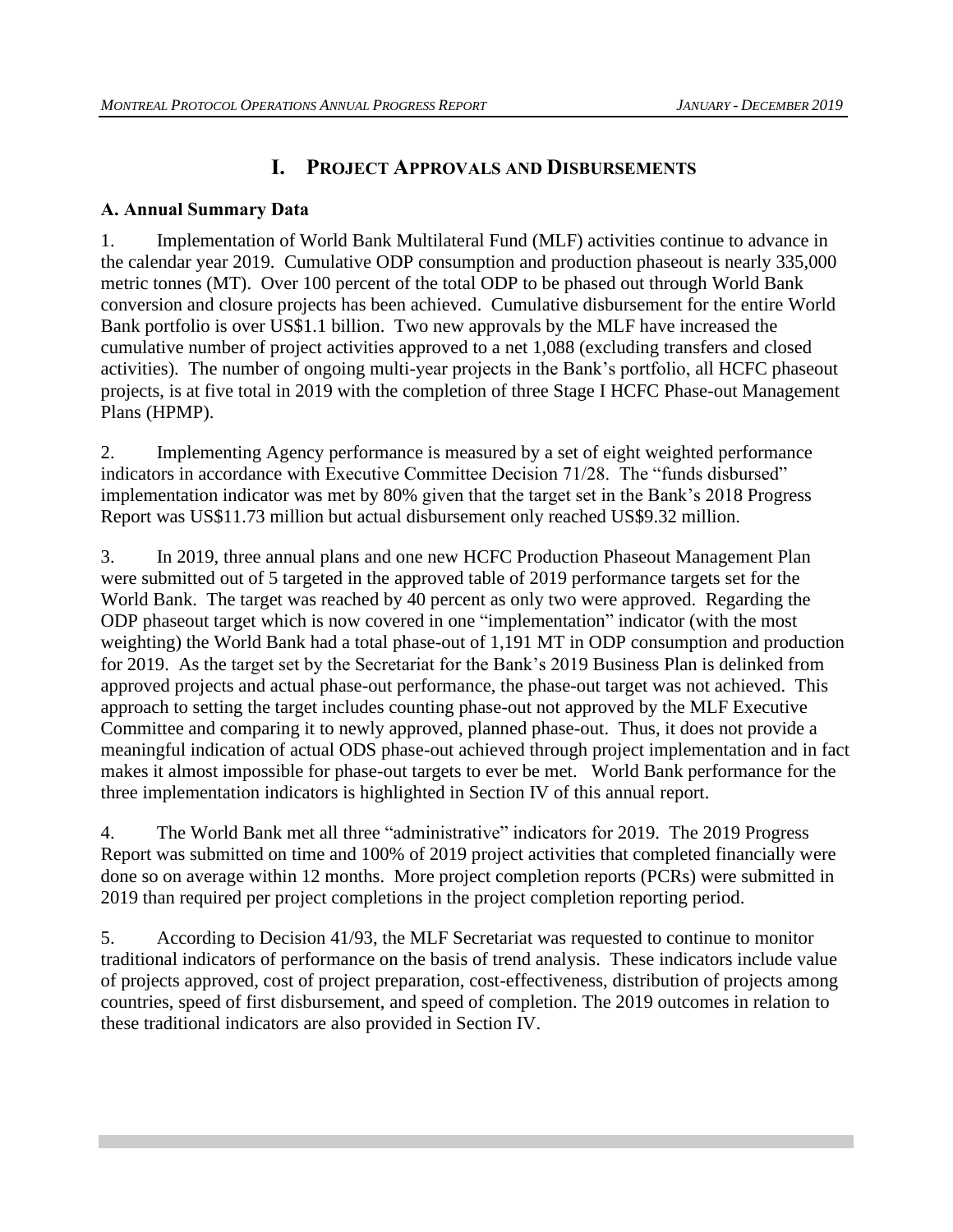<span id="page-14-0"></span>

| Year<br>Ap-  | No. of<br>Appro- | <b>Numb</b><br>er | $\frac{6}{6}$<br>Com- | Consump-<br>tion ODP | Consump<br>-tion | $%$ of<br>Consump- | Produc-<br>tion ODP | Produc-<br>tion ODP | $\frac{0}{0}$<br>Production | Approved<br><b>Funding plus</b> | <b>Funds</b><br><b>Disbursed</b> | $%$ of<br><b>Funds</b> | <b>Balance</b><br>(US\$) | <b>Estimated</b><br>Disburse- | <b>Support</b><br><b>Costs</b> | <b>Support</b><br>Cost |
|--------------|------------------|-------------------|-----------------------|----------------------|------------------|--------------------|---------------------|---------------------|-----------------------------|---------------------------------|----------------------------------|------------------------|--------------------------|-------------------------------|--------------------------------|------------------------|
| proved       | $vals^*$         | Com-              | pleted                | to be                | <b>ODP</b>       | tion ODP           | to be               | <b>Phased</b>       | <b>ODP</b>                  | Adjustment                      | (US\$)                           | Dis-                   |                          | ment in                       | Approved                       | Adjustmen              |
|              |                  | pleted            |                       | <b>Phased</b>        | <b>Phased</b>    | <b>Phased</b>      | <b>Phased</b>       | $Out*$              | <b>Phased</b>               | (US\$)                          |                                  | bursed                 |                          | <b>Current</b>                | (US\$)                         | $ts$ (US\$)            |
|              |                  |                   |                       | $Out*$               | $Out*$           | Out                | $Out*$              |                     | Out                         |                                 |                                  |                        |                          | Year (US\$)                   |                                |                        |
| 1991         | 42               | 42                | 100%                  | 537                  | 600              | 112%               | $\overline{0}$      | $\overline{0}$      | 0%                          | 5,429,404                       | 5,429,404                        | 100%                   | $\overline{0}$           | $\overline{0}$                | 820,000                        | $-534,564$             |
| 1992         | 76               | 76                | 100%                  | 18,442               | 18,276           | 99%                | $\theta$            | $\Omega$            | 0%                          | 28,047,705                      | 28,047,705                       | 100%                   | $\Omega$                 | $\theta$                      | 1,347,550                      | $-396,573$             |
| 1993         | 79               | 79                | 100%                  | 2,470                | 3,054            | 124%               | $\theta$            | $\Omega$            | 0%                          | 42,538,405                      | 42,538,405                       | 100%                   | $\overline{0}$           | $\overline{0}$                | 1,179,000                      | $-276,805$             |
| 1994         | 91               | 91                | 100%                  | 8,894                | 9,178            | 103%               | 1,200               | 1,200               | 100%                        | 41,081,267                      | 41,081,267                       | 100%                   | $\overline{0}$           | $\theta$                      | 1,418,963                      | 113,858                |
| 1995         | 112              | 112               | 100%                  | 3,648                | 3,565            | 98%                | $\Omega$            | $\theta$            | 0%                          | 47,224,186                      | 47,224,186                       | 100%                   | $\Omega$                 | $\theta$                      | 5,478,735                      | $-764,882$             |
| 1996         | 55               | 55                | 100%                  | 3,610                | 3,312            | 92%                | $\overline{0}$      | $\Omega$            | 0%                          | 29,319,479                      | 29,319,479                       | 100%                   | $\overline{0}$           | $\overline{0}$                | 4.465.748                      | $-621,458$             |
| 1997         | 95               | 95                | 100%                  | 7.343                | 17.257           | 235%               | $\overline{0}$      | 11,739              |                             | 56,173,102                      | 56,173,104                       | 100%                   | $-2$                     | $\overline{0}$                | 8.100.603                      | ,156,010               |
| 1998         | 59               | 59                | 100%                  | 8,837                | 8,783            | 99%                | 5,970               | 5,826               | 98%                         | 35,959,418                      | 35,959,417                       | 100%                   |                          | $\theta$                      | 4,804,456                      | $-501,628$             |
| 1999         | 73               | 73                | 100%                  | 9.858                | 8,128            | 82%                | 5,970               | 5,970               | 100%                        | 64,173,138                      | 64,173,138                       | 100%                   | $\mathbf{0}$             | $\overline{0}$                | 6.207.035                      | 325,317                |
| 2000         | 67               | 67                | 100%                  | 2,978                | 3,260            | 109%               | 8,802               | 8.793               | 100%                        | 36,982,134                      | 36,982,134                       | 100%                   | $\overline{0}$           | $\overline{0}$                | 3,744,867                      | $-182,406$             |
| 2001         | 29               | 29                | 100%                  | 6.067                | 6,067            | 100%               | 8,393               | 8,384               | 100%                        | 55,212,853                      | 55,212,854                       | 100%                   | $-1$                     | $\theta$                      | 4,482,836                      | 564,673                |
| 2002         | 32               | 32                | 100%                  | 6,529                | 6,699            | 103%               | 7,443               | 7,443               | 100%                        | 64, 357, 778                    | 64, 357, 778                     | 100%                   | $\overline{0}$           | $\overline{0}$                | 7,174,302                      | $-69,512$              |
| 2003         | 24               | 24                | 100%                  | 3,966                | 3,978            | 100%               | 7,421               | 7,421               | 100%                        | 72,734,119                      | 72,734,119                       | 100%                   | $\overline{0}$           | $\overline{0}$                | 7,029,910                      | 252,991                |
| 2004         | 29               | 29                | 100%                  | 4,451                | 4,468            | 100%               | 16,065              | 16,065              | 100%                        | 77,111,770                      | 77.111.770                       | 100%                   | $\overline{0}$           | $\Omega$                      | 7,369,146                      | 84,125                 |
| 2005         | 28               | 28                | 100%                  | 19.359               | 23,049           | 119%               | 46.273              | 46.342              | 100%                        | 68,592,865                      | 68,592,865                       | 100%                   | $\overline{0}$           | $\overline{0}$                | 7.381.049                      | $-597,245$             |
| 2006         | 22               | 22                | 100%                  | 1.260                | 1.260            | 100%               | 18,444              | 18,444              | 100%                        | 64,473,260                      | 64,473,260                       | 100%                   | $\overline{0}$           | $\overline{0}$                | 6,490,404                      | $-139,971$             |
| 2007         | 25               | 25                | 100%                  | 2,989                | 2,989            | 100%               | 17,115              | 17,115              | 100%                        | 66,005,270                      | 66,005,270                       | 100%                   | $\mathbf{0}$             | $\overline{0}$                | 6.860.290                      | $-442,016$             |
| 2008         | 28               | 28                | 100%                  | 5.952                | 5.952            | 100%               | 20.593              | 20.593              | 100%                        | 40,214,774                      | 40.214.774                       | 100%                   | $\overline{0}$           | $\overline{0}$                | 4.834.395                      | $-278,146$             |
| 2009         | 22               | 22                | 100%                  | 14,036               | 14,036           | 100%               | 7,503               | 7,503               | 100%                        | 25,563,461                      | 25,563,461                       | 100%                   | $\overline{0}$           | $\overline{0}$                | 3,564,606                      | $-520,075$             |
| 2010         | 16               | 16                | 100%                  | 502                  | 674              | 134%               | $\overline{0}$      | $\theta$            | 0%                          | 1,148,623                       | 1,148,623                        | 100%                   | $\Omega$                 | $\theta$                      | 1,868,548                      | -458,586               |
| 2011         | 10               | 10                | 100%                  | 81                   | 812              | 998%               | $\theta$            | $\Omega$            | 0%                          | 44, 367, 458                    | 44.314.997                       | 100%                   | 52.461                   | 21,000                        | 5.099.184                      | $-49,603$              |
| 2012         | 10               | 10                | 100%                  | 168                  | 168              | 100%               | $\theta$            | $\theta$            | 0%                          | 11,698,145                      | 11,698,145                       | 100%                   | $\Omega$                 | $\overline{0}$                | 2,765,746                      | $-629,040$             |
| 2013         | $\tau$           |                   | 100%                  | 377                  | 377              | 100%               | $\overline{0}$      | 1.058               |                             | 43,650,189                      | 43.602.958                       | 100%                   | 47,231                   | $\overline{0}$                | 3,203,077                      | 929,574                |
| 2014         | 13               | 13                | 100%                  | 127                  | 127              | 100%               | $\overline{0}$      | $\Omega$            | 0%                          | 28,336,509                      | 28,336,509                       | 100%                   | $\Omega$                 | $\overline{0}$                | 3.387.443                      | $-412, 129$            |
| 2015         | 13               | 13                | 100%                  | 548                  | 548              | 100%               | $\theta$            | 2,912               |                             | 62,990,648                      | 62,990,648                       | 100%                   | $\Omega$                 | $\theta$                      | 5,913,456                      | $-455,275$             |
| 2016         | 18               | 15                | 83%                   | 255                  | 54               | 21%                | $\theta$            | $\Omega$            | 0%                          | 12,631,821                      | 10,642,987                       | 84%                    | 1,988,834                | 1,738,742                     | 2,682,573                      | $-130,958$             |
| 2017         | $\mathbf{3}$     | 3                 | 100%                  | 71                   | 71               | 100%               | $\Omega$            | $\Omega$            | 0%                          | 1.651.291                       | 1.651.291                        | 100%                   | $\Omega$                 | $\Omega$                      | 2,055,676                      | $-212,026$             |
| 2018         | $\tau$           |                   | 14%                   | 33                   | $\theta$         | 0%                 | $\theta$            | 1,188               |                             | 26,408,870                      | 9,722,058                        | 37%                    | 16,686,812               | 14,615,556                    | 3,261,620                      | $\overline{0}$         |
| 2019         | 3                | $\Omega$          | 0%                    | 61                   | $\Omega$         | 0%                 | $\theta$            | $\Omega$            | 0%                          | 3,192,747                       | $\Omega$                         | 0%                     | 3,192,747                | 1,784,395                     | 1,958,493                      | $\overline{0}$         |
| <b>Total</b> | 1.088            | 1.076             | 99%                   | 133,447              | 146,740          | 110%               | 171.192             | 187.996             | 110%                        | 1.157.270.690                   | 1.135.302.605                    | 98%                    | 21.968.085               | 18,159,693                    | 124,949,711                    | $-6.558.371$           |

# **Table I-1: Annual Summary**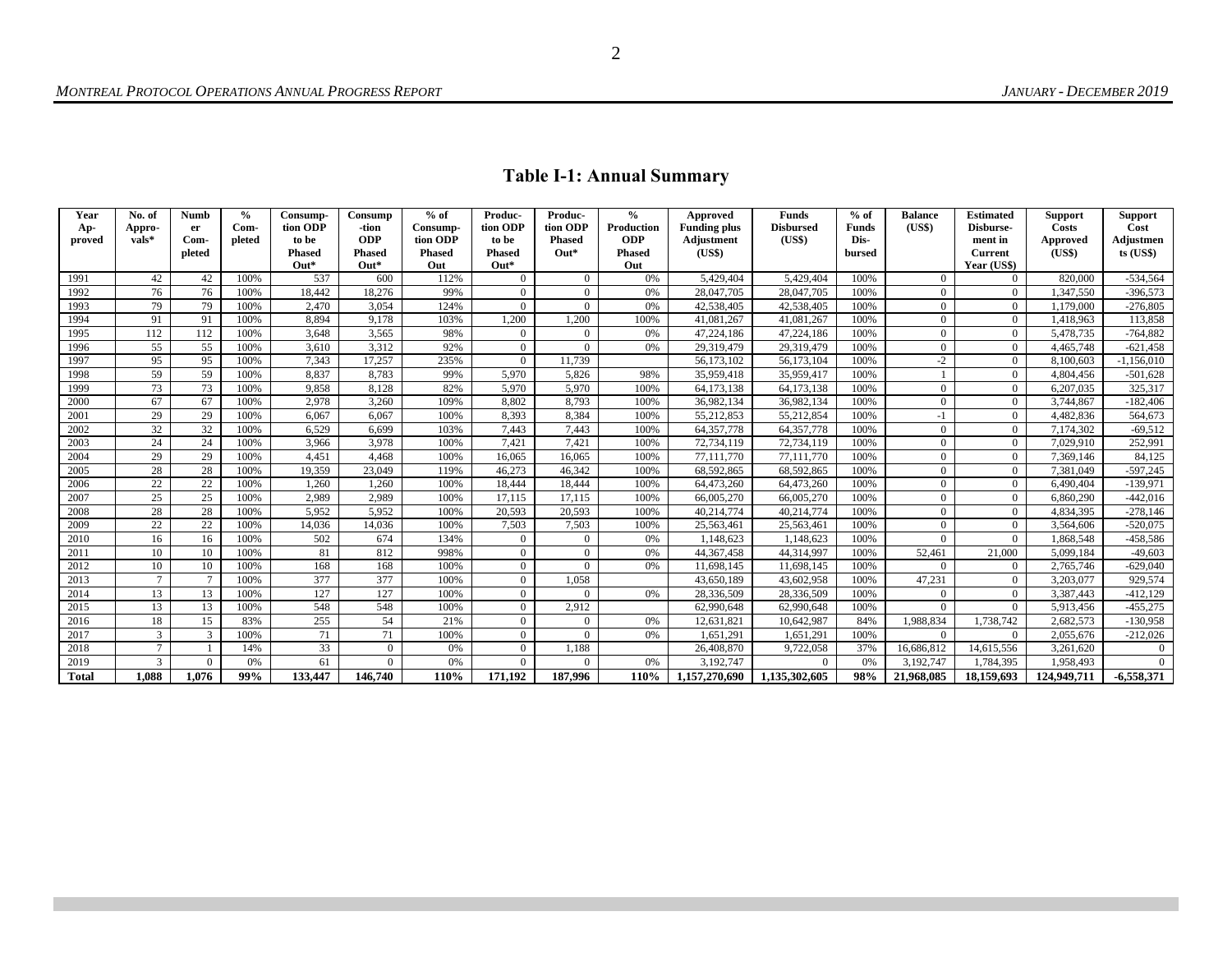# <span id="page-15-0"></span>**B. Summary of Data by Project Type (CPG, DEM, INS, INV, PRP, TAS, TRA)**

6. Table I-2 summarizes the entire portfolio of World Bank project approvals, adjustments and disbursements by type of project or activity. As can be seen from the table, the major proportion of the Bank's approved funding to date has gone for investment projects, US\$1,138,139,958. The amounts that have been allocated for demonstration projects and institutional strengthening are US\$11,439,764 and US\$9,814,643 respectively. In addition, through the separate fast start funds for HFC phase-down provided by the Executive Committee, another US\$183,514 and US\$750,000 were approved for a demonstration project and three HFC enabling activities, respectively.

<span id="page-15-1"></span>

| <b>Type</b>                                    | Number of<br>Approvals* | Number<br>Completed | Per Cent<br>Completed | Approved<br><b>Funding</b><br>(US\$) | Adjustment<br>(US \$) | Funds<br><b>Disbursed</b><br>$(US \$ | Per Cent of<br>Funds<br><b>Disbursed</b> | <b>Balance</b><br>(US\$) | <b>Estimated</b><br><b>Disbursement</b><br><b>In Current</b><br>Year $(US \$ |
|------------------------------------------------|-------------------------|---------------------|-----------------------|--------------------------------------|-----------------------|--------------------------------------|------------------------------------------|--------------------------|------------------------------------------------------------------------------|
| <b>Country Programme</b><br>Preparation        | 29                      | 29                  | 100%                  | 2,383,906                            | $-756.174$            | 1,627,732                            | 100%                                     |                          | $\Omega$                                                                     |
| <b>Demonstration Projects</b>                  | 8                       | 8                   | 100%                  | 11.439.764                           | $-5.266.863$          | 6,172,901                            | 100%                                     |                          | $\Omega$                                                                     |
| Institutional<br><b>Strengthening Projects</b> | 50                      | 48                  | 96%                   | 9,814,643                            | $-244,662$            | 8,939,202                            | 93%                                      | 630,779                  | 218,737                                                                      |
| <b>Investment Projects</b>                     | 633                     | 625                 | 99%                   | 1,138,139,958                        | -40,930,989           | 1,076,686,134                        | 98%                                      | 20,522,836               | 17,778,056                                                                   |
| <b>Project Preparation</b>                     | 291                     | 291                 | 100%                  | 34,625,595                           | $-8,002,275$          | 26,623,320                           | 100%                                     |                          | $\Omega$                                                                     |
| <b>Technical Assistance</b><br>Projects        | 73                      | 71                  | 97%                   | 19,252,207                           | $-3,490,187$          | 14,947,550                           | 95%                                      | 814,470                  | 162,900                                                                      |
| <b>Training Projects</b>                       | 4                       | 4                   | 100%                  | 1.193.246                            | $-887.480$            | 305,766                              | 100%                                     | $\Omega$                 | $\Omega$                                                                     |
| <b>GRAND TOTAL</b>                             | 1,088                   | 1,076               | 99%                   | 1,216,849,319                        | -59,578,629           | 1,135,302,605                        | 98%                                      | 21,968,085               | 18,159,693                                                                   |

**Table I-2: Summary of Data by Project Type**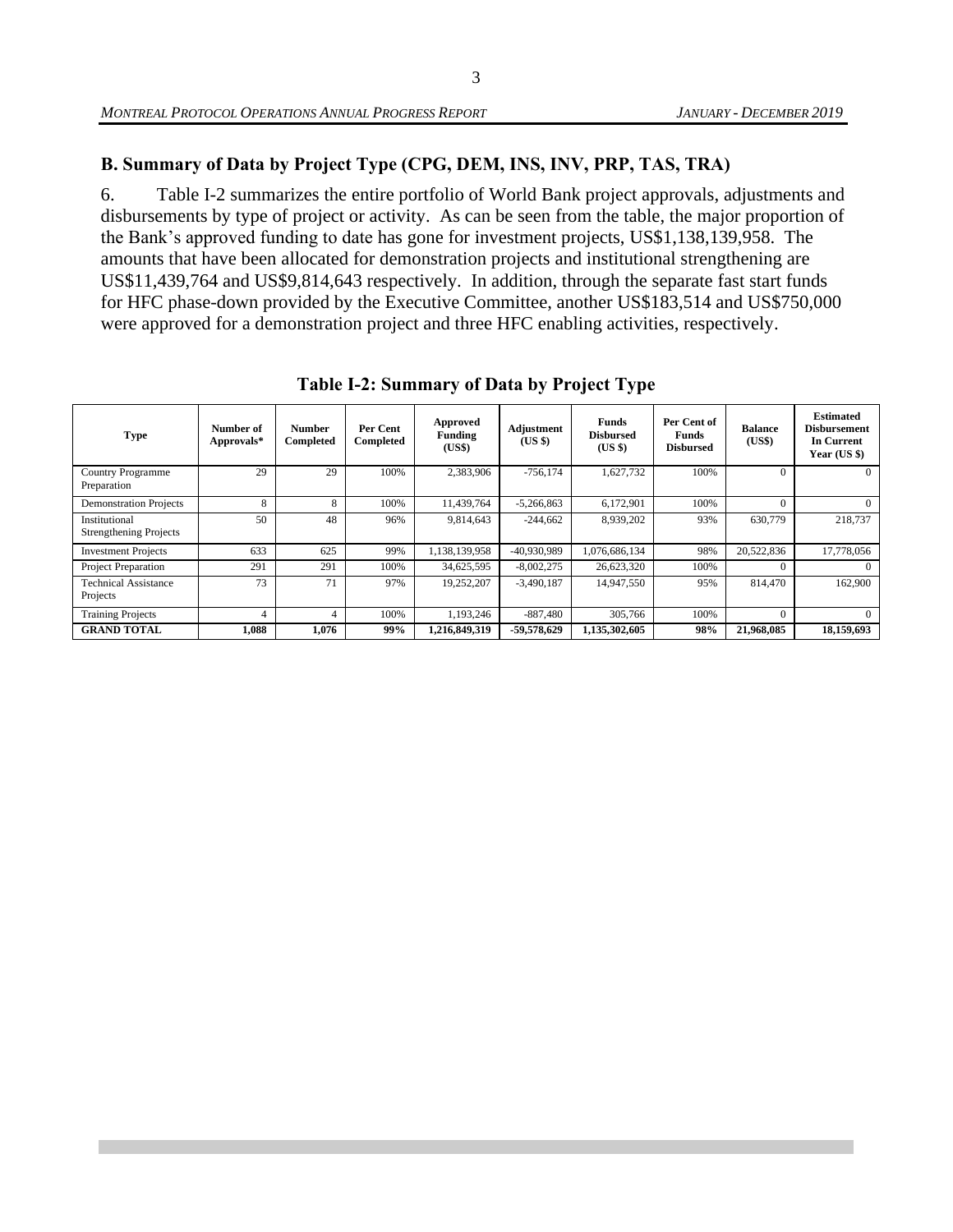# <span id="page-16-0"></span>**C. Multi-year Agreements**

7. A total of 41 multi-year projects have been approved for the World Bank as a Multilateral Fund Implementing Agency (IA) as of the end of 2019. Three of these were cancelled before implementation start in 2006, 2017 and 2019 respectively, and another five were completed with each having remaining balances that were subsequently transferred to other IAs (for the National CFC Phase-out Plans (NCPPs) of Ecuador, the Philippines and Tunisia, and the CTC phase-out and accelerated CFC production sector plans in India).

8. In addition to its role in leading implementation for 31 of the 39 multi-year projects (including national and sector plans), the World Bank was, and continues to be a Cooperating Agency in China and Indonesia, for two ongoing multi-year projects with UNDP as the Lead Agency. The total value of Stage I HCFC Phase-out Management Plans (HPMPs) and sector plans in the Bank's portfolio was more than US\$206 million, excluding returns and transfers. By the end of 2019, all Stage I HPMPs were physically and financially completed, with the exception of two, where financial completion is expected in 2020.

9. Although fully funded, some projects continue to be active in terms of reporting requirements. Decision 56/13 requires that sector plans in the foam, halon and CFC production sectors in China be tracked until the full utilization of the remaining balances. In accordance with Decision 56/13, the World Bank will continue to cooperate with China on monitoring the ongoing implementation of sector plan activities despite that the grant agreement (ODS IV) under which these sector plans fall closed on June 30, 2013. In addition, although finished in June 2017 and a project completion report submitted in November the same year, the Fund Secretariat requested a final implementation progress report for Vietnam's Stage I HPMP. It was submitted to the December 2019 meeting of the Committee.

10. The Bank and its partner countries have entered into the second phase of HPMP implementation with the approval of two Stage II HPMPs in Jordan and Vietnam and two Stage II foam sector plans in China and Indonesia in 2016, the Stage II HPMP in the Philippines in 2017, and the Stage II HPMP in Thailand in 2018. China also received US\$23 million in bridging funds to meet its 2018 HCFC production reductions, until the Stage II HCFC Production Phase-out Management Plan (HPPMP) can be approved. Four multi-year projects target HCFC-141b consumption and/or use in imported pre-blended polyol, one (the Vietnam Stage II HPMP) is the first to introduce HCFC-phase-out activities in the commercial and industrial refrigeration sectors, and two were to address air-conditioning manufacturing (Vietnam and the Philippines). The Thailand HPMP will address remaining HCFC-141b consumption in spray foam as well as tackle the servicing sector.

11. The Stage II HPMP for the Philippines, however, was transferred to another Implementing Agency upon government request in April 2019. Consequently, there remain five ongoing multiyear activities in the World Bank's active HCFC phase-out portfolio worth a total US\$189 million. Another unforeseen event occurred at the 84<sup>th</sup> Meeting of the Executive Committee, which will change this value. Decision 84/69 introduces a significant cut to China's overall Stage II HPMP. It is expected that in 2020, the US\$140 million polyurethane foam sector plan for which the Bank serves as an Implementing Agency will be accordingly reduced in value by more than half.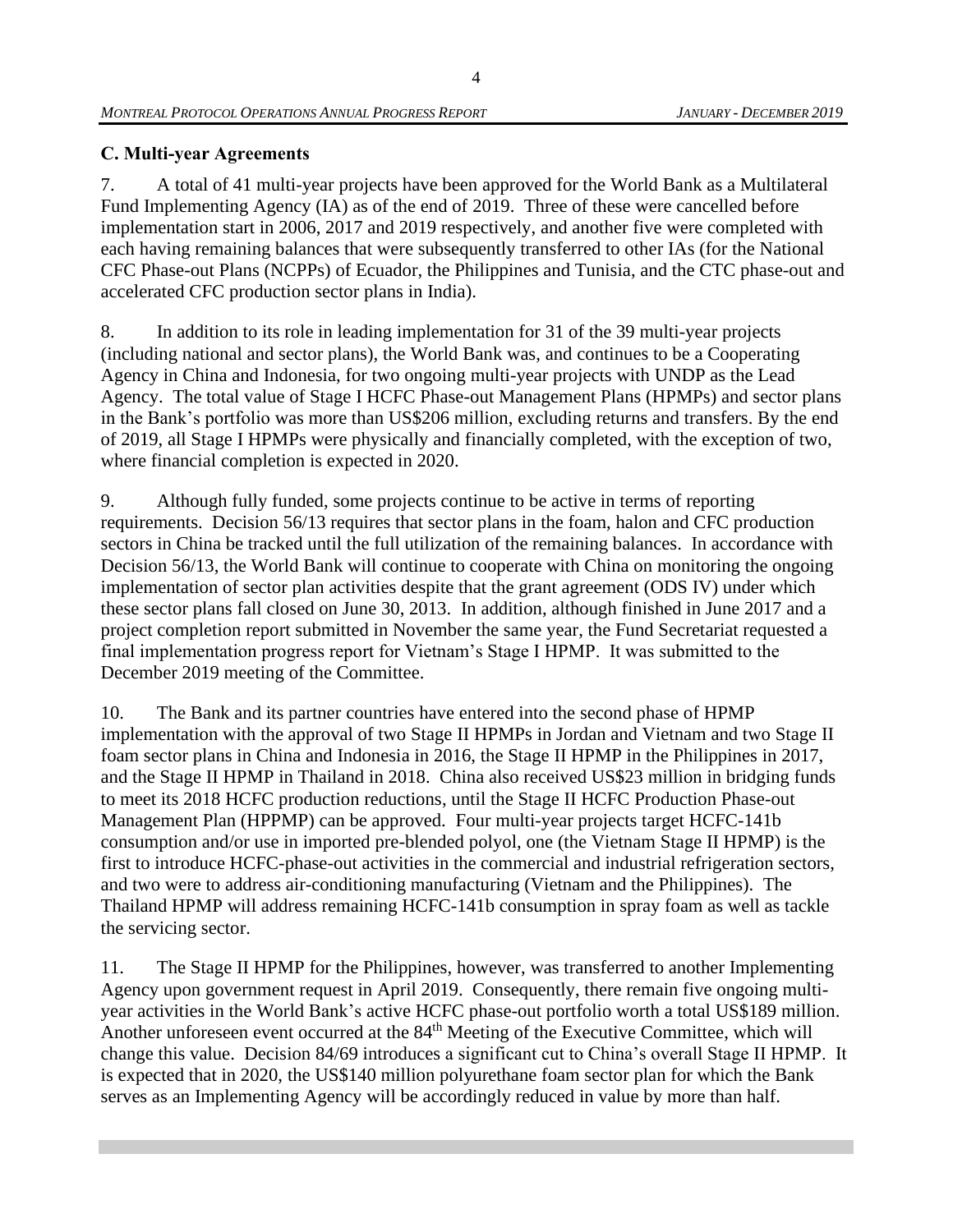12. In 2019, two tranche implementation progress reports were approved for the second tranches of the Stage II HPMPs in Jordan and Vietnam, worth a total US\$3.2 million. Hence, the total funds released by the Executive Committee to date to support, as a priority compliance with the 2020 35% reductions in HCFC consumption, amount to US\$15.9 million (excluding the bridging funds for China's production sector). No new HPMPs or other multiyear agreement (MYA) projects were approved in 2019.

13. All World Bank partner countries currently implementing multi-year projects appear to have met their annual consumption and production targets for the 2019 calendar year based on unverified data as of report writing. In addition, these countries have maintained the total phaseout from previous agreements, also according to preliminary information. Table I-3 presents a summary of multi-year agreements for projects under World Bank implementation. Additional country information is also found in Annex I of this report.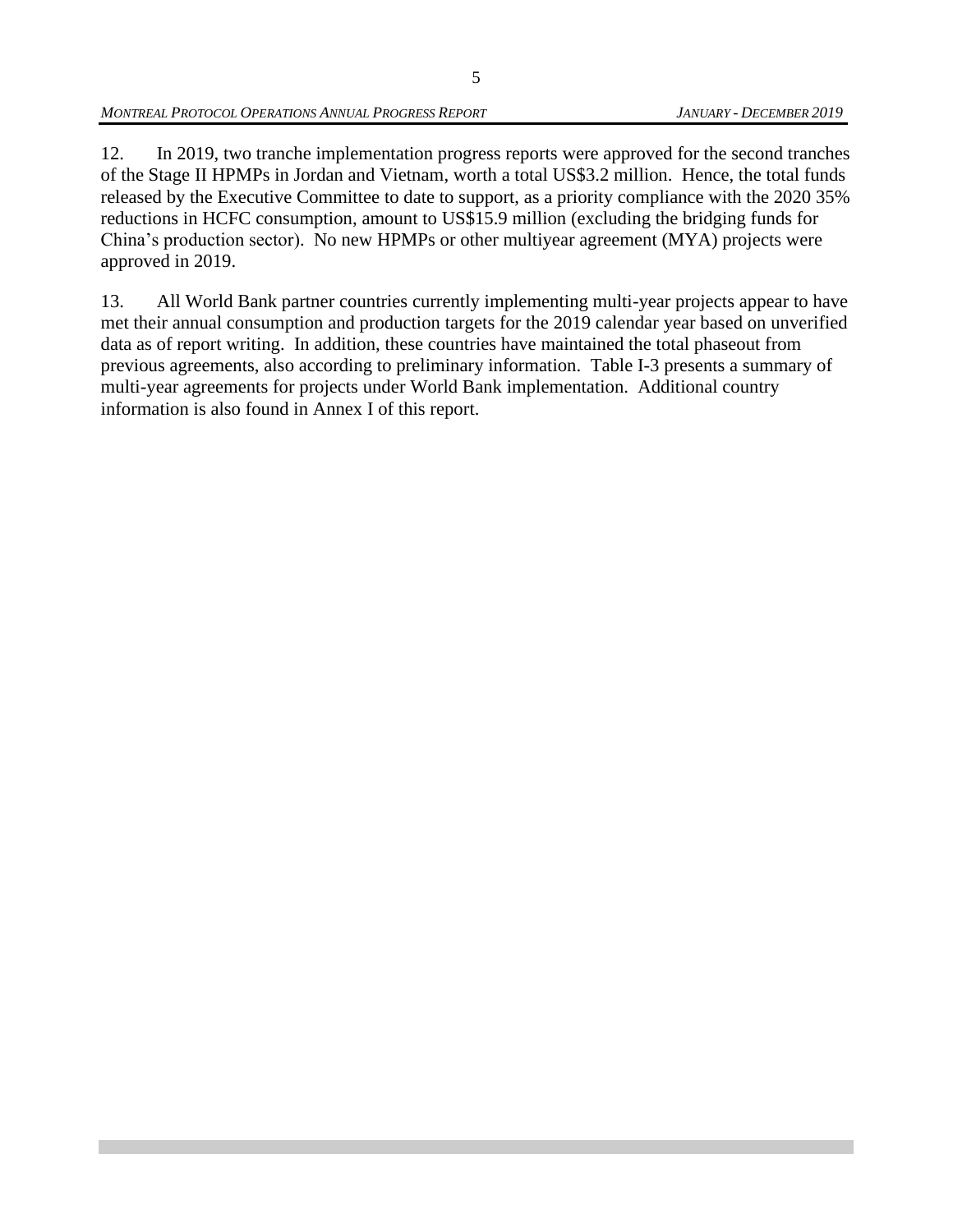# **Table I-3. Multi-Year Projects**

| Country            | <b>Sector Plan/National</b><br><b>ODS Phase-Out Plan</b>                                        | Date<br><b>Approved</b> | <b>Actual Date</b><br>of<br>Completion | <b>Funds</b><br><b>Committed</b><br>by ExCom<br>(US\$) | <b>Funds</b><br><b>Released</b><br>including<br><b>Present</b><br>Year by<br><b>ExCom</b><br>(US\$) | <b>Funds</b><br><b>Disbursed</b><br>(US\$) | <b>Total ODP</b><br>Consumption<br>to be Phased-<br>out for the<br>Plan | <b>ODP</b><br>Consumption<br><b>Allowed for</b><br>the Reporting<br>Year* | <b>Actual ODP</b><br>Consumption<br>for Reporting<br>Year* | <b>Total ODP</b><br>Production<br>to be Phase-<br>out for the<br>Plan* | <b>ODP</b><br>Production<br><b>Allowed for</b><br>the<br>Reporting<br>Year* | <b>Actual ODP</b><br>Production<br>for Reporting<br>Year* |
|--------------------|-------------------------------------------------------------------------------------------------|-------------------------|----------------------------------------|--------------------------------------------------------|-----------------------------------------------------------------------------------------------------|--------------------------------------------|-------------------------------------------------------------------------|---------------------------------------------------------------------------|------------------------------------------------------------|------------------------------------------------------------------------|-----------------------------------------------------------------------------|-----------------------------------------------------------|
| Antigua<br>Barbuda | CFC phase-out<br>management plan                                                                | Dec-04                  | $Dec-11$                               | 97,300                                                 | 97,300                                                                                              | 62,987                                     | 1.80                                                                    | L,                                                                        |                                                            | $\overline{\phantom{a}}$                                               |                                                                             |                                                           |
| Argentina          | CFC production closure<br>plan                                                                  | $Nov-02$                | $Dec-09$                               | 10,600,000                                             | 10,600,000                                                                                          | 10,600,000                                 | $\blacksquare$                                                          |                                                                           |                                                            | 3,020                                                                  |                                                                             |                                                           |
| Argentina          | National CFC phase-out<br>plan                                                                  | $Nov-05$                | $Dec-13$                               | 500,000                                                | 500,000                                                                                             | 236,630                                    | 1.50                                                                    |                                                                           |                                                            | $\overline{\phantom{a}}$                                               |                                                                             |                                                           |
| Argentina          | HCFC phase-out<br>management plan (stage<br>I, first tranche)                                   | Apr-12                  | $Jun-18$                               | 914,612                                                | 914,612                                                                                             | 914,612                                    | 18.46                                                                   |                                                                           |                                                            | $\overline{\phantom{a}}$                                               |                                                                             |                                                           |
| <b>Bahamas</b>     | <b>Terminal CFC Phaseout</b><br>Plan for The Bahamas                                            | Dec-01                  | Jan-09                                 | 560,000                                                | 560,000                                                                                             | 530,946                                    | 66                                                                      |                                                                           |                                                            |                                                                        | $\blacksquare$                                                              |                                                           |
| Chile              | Phase-out of all the<br>remaining uses of<br>methyl bromide in soil<br>application pest control | Apr-05                  |                                        | 2,547,156                                              | 691,703                                                                                             |                                            | 136.3                                                                   |                                                                           |                                                            | $\blacksquare$                                                         | $\blacksquare$                                                              |                                                           |
| China              | <b>Halon Sector</b>                                                                             | Nov-97                  | $Dec-11$                               | 62,000,000                                             | 62,000,000                                                                                          | 62,000,000                                 | 24,480                                                                  | $\overline{\phantom{a}}$                                                  |                                                            | 30,060                                                                 | $\overline{\phantom{a}}$                                                    |                                                           |
| China              | <b>CFC Production Sector</b>                                                                    | Mar-99                  | $Dec-10$                               | 150,000,000                                            | 150,000,000                                                                                         | 150,000,000                                | $\overline{\phantom{a}}$                                                | $\overline{\phantom{a}}$                                                  |                                                            | 44,931                                                                 |                                                                             |                                                           |
| China              | Foam Sector                                                                                     | $Dec-01$                | $Dec-10$                               | 53,846,000                                             | 53,846,000                                                                                          | 53,846,000                                 | 14,143                                                                  |                                                                           |                                                            | $\sim$                                                                 |                                                                             | ä,                                                        |
| China              | <b>TCA</b> Sector                                                                               | $Jul-04$                | $Nov-10$                               | 2,100,000                                              | 2,100,000                                                                                           | 2,100,000                                  |                                                                         |                                                                           |                                                            | 113                                                                    |                                                                             | a.                                                        |
| China              | CTC/PA Sector Phase I                                                                           | $Nov-02$                | $Dec-11$                               | 65,000,000                                             | 65,000,000                                                                                          | 65,000,000                                 | 11,160                                                                  | ÷                                                                         | $\overline{\phantom{a}}$                                   | 52,162                                                                 |                                                                             | a.                                                        |
| China              | CTC/PA Sector Phase<br>$\mathbf{I}$                                                             | $Nov-05$                | $Jul-10$                               | 46,500,000                                             | 46,500,000                                                                                          | 46,500,000                                 | 6,945                                                                   |                                                                           | ÷.                                                         | $\sim$                                                                 |                                                                             | $\mathcal{L}_{\mathcal{A}}$                               |
| China              | HCFC phase-out<br>management plan (PU<br>rigid foam sector plan)<br>(Stage I)                   | $Jul-11$                | $Jun-19$                               | 73,000,000                                             | 73,000,000                                                                                          | 73,000,000                                 | 1,615                                                                   |                                                                           |                                                            |                                                                        | $\sim$                                                                      |                                                           |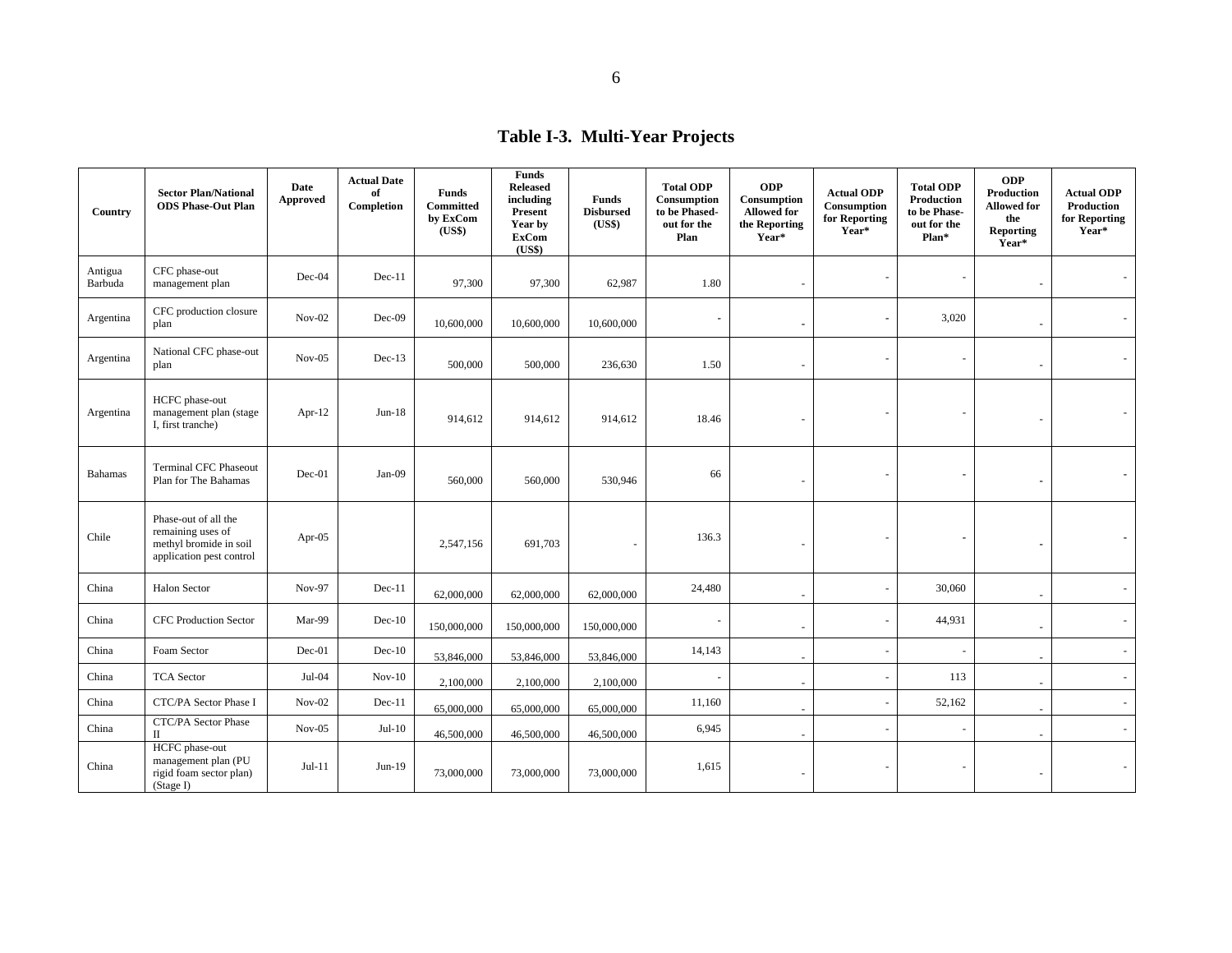| Country   | <b>Sector Plan/National</b><br><b>ODS Phase-Out Plan</b>                                                                                                            | Date<br><b>Approved</b>       | <b>Actual Date</b><br>of<br>Completion | Funds<br>Committed<br>by ExCom<br>(US\$) | <b>Funds</b><br><b>Released</b><br>including<br>Present<br>Year by<br><b>ExCom</b><br>(US\$) | Funds<br><b>Disbursed</b><br>(US\$) | <b>Total ODP</b><br>Consumption<br>to be Phased-<br>out for the Plan | <b>ODP</b><br>Consumption<br><b>Allowed for</b><br>the Reporting<br>Year* | <b>Actual ODP</b><br>Consumption<br>for Reporting<br>Year* | <b>Total ODP</b><br>Production<br>to be Phase-<br>out for the<br>Plan* | <b>ODP</b><br>Production<br><b>Allowed for</b><br>the<br><b>Reporting</b><br>Year* | <b>Actual ODP</b><br>Production<br>for Reporting<br>Year* |
|-----------|---------------------------------------------------------------------------------------------------------------------------------------------------------------------|-------------------------------|----------------------------------------|------------------------------------------|----------------------------------------------------------------------------------------------|-------------------------------------|----------------------------------------------------------------------|---------------------------------------------------------------------------|------------------------------------------------------------|------------------------------------------------------------------------|------------------------------------------------------------------------------------|-----------------------------------------------------------|
| China     | HCFC phase-out<br>management plan (PU<br>rigid foam sector plan)<br>$(\text{stage II})$                                                                             | $Dec-16$                      |                                        | 141,471,210                              | 9,581,879                                                                                    | 5,636,022                           | 4,449.6                                                              | 3,774.5                                                                   |                                                            |                                                                        |                                                                                    |                                                           |
| China     | HCFC production<br>phase-out mgmt plan<br>$(s \text{tage I})$                                                                                                       | Apr- $13$                     | $Dec-18$                               | 95,000,000                               | 95,000,000                                                                                   | 91,256,301                          |                                                                      |                                                                           |                                                            | 3,970                                                                  | 26,210                                                                             |                                                           |
| Ecuador   | National CFC phase-out<br>plan                                                                                                                                      | $Dec-03$                      | Sep-09                                 | 1,194,471                                | 1,194,471                                                                                    | 1,194,471                           | 246.00                                                               |                                                                           |                                                            | $\overline{\phantom{a}}$                                               | ä,                                                                                 |                                                           |
| India     | CFC production sector<br>gradual phase-out<br>project                                                                                                               | <b>Nov-99</b>                 | $Nov-11$                               | 82,000,000                               | 82,000,000                                                                                   | 82,000,000                          |                                                                      |                                                                           |                                                            | 22,588                                                                 | ÷                                                                                  |                                                           |
| India     | Accelerated CFC<br><b>Production Phaseout</b>                                                                                                                       | 4/1/2008<br>(in<br>principle) | $Mar-14$                               | 3,169,900                                | 3,169,900                                                                                    | 3,169,900                           |                                                                      |                                                                           |                                                            | 690                                                                    | $\sim$                                                                             |                                                           |
| India     | CTC phase-out plan for<br>the consumption and<br>production sectors                                                                                                 | $Jul-03$                      | $Mar-14$                               | 38,100,954                               | 38,100,954                                                                                   | 37,629,080                          | 11,505.00                                                            |                                                                           |                                                            | 11,553                                                                 | ÷,                                                                                 |                                                           |
| Indonesia | Phase-out of residual<br>CFCs in the foam sector                                                                                                                    | Apr-04                        | $Jun-10$                               | 2,957,564                                | 2,957,564                                                                                    | 2,957,564                           | 352.00                                                               |                                                                           |                                                            | ä,                                                                     |                                                                                    |                                                           |
| Indonesia | Refrigeration sector<br>phase-out plan: MAC<br>servicing sector                                                                                                     | $Nov-02$                      | $Mar-10$                               | 4,317,000                                | 4,317,000                                                                                    | 4,317,000                           | 915.00                                                               |                                                                           |                                                            |                                                                        | ÷,                                                                                 |                                                           |
| Indonesia | National strategy for<br>phasing out use of CFC<br>in aerosol sector:<br>Policies and actions,<br>technical assistance,<br>and enterprise<br>investment initiatives | Dec-04                        | $Jun-10$                               | 371,910                                  | 371,910                                                                                      | 371,910                             | 70.00                                                                |                                                                           |                                                            | $\overline{\phantom{a}}$                                               |                                                                                    |                                                           |
| Indonesia | HCFC Phase Out Plan<br>(Stage I): Foam Sector<br>Plan                                                                                                               | $Jul-11$                      | $Dec-19$                               | 2,714,187                                | 2,714,187                                                                                    | 2,134,725                           | 34.10                                                                | n/a                                                                       | n/a                                                        | $\overline{\phantom{a}}$                                               |                                                                                    |                                                           |
| Indonesia | <b>HCFC Phase Out Plan</b><br>(Stage II): Foam Sector<br>Plan                                                                                                       | May-16                        |                                        | 4,255,163                                | 3,262,292                                                                                    | 2,506,258                           | 42.70                                                                | n/a                                                                       | n/a                                                        |                                                                        |                                                                                    |                                                           |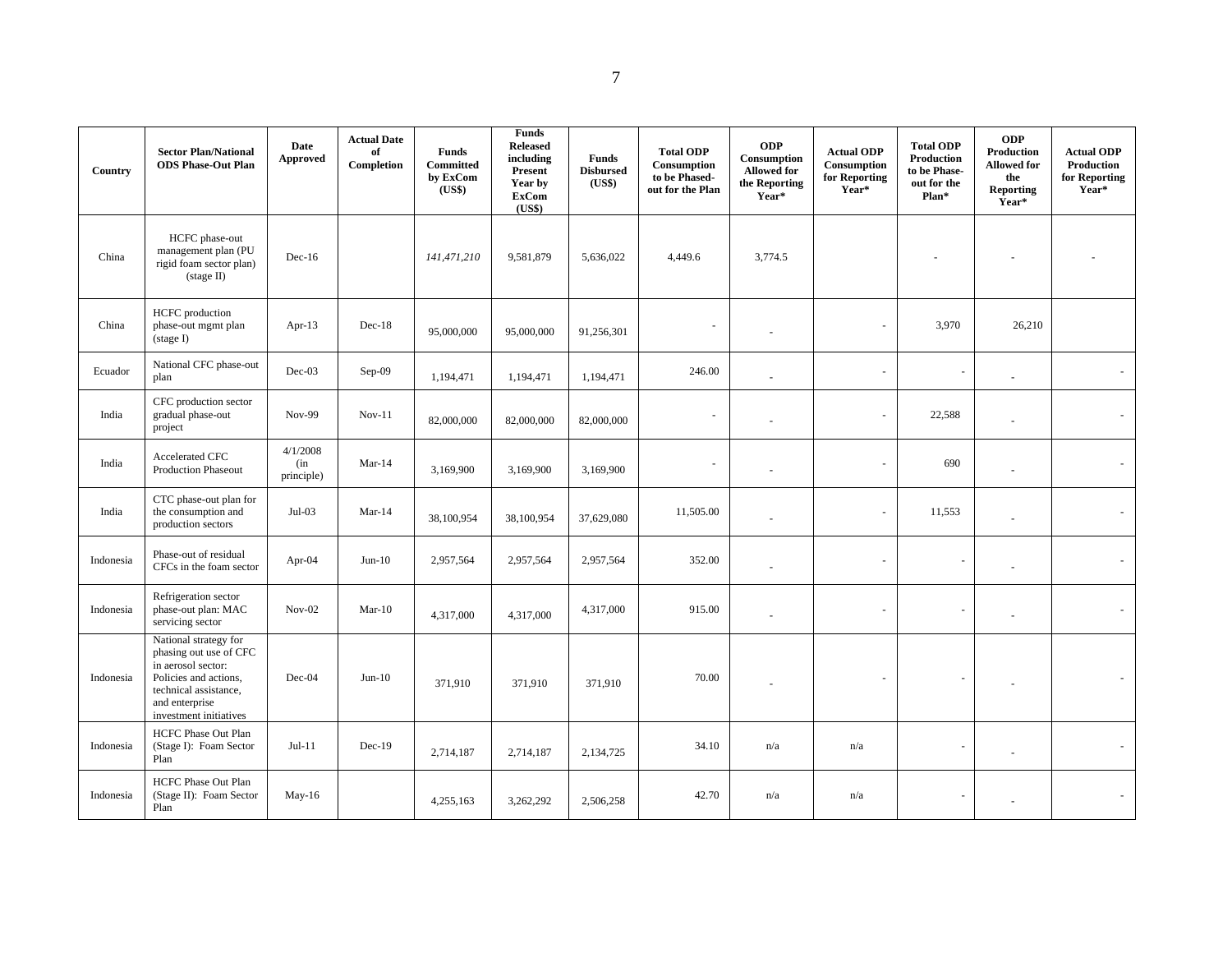| Country     | <b>Sector Plan/National</b><br><b>ODS Phase-Out Plan</b>                     | Date<br>Approved | <b>Actual Date</b><br>of<br>Completion | Funds<br>Committed<br>by ExCom<br>(US\$) | <b>Funds</b><br><b>Released</b><br>including<br>Present<br>Year by<br><b>ExCom</b><br>(US\$) | <b>Funds</b><br><b>Disbursed</b><br>(US\$) | <b>Total ODP</b><br>Consumption<br>to be Phased-<br>out for the<br>Plan | <b>ODP</b><br>Consumption<br>Allowed for the<br><b>Reporting Year*</b> | Actual<br><b>ODP</b><br>Consumpti<br>on for<br>Reporting<br>Year* | <b>Total ODP</b><br>Production<br>to be Phase-<br>out for the<br>Plan* | <b>ODP</b><br>Production<br><b>Allowed for</b><br>the<br><b>Reporting</b><br>Year* | <b>Actual ODP</b><br>Production<br>for Reporting<br>Year* |
|-------------|------------------------------------------------------------------------------|------------------|----------------------------------------|------------------------------------------|----------------------------------------------------------------------------------------------|--------------------------------------------|-------------------------------------------------------------------------|------------------------------------------------------------------------|-------------------------------------------------------------------|------------------------------------------------------------------------|------------------------------------------------------------------------------------|-----------------------------------------------------------|
| Jordan      | <b>HCFC Phase Out Plan</b><br>(Stage I): Air-<br>conditioning Sector<br>Plan | $Nov-11$         | Dec-19                                 | 1,070,100                                | 1,070,100                                                                                    | 959,300                                    | 16.78                                                                   | n/a                                                                    | n/a                                                               | $\ddot{\phantom{1}}$                                                   | $\overline{a}$                                                                     |                                                           |
| Jordan      | <b>HCFC Phase Out Plan</b><br>(Stage II)                                     | $Dec-16$         |                                        | 2,075,236                                | 1,540,510                                                                                    | 112,704                                    | 24.90                                                                   | 66.40                                                                  |                                                                   | J.                                                                     | ÷,                                                                                 | ä,                                                        |
| Mexico      | National CFC phase-<br>out plan: Chiller<br>Subsector                        | Apr- $05$        | Feb-06                                 | 500,000                                  | 500,000                                                                                      | 500,000                                    | $\overline{\phantom{a}}$                                                |                                                                        | $\sim$                                                            | ä,                                                                     | ÷,                                                                                 |                                                           |
| Malaysia    | National CFC<br>phaseout plan                                                | Dec-01           | $Dec-10$                               | 11,517,005                               | 11,517,005                                                                                   | 11,441,013                                 | 1,910.51                                                                |                                                                        | ÷,                                                                |                                                                        | ä,                                                                                 |                                                           |
| Philippines | National CFC phase<br>out plan                                               | $Nov-02$         | $Jun-11$                               | 8,381,671                                | 8,381,671                                                                                    | 8,381,671                                  | 2,017.60                                                                | $\sim$                                                                 | ÷.                                                                | L.                                                                     | ä,                                                                                 | ÷,                                                        |
| Philippines | <b>HCFC Phase Out Plan</b><br>(Stage II)                                     | $Nov-17$         |                                        | 2,750,057                                | 1,010,023                                                                                    | $\mathbf{r}$                               | 24.59                                                                   | $\sim$                                                                 | $\sim$                                                            |                                                                        | ä,                                                                                 |                                                           |
| Thailand    | National CFC<br>phaseout plan                                                | Dec-01           | $Dec-13$                               | 14,728,626                               | 14,728,626                                                                                   | 12,638,243                                 | 3,107.52                                                                | $\sim$                                                                 | $\sim$                                                            | ä,                                                                     | ÷,                                                                                 | ä,                                                        |
| Thailand    | National methyl<br>bromide phase-out<br>plan                                 | Dec-04           | $Dec-13$                               | 2,901,600                                | 2,901,600                                                                                    | 1,668,733                                  | 241.80                                                                  |                                                                        |                                                                   |                                                                        |                                                                                    |                                                           |
| Thailand    | HCFC phase-out<br>management plan<br>(stage I, first tranche)                | $Dec-12$         | $Dec-18$                               | 22,749,072                               | 17,805,665                                                                                   | 16,623,996                                 | 219.54                                                                  | 788.46                                                                 |                                                                   |                                                                        |                                                                                    |                                                           |
| Thailand    | HCFC phase-out<br>management plan<br>(stage II, first tranche)               | $Dec-18$         |                                        | 3,791,077                                | 1,500,000                                                                                    | $\overline{\phantom{a}}$                   | 433.72                                                                  | 410                                                                    |                                                                   |                                                                        |                                                                                    |                                                           |
| Tunisia     | National ODS phase-<br>out plan                                              | $Jul-06$         | $Jun-12$                               | 429,877                                  | 429,877                                                                                      | 429,877                                    | 342.00                                                                  |                                                                        |                                                                   |                                                                        |                                                                                    |                                                           |
| Turkey      | CFC Phase-out plan<br>for Turkey                                             | Dec-01           | Apr- $08$                              | 9,000,000                                | 9,000,000                                                                                    | 8,565,903                                  | 977.00                                                                  |                                                                        |                                                                   |                                                                        |                                                                                    |                                                           |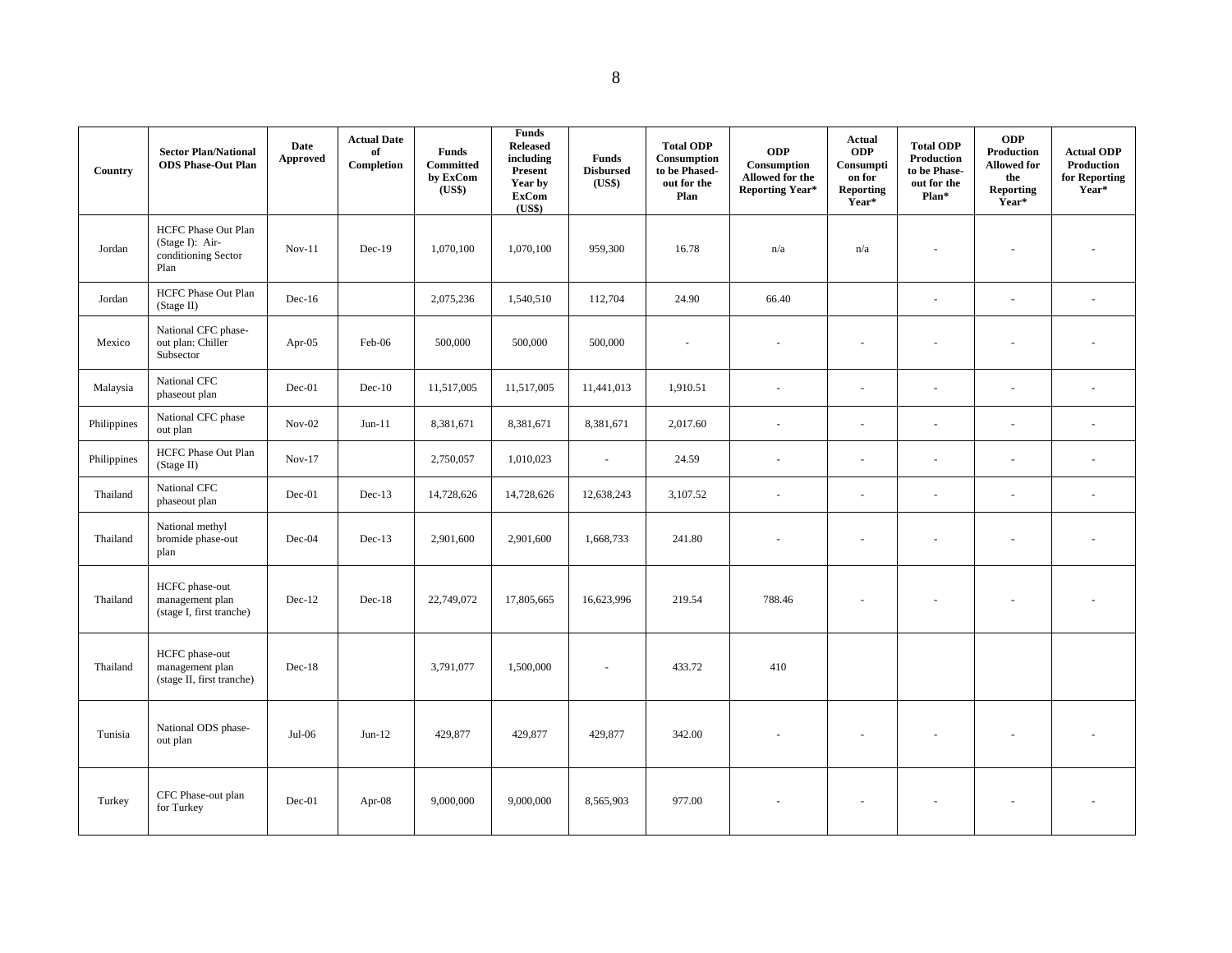| Country   | <b>Sector Plan/National</b><br><b>ODS Phase-Out Plan</b>                     | Date<br>Approved | <b>Actual Date</b><br>of<br>Completion | <b>Funds</b><br><b>Committed</b><br>by ExCom<br>(US\$) | Funds<br><b>Released</b><br>including<br><b>Present Year</b><br>by ExCom<br>( <b>US\$</b> ) | Funds<br><b>Disbursed</b><br>(US\$) | <b>Total ODP</b><br>Consumption<br>to be Phased-<br>out for the<br>Plan | <b>ODP</b><br>Consumption<br><b>Allowed for</b><br>the Reporting<br>Year* | <b>Actual ODP</b><br>Consumption<br>for Reporting<br>Year* | <b>Total ODP</b><br>Production<br>to be Phase-<br>out for the<br>Plan* | <b>ODP</b><br>Production<br><b>Allowed for</b><br>the<br>Reporting<br>Year* | <b>Actual ODP</b><br>Production<br>for Reporting<br>Year* |
|-----------|------------------------------------------------------------------------------|------------------|----------------------------------------|--------------------------------------------------------|---------------------------------------------------------------------------------------------|-------------------------------------|-------------------------------------------------------------------------|---------------------------------------------------------------------------|------------------------------------------------------------|------------------------------------------------------------------------|-----------------------------------------------------------------------------|-----------------------------------------------------------|
| Venezuela | Phased reduction and<br>closure of the entire<br>CFC production              | Dec-04           | $Nov-09$                               | 16,500,000                                             | 16,500,000                                                                                  | 16,500,000                          |                                                                         |                                                                           | $\overline{\phantom{a}}$                                   | 4,400                                                                  |                                                                             |                                                           |
| Vietnam   | National CFC and<br>halon phase-out plan                                     | Apr- $05$        | $Dec-10$                               | 1,260,000                                              | 1,260,000                                                                                   | 1,259,448                           | 258.69                                                                  | ٠                                                                         | $\overline{\phantom{a}}$                                   |                                                                        |                                                                             |                                                           |
| Vietnam   | National phase-out plan<br>for methyl bromide                                | $Nov-06$         | $Dec-14$                               | 1,098,284                                              | 1,098,284                                                                                   | 1,098,284                           | 85.20                                                                   |                                                                           | $\overline{\phantom{a}}$                                   | $\overline{\phantom{a}}$                                               | $\overline{\phantom{a}}$                                                    |                                                           |
| Vietnam   | HCFC phaseout mgmt<br>plan (stage I, first<br>tranche) (foam sector<br>plan) | $Apr-11$         | $Jun-17$                               | 9,125,020                                              | 9,125,020                                                                                   | 8,205,602                           | 140.10                                                                  | ٠                                                                         | $\overline{\phantom{a}}$                                   |                                                                        |                                                                             |                                                           |
| Vietnam   | HCFC phase-out<br>management plan (stage<br>II, first tranche)               | $May-16$         |                                        | 14,411,204                                             | 2,689,160                                                                                   | 167,349                             | 55.30                                                                   | 199.08                                                                    | 196.45                                                     | $\overline{\phantom{a}}$                                               |                                                                             |                                                           |

\*2019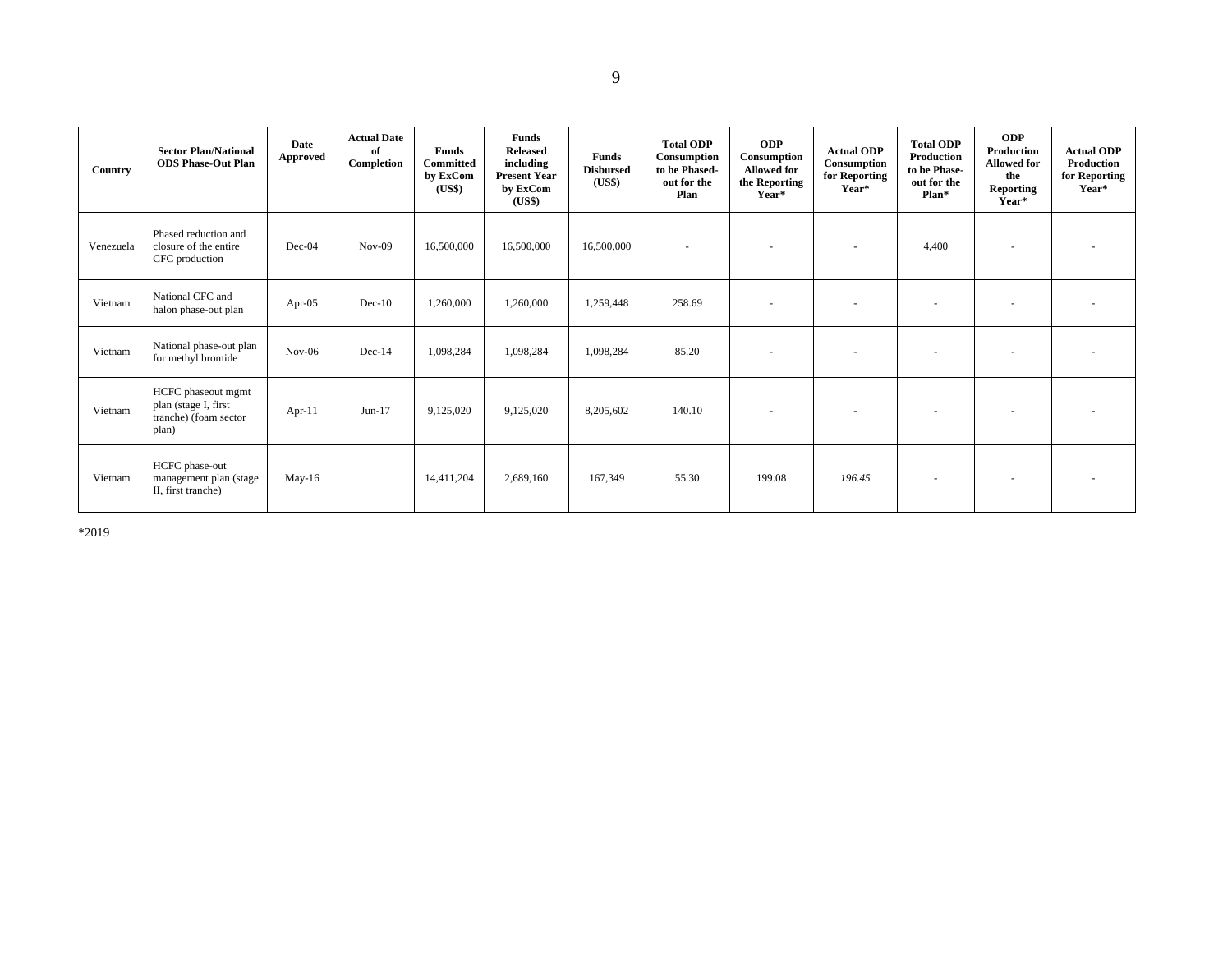# <span id="page-22-0"></span>**D. Sector Phaseout by Country**

14. The Bank implemented several projects that resulted in sector-wide or nation-wide ODS phaseout but which were not projects with multi-year agreements. With one-time funding by the Executive Committee, these projects aimed, nonetheless, to entirely phase out the consumption of ODS through investment activities and policy measures in a sector or country-wide.

15. Three of these projects, the National Transition Strategy to CFC-free Metered Dose Inhalers (MDIs) in Indonesia and the National Methyl Bromide Phaseout Strategy in the Philippines; as well as the Argentina metered dose inhalers (MDIs) project were successfully completed in 2010 and 2014 respectively.

16. The World Bank was also an implementing agency for one other aerosol project, the China Pharmaceutical Aerosol CFC Phaseout project. Completion of the China project had been delayed although all 485 ODP tonnes CFC consumption was eliminated since 2013. The project continued in order to complete training on new substitute specifications, technical assistance activities, market promotion and administration of enterprise conversions and to facilitate approval for the marketing of alternative-based products. In May 2015, the project was declared completed.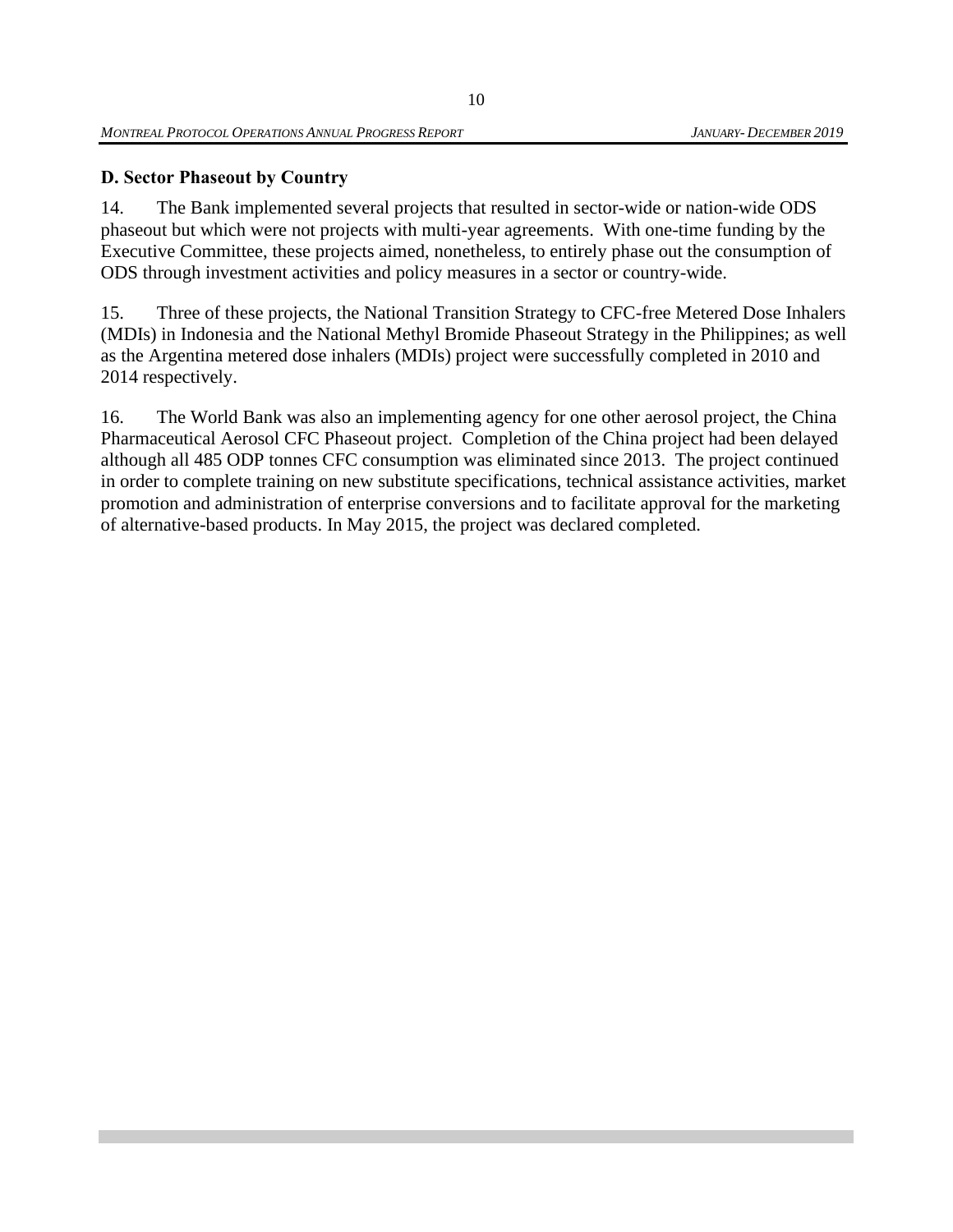# **II. PROJECT COMPLETIONS SINCE LAST REPORT**

<span id="page-23-0"></span>17. Projects completed during this reporting period (January 1, 2019 to December 31, 2019) are highlighted in Table II-1 below. This table excludes the completion of the World Bank 2019 core unit activities (considered as support costs).

# <span id="page-23-1"></span>**A. ODP Phased Out Since Last Report**

18. There is 3.3 ODP tonnes of phase-out associated with the completion of one of 11 project activities completed during the reporting period. The cumulative phase-out of the activities found in Table II-1 including that achieved in previous years is 1,677 ODP tonnes – including the large phase-out achieved in China's Stage I HPMP. In addition, the ongoing bridging tranche to help China meet its 2018 production reductions, generated additional phase-out of 1,188 ODP tonnes – the production level was verified in 2019, confirming that the reductions took place.

19. Completed project activities in Table II-1 are 98 percent disbursed. A committed balance of US\$21,000 is expected to be disbursed in 2020 for expenditures incurred in 2019. The remaining balance of US\$108,881 are savings which will be returned to the Multilateral Fund in 2020.

# <span id="page-23-2"></span>**B. Non-Investment Project Completions Since Last Report**

20. Country Programs: There were no new completions in 2019 for country programs.

21. Technical Assistance: No stand-alone technical assistance (TA) projects were completed in 2019. Thailand's Phase VIII institutional strengthening project (ISP) was declared physically completed in 2019.

22. Training: The World Bank held its Thirteenth Annual East Asia and Pacific (EAP) / MP Coordination Unit ODS workshop in Bangkok, Thailand from 13 through 15 February 2019. As in previous years, the three-day workshop had dedicated days on issues related to the implementation of ODS phase-out activities, on foam technologies, and on air-conditioning technologies. Enabling Kigali Amendment ratification and related issues were also discussed. Representatives of national ozone units (NOUs), project management units (PMUs) and financial agents attended from all of the Bank's partner countries, in addition to Bank project managers, and procurement, financial management and environmental safeguards specialists.

23. The World Bank did not hold its annual Climate Ozone & Operational Linkages  $(CO<sub>3</sub>OL)$ workshop in 2019 because of conflicting meetings in the fall.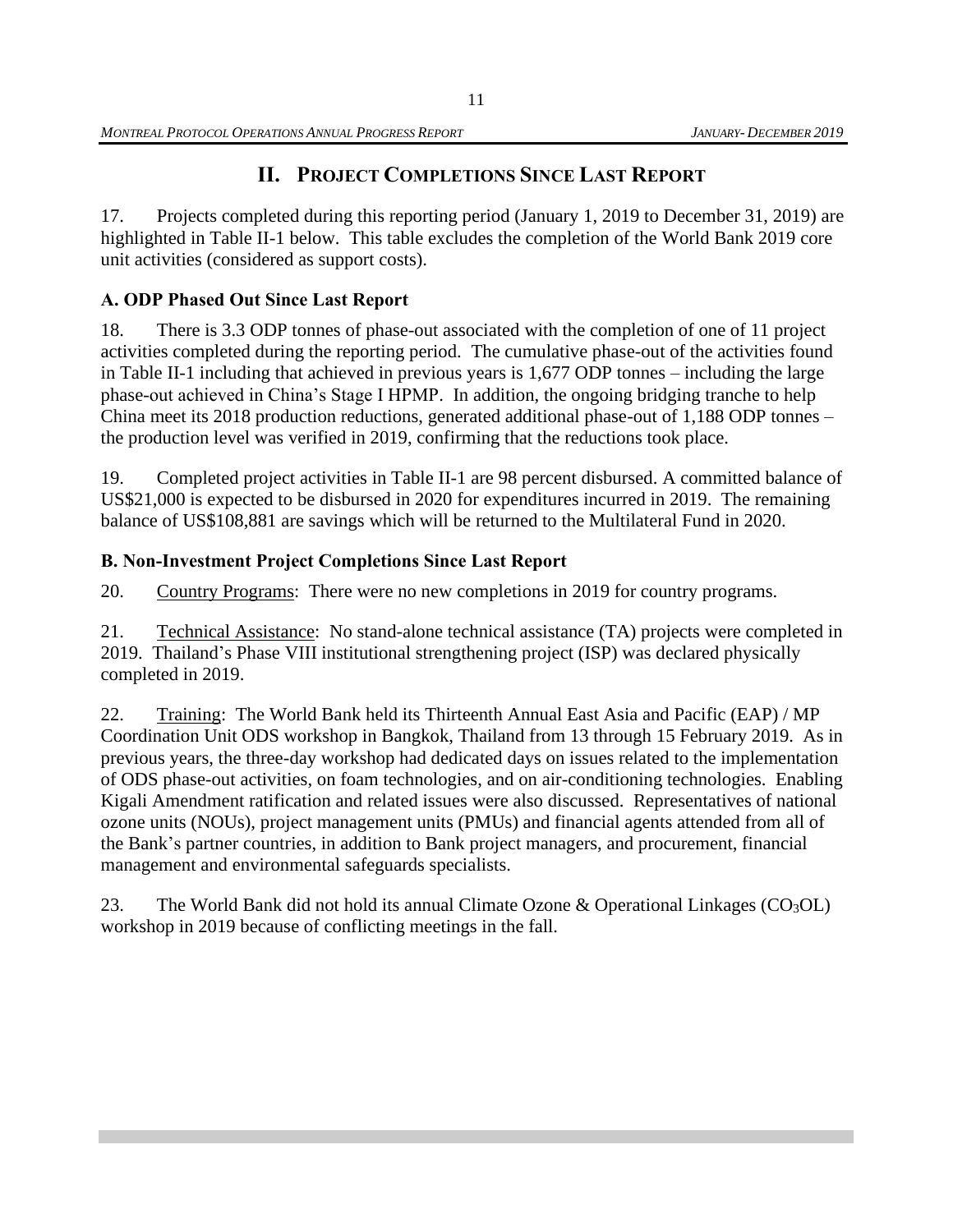| <b>Table II-1: Project Completions During Reporting Period</b> |  |  |
|----------------------------------------------------------------|--|--|
|----------------------------------------------------------------|--|--|

<span id="page-24-0"></span>

| <b>Project Title</b>                                                                                    | Region       | Code               | Consump-<br>tion ODP<br><b>Phased Out</b> | Date<br>Approved | First<br>Disburse-<br>ment Date | Date<br>Completed<br>(Actual) | Date of<br><b>Financial</b><br>Completion | Approved<br>Funding<br>(US\$) | Adjust-<br>ment (US\$) | <b>Funds</b><br><b>Disbursed</b><br>(US\$) | Per Cent of<br><b>Funds</b><br><b>Disbursed</b> | <b>Balance</b><br>(US\$) | <b>Funds</b><br><b>Committed</b><br>(US\$) |
|---------------------------------------------------------------------------------------------------------|--------------|--------------------|-------------------------------------------|------------------|---------------------------------|-------------------------------|-------------------------------------------|-------------------------------|------------------------|--------------------------------------------|-------------------------------------------------|--------------------------|--------------------------------------------|
| HCFC phase-out management<br>plan (polyurethane rigid foam<br>sector plan) (stage I, first tranche)     | ASP          | CPR/PHA/64/INV/508 | 730.8                                     | $Jul-11$         | $Nov-13$                        | $Jun-19$                      | $Dec-19$                                  | 38,859,000                    | $\Omega$               | 38,859,000                                 | 100%                                            | $\Omega$                 | $\overline{0}$                             |
| HCFC phase-out management<br>plan (stage I, second tranche)<br>(polyurethane rigid foam sector<br>plan) | ASP          | CPR/PHA/68/INV/526 | 103.8                                     | $Dec-12$         | $Nov-13$                        | $Jun-19$                      | $Dec-19$                                  | 5,520,000                     | $\Omega$               | 5,520,000                                  | 100%                                            | $\Omega$                 | $\theta$                                   |
| HCFC phase-out management<br>plan (stage I, third tranche)<br>(polyurethane rigid foam sector<br>plan)  | ASP          | CPR/PHA/71/INV/535 | 255.6                                     | $Dec-13$         | $Dec-14$                        | $Jun-19$                      | $Dec-19$                                  | 13,592,000                    | $\Omega$               | 13,592,000                                 | 100%                                            | $\Omega$                 | $\theta$                                   |
| HCFC phase-out management<br>plan (stage I, fourth tranche)<br>(polyurethane rigid foam sector<br>plan) | ASP          | CPR/PHA/73/INV/551 | 76.7                                      | $Nov-14$         | $Jul-15$                        | $Jun-19$                      | $Dec-19$                                  | 4,079,000                     | $\Omega$               | 4,079,000                                  | 100%                                            | $\Omega$                 | $\overline{0}$                             |
| HCFC phase-out management<br>plan (stage I, fifth tranche)<br>(polyurethane rigid foam sector<br>plan)  | ASP          | CPR/PHA/75/INV/563 | 448.4                                     | $Nov-15$         | Apr- $16$                       | $Jun-19$                      | $Dec-19$                                  | 10.950.000                    | $-2.560.576$           | 8.389.424                                  | 100%                                            | $\Omega$                 | $\overline{0}$                             |
| HCFC phase-out management<br>plan (foam sector plan) (stage I,<br>first tranche)                        | ASP          | IDS/PHA/64/INV/191 | 18.9                                      | $Jul-11$         | $Dec-13$                        | $Dec-19$                      |                                           | 1,500,000                     | $-336.539$             | 1.132,000                                  | 97%                                             | 31.461                   | $\overline{0}$                             |
| HCFC phase-out management<br>plan (foam sector plan) (stage I,<br>second tranche)                       | ASP          | IDS/PHA/71/INV/202 | 11.9                                      | $Dec-13$         | $Dec-15$                        | $Dec-19$                      |                                           | 942,767                       | $-134,041$             | 761,495                                    | 94%                                             | 47,231                   | $\overline{0}$                             |
| HCFC phase-out management<br>plan (stage I, third tranche) (foam<br>sector)                             | ASP          | IDS/PHA/76/INV/207 | 3.3                                       | $May-16$         | $May-17$                        | $Dec-19$                      |                                           | 271,420                       |                        | 241,231                                    | 89%                                             | 30,189                   | $\overline{0}$                             |
| HCFC phase-out management<br>plan (stage II, first tranche) (foam<br>sector)                            | ASP          | IDS/PHA/76/INV/209 | 19.9                                      | $May-16$         | $Jun-17$                        | $Dec-19$                      |                                           | 1,985,743                     | $\Omega$               | 1,985,743                                  | 100%                                            | $\Omega$                 | $\theta$                                   |
| HCFC phase-out management<br>plan (stage I, first tranche) (air-<br>conditioning sector plan)           | ASP          | JOR/PHA/65/INV/91  | 7.8                                       | $Nov-11$         | Apr- $14$                       | $Dec-19$                      |                                           | 1,070,100                     | $-89,800$              | 959,300                                    | 98%                                             | 21,000                   | 21,000                                     |
| Extension of institutional<br>strengthening project (phase VIII:<br>$1/2017 - 12/2018$                  | ASP          | THA/SEV/77/INS/172 | $\overline{0}$                            | $Dec-16$         | Apr- $17$                       | $Dec-19$                      | $Dec-19$                                  | 443.735                       | $\Omega$               | 443.735                                    | 100%                                            | $\theta$                 | $\overline{0}$                             |
|                                                                                                         | <b>TOTAL</b> |                    | 1.677                                     |                  |                                 |                               |                                           | 79,213,765                    | (3,120,956)            | 75,962,927                                 |                                                 | 129,882                  | 21,000                                     |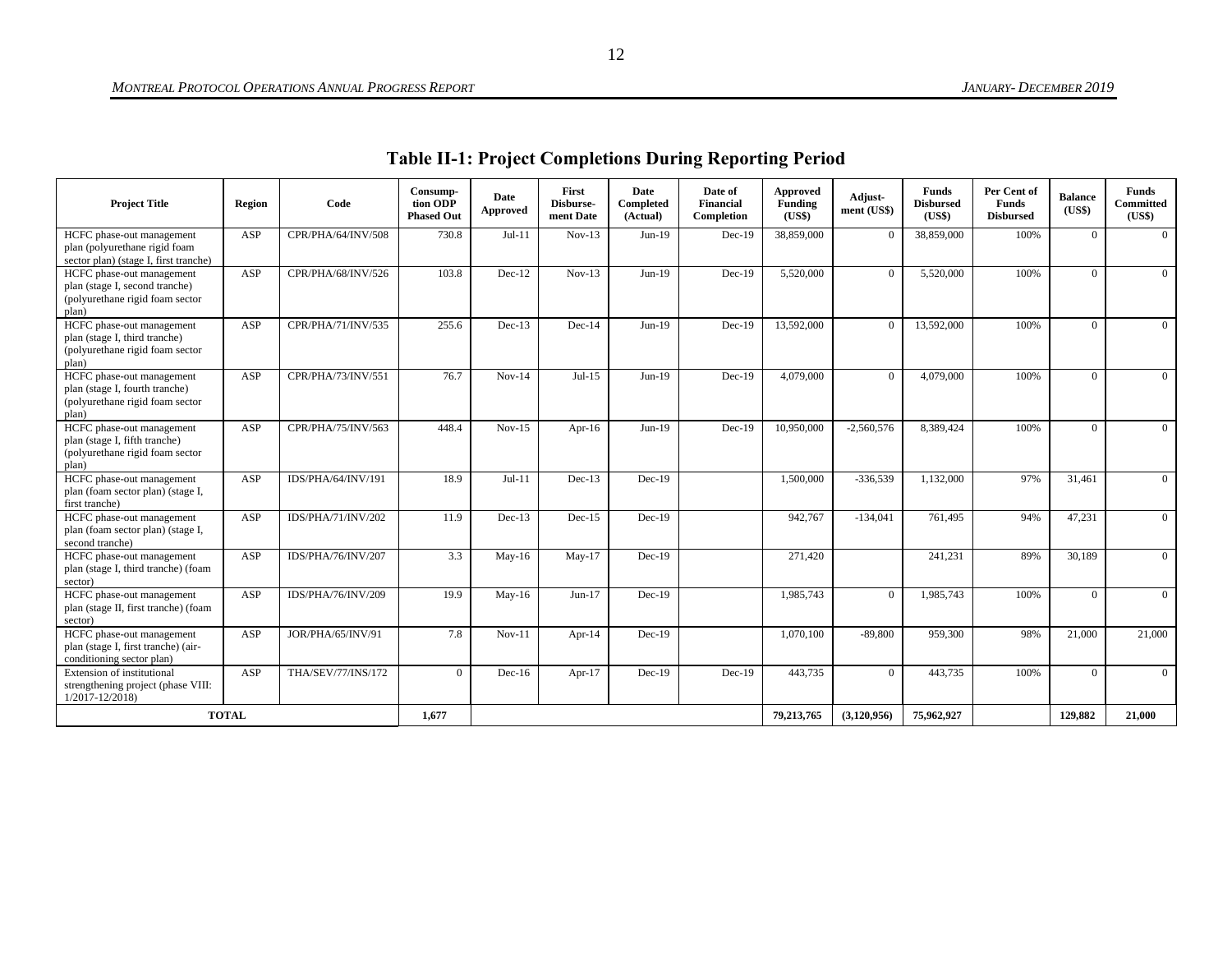# **III. GLOBAL AND REGIONAL PROJECT HIGHLIGHTS**

## <span id="page-25-1"></span><span id="page-25-0"></span>**A. Global Projects**

24. The World Bank sole active global project, the Global Chiller Replacement Project, was declared physically and financially completed in 2017. The project's original objective was to replace CFC chillers in China, India, Indonesia, Jordan, Malaysia, the Philippines and Tunisia. Five countries had embarked on a national chiller replacement project as of the end of 2012 – demonstrating a number of implementation modalities that meet specific needs of the countries.

25. The India Chiller Energy Efficiency Project was declared completed in 2015 and a savings of US\$481,628 from the MLF component was returned in 2016 to the  $76<sup>th</sup>$  Executive Committee Meeting. The Jordan CFC Chiller Replacement Project was physically completed in 2012. The project provided a 30% subsidy to building owners based on a nominal value and all 20 CFC-based chillers targeted were replaced. A total of 4 MT of mixed CFCs were safely recovered after dismantling the chillers that fell directly under the project.

26. The Philippines Energy Efficiency Project received US\$1 million in MLF funding and US\$2.6 million in GEF funding. A total of 38 subgrant agreements (SGAs) were signed that covered the replacement of 72 chillers. The original target of 53 chiller replacements was surpassed by 26%. Cumulative disbursement as of the end of 2016 for the MLF component was US\$0.78 million and US\$1.78 million for the GEF component. The project was closed on 31 December 2016 and financial completion took place by 30 April 2017. US\$222,593 in savings were returned at the 80<sup>th</sup> Executive Committee Meeting.

27. The Indonesia chiller energy efficiency project, which aimed to bring together US \$3.66 million in GEF funding with US\$1 million from the Global Chiller Replacement Project was canceled in 2013. The allocated MLF funds, along with savings from the Jordan component were returned at the 71<sup>st</sup> Meeting of the Executive Committee in December 2013.

28. The fifth country included in the Global Chiller Replacement Project was Argentina. In 2016, the project witnessed its first chiller replacements at two separate sites. However, in 2017, the Government of Argentina decided to transfer its ongoing component of the Global Chiller Replacement Project to another Implementing Agency. The transfer of the balance of funds,  $US$808,438$  was made at the  $80<sup>th</sup>$  Meeting of the Executive Committee.

*29.* At its 77th Meeting, the Executive Committee approved terms of reference for evaluation of chiller replacement projects by the Fund Secretariat's Senior Monitoring and Evaluation Officer. Three beneficiary countries of the Global Chiller Replacement Project, Argentina, Jordan and the Philippines, were visited and evaluated. The findings of the evaluation were presented to the Executive Committee in November 2017.

## <span id="page-25-2"></span>**B. Regional Projects**

30. The World Bank has no outstanding regional projects.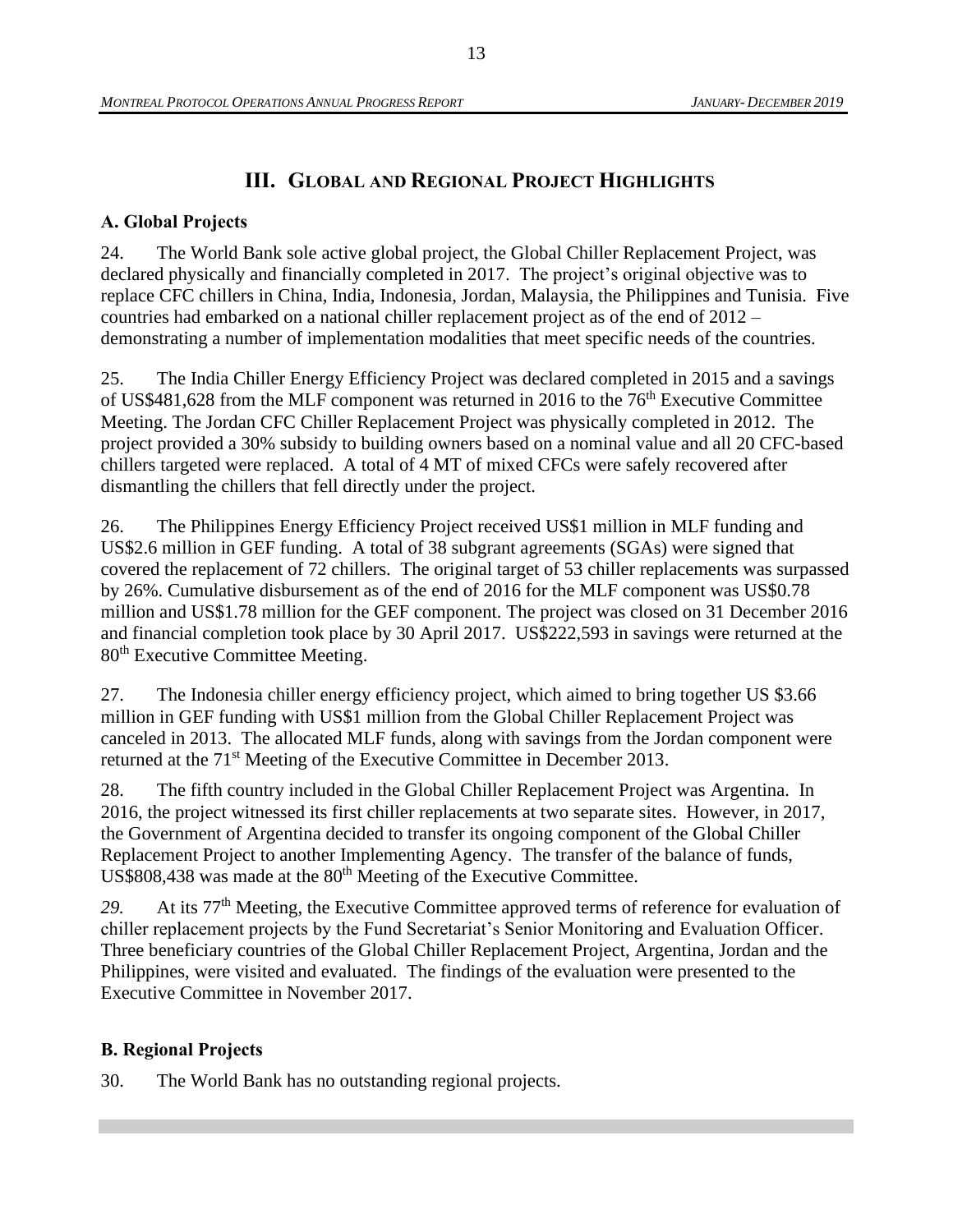# **IV. PERFORMANCE INDICATORS**

## <span id="page-26-1"></span><span id="page-26-0"></span>**A. Agency Performance Goals**

31. Executive Committee Decision 41/93 requests Implementing Agencies (IAs) to employ nine weighted indicators to assess their annual performance. These indicators are classified as approval, implementation and administrative indicators. The basis for setting and measuring these indicators are the annual progress reports and annual plans of multi-year projects as implied in the background document to the indicator system, UNEP/OzL.Pro/ExCom/41/80, as well as the IA business plans. In 2013, Decision 71/28 modified the performance indicators which have been used to measure 2019 progress.

32. "Approval" indicators compare projects that received Executive Committee approval against those planned to be delivered as per multi-year agreements (MYAs) and the 2019 Business Plan. For the first approval indicator, which per the Secretariat should include both new (not approved) and existing MYAs, five (5) annual programs were targeted for approval in the 2019 Business Plan. Actual number of tranches submitted was 4 associated with one new (China HPPMP) and three ongoing MYAs in China, Jordan, and Vietnam with only the latter two approved. At the  $84<sup>th</sup>$ Meeting, consideration of the China Stage II HPPMP was deferred once again, along with the second tranche of China's Stage II PU foam sector plan (submitted by the Bank with all approval conditions met). Decision 84/69 delayed approval of this tranche to the 85<sup>th</sup> Meeting and consideration of the HPPMP to the  $86<sup>th</sup>$  Meeting. The fifth planned approval was for the second tranche of the Philippines Stage II HPMP. The HPMP however was transferred to another agency at the 83<sup>rd</sup> Meeting of the Committee upon government request. The approval target was therefore met by 40% using the original target set by the Secretariat as reflected in Decision 82/49(b). Given that 3 projects were not approved however for reasons beyond the Bank's control, the achievement should be 100% of the target.

33. The second approval indicator, the planned number of new individual projects (stand-alone investment projects, institutional strengthening, technical assistance and project preparation) for approval was set at one per Decision 82/49(b). In 2019, one individual activity was submitted to the Executive Committee and approved. The target was fully met.

34. There are three "implementation" indicators. The first implementation indicator measures disbursement performance against that planned in the previous year's progress report. Based on estimates provided in the approved 2018 Progress Report, the World Bank aspired to disburse US\$11.73 million in 2019. Actual disbursement in 2018 was US\$9.32 million, meaning that the target was met by 80%. The Fund Secretariat however required that the target be set based on the 2017 Progress Report which made an estimate of US\$13.74 million *for 2018*. Hence, the Bank considers that the 2019 target that it duly set in its 2018 Progress Report should be employed, particularly that it is in line with the Secretariat's database format which requests "estimated disbursement for the current year," (the year of reporting).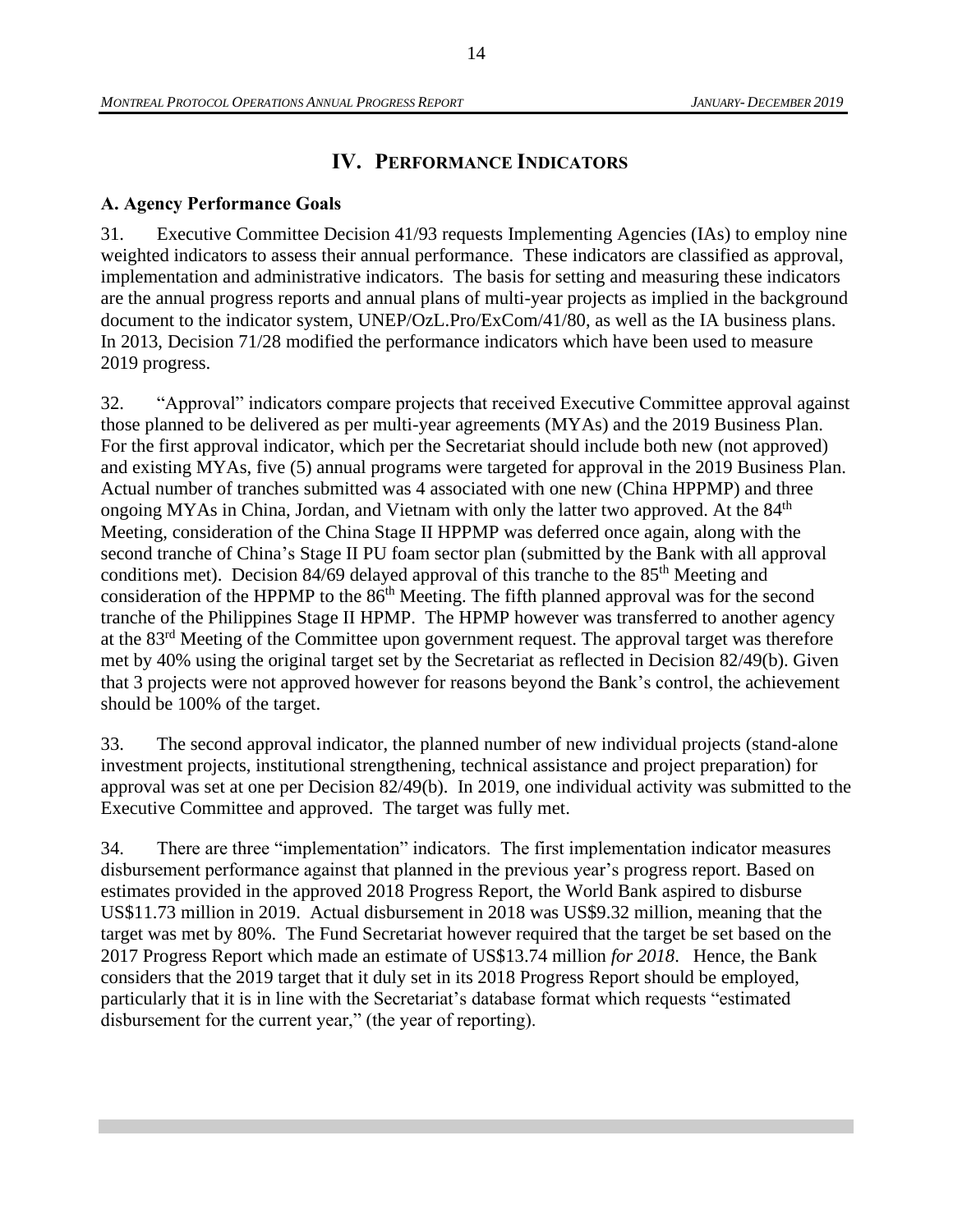35. The second implementation indicator now includes ODS phased out in multi-year agreements, as well as in individual projects. The Secretariat set the targeted ODP tonnes of phaseout in 2019 at 2,156.7 ODP MT which is the planned phase-out for tranches of approved *and not yet approved* MYAs. This included one new (recurring) MYA in the 2019 Business Plan that makes up the bulk of the "planned" phase-out yet with non-approval became a chronic policy issue, out of the hands of the Implementing Agency (the China Stage II HPPMP).

36. The Bank noted that the intent of Dec. 71/28 on the current indicators is to solely count planned phase-out of future tranches of *already approved* MYAs as the approval and scope of approval of new MYAs is somewhat out of implementing agency control. Intent is clear from the indicator's title where phase-out should be from approved MYAs: "ODS phase-out for the tranche when the next tranche is approved vs. those planned per business plans." In addition, it should be from already approved tranches: "the tranche" in the indicator description, not the "next tranche."

37. The Secretariat's approach creates a target impossible to reach. Preparation and approval always lead to phase-out estimates different than those in the business plans. In addition, the Secretariat has the Agencies prorate phase-out in tranches of proposed MYAs in the business plans, rather than assigning the phase-out according to the year the phase-out is expected to be achieved. Moreover, phase-out, regardless of the value assigned is only claimed when the tranche or activities are completed. In 2019, again, the repeated example of the challenge in holding IAs performance accountable to figures that have not been approved by the Executive Committee is, as suggested above, the China Stage II HPPMP. As per recent decision (Decision 84/69), the proposal has been deferred by the Committee until November 2020. Part of the target also included phase-out for China's second Stage II HPMP tranche and Philippines Stage II HPMP, which as previously mentioned were, respectively deferred by the Committee and transferred to another agency.

38. Thus, the World Bank, once again could not meet the impossible target set for this implementation indicator which is interpreted by the Secretariat as an *approval* indicator. There were discussions with the Secretariat on the margins of a 2019 interagency coordination meeting, however the Secretariat for now prefers to deal with this matter on a case-by-case basis at the time of performance evaluation.

39. Planned, approved phase-out in 2019 for multiyear and individual projects per the 2019 Business Plan was 741.21 ODP MT. Using actual figures, i.e. phase-out achieved by completed activities in the current portfolio in 2019, the figure achieved is 1,191 ODP MT. This phase-out is from a completed tranche of a Stage I HPMP for Indonesia, as well as phase-out claimed for the bridging funds for China's production sector whereby verification in 2019 confirmed that China had met its production phase-out target for 2018.

40. For the third implementation indicator, "project completion vs that planned in the progress report for all activities (excluding project preparation), the target was set at 10 based on the 2018 Progress Report. In 2019, the number of activities reaching completion was 11 (see Table II-1 plus additionally, the 2019 core unit budget). Thus, the Bank fully attained the target.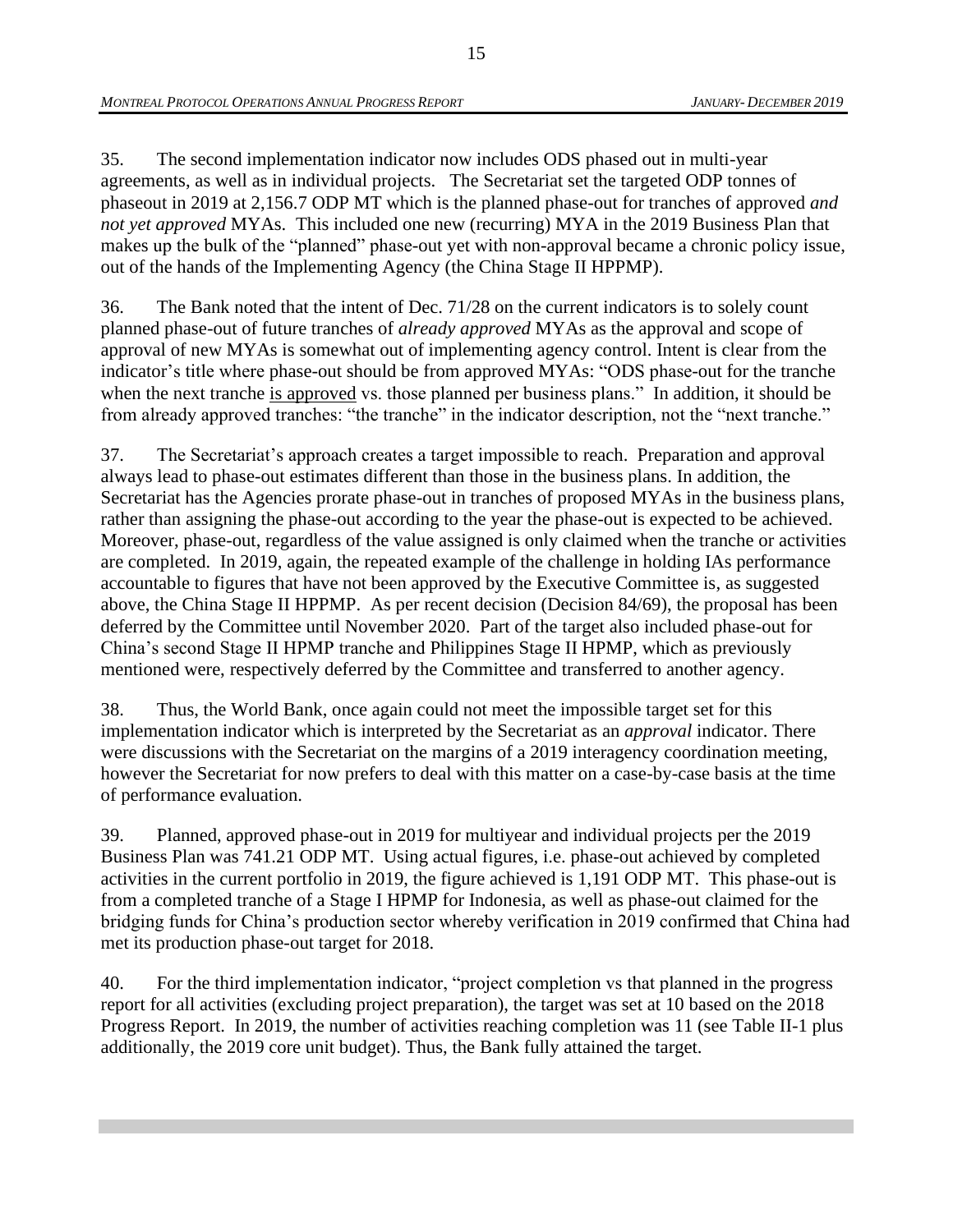41. There are three "administrative" indicators. The methodology for setting the target for the first, "Speed of Financial Completion," has been changed through Decision 71/28. Instead of targeting the number of months, "the extent to which projects are financially completed 12 months after project completion" is targeted. Ninety per cent was targeted in the Bank's 2018 Business Plan. In 2019, 25 project activities were, on average, financially completed (including 1 preparation activity) within 12 months. Thus, the target was achieved.

42. The Bank committed to submit 100 percent of PCRs for projects completed in the 2019 PCR reporting period. In the 2019 PCR reporting period (July 2018-June 2019), two multiyear project PCRs and 2 individual project PCRs were due. Additional guidance received by the Executive Committee is that the implementing agencies submit PCRs for MYAs and individual projects that are due which is why the Bank made efforts to submit additional PCRs than those due per projects that completed. In 2019, the World Bank submitted a total of 10 PCRs, including 7 MYA PCRs and three for individual projects. The Bank's PCR submission goal for 2019 was consequently met.

43. The third and final administrative performance target of on-time submission of the 2019 Progress Report was met with submission by 27 July 2020. Table IV-1 summarizes the World Bank's performance relative to indicators per Decision 82/49(b) on the Bank's 2019 Business Plan.

<span id="page-28-0"></span>

| <b>Category of</b><br><b>Performance</b><br>Indicator | <b>Item</b>                                                                                                  | Weighting | 2019 Target*                         | 2019 Actual      |
|-------------------------------------------------------|--------------------------------------------------------------------------------------------------------------|-----------|--------------------------------------|------------------|
| Approval                                              | Number of annual programmes<br>(tranches) of existing multi-year<br>agreements approved vs. those<br>planned | 10        | 5                                    | $\overline{c}$   |
| Approval                                              | Number of projects/activities<br>approved vs. those planned<br>(including project preparation)               | 10        | 1                                    |                  |
| Implementation                                        | Funds disbursed (based on estimated<br>disbursement in progress report)                                      | 15        | US\$13.74/<br>US\$11.73<br>million** | US\$9.32 million |
| Implementation                                        | ODS phased-out for the tranche<br>when the next tranche is approved<br>vs. those planned per business plans  | 25        | 2,156.7/<br>741.21 ***               | 1,191            |
| Implementation                                        | Project completion vs. that planned<br>in progress reports for all activities                                | 20        | 10                                   | 11               |
| Administrative                                        | Speed of financial completion vs.<br>that required per progress report<br>completion dates                   | 10        | 90%                                  | 100%             |
| Administrative                                        | Timely submission of project<br>completion reports vs. those agreed                                          | 5         | On time                              | On time          |
| Administrative                                        | Timely submission of progress<br>reports and responses unless<br>otherwise agreed                            | 5         | On time                              | On time          |

**Table IV-1: World Bank Performance Goals**

\*Set by the Fund Secretariat and including tranches of existing MYAs and of *newly* approved and *planned* MYAs.

\*\*The Secretariat required that the target be set using the 2017 Progress Report – meaning the estimated disbursement for 2017, i.e. \$13.74 million, however the final submitted 2018 Progress Report estimated disbursement for 2019 – the year of this progress report to be \$11.73 million.

\*\*\*Please refer to paras. 34-37 for an explanation of what the Bank maintains should have been the target.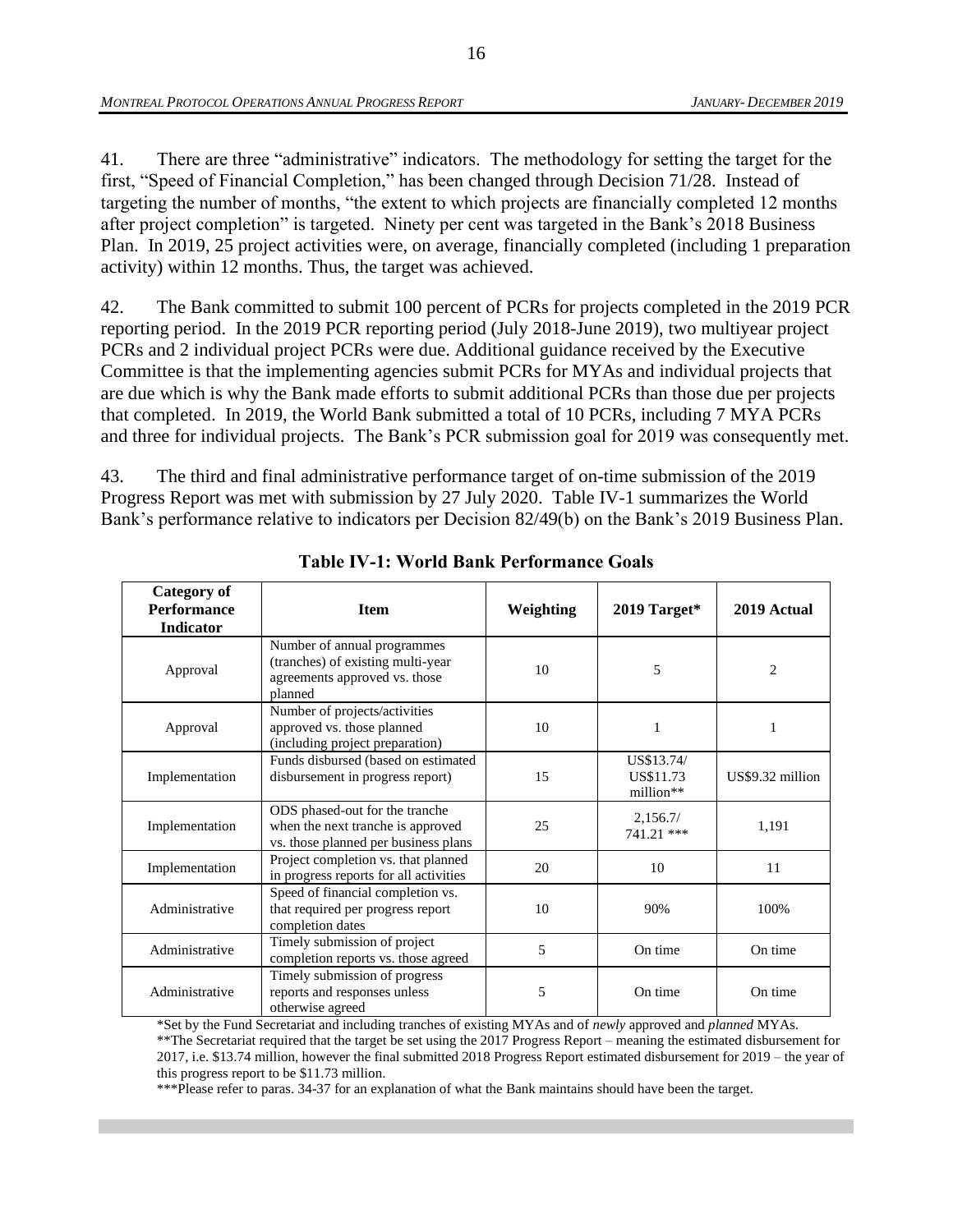# **Table IV-2: World Bank Indicators of Implementation Progress**

<span id="page-29-0"></span>

| Indicate                        | Measur     |            | 199 | 1999 | 2000 | 2001 | 2002 | $200^{2}$ | 200 | 2005 | 2006 | 2003 | 2008 | 2000 |       | 2012  | 2012<br> |       | 2016 | 2017  | 2018  |       | Overa, |
|---------------------------------|------------|------------|-----|------|------|------|------|-----------|-----|------|------|------|------|------|-------|-------|----------|-------|------|-------|-------|-------|--------|
| Delivery<br>Speed               | urst Disb. |            |     |      |      |      |      |           |     |      |      |      |      |      |       |       |          |       |      |       |       |       |        |
|                                 | ast Disb   |            |     |      |      |      |      |           |     |      |      |      |      |      |       |       |          |       |      |       |       |       |        |
| <b>COST EITECHVE 3N VEHICLE</b> |            | US\$ per K |     |      |      |      |      |           |     |      |      |      | 0.96 |      | 67.95 | 64.60 | 53.74    | 21400 |      | 48.41 | 20.57 | 52.04 |        |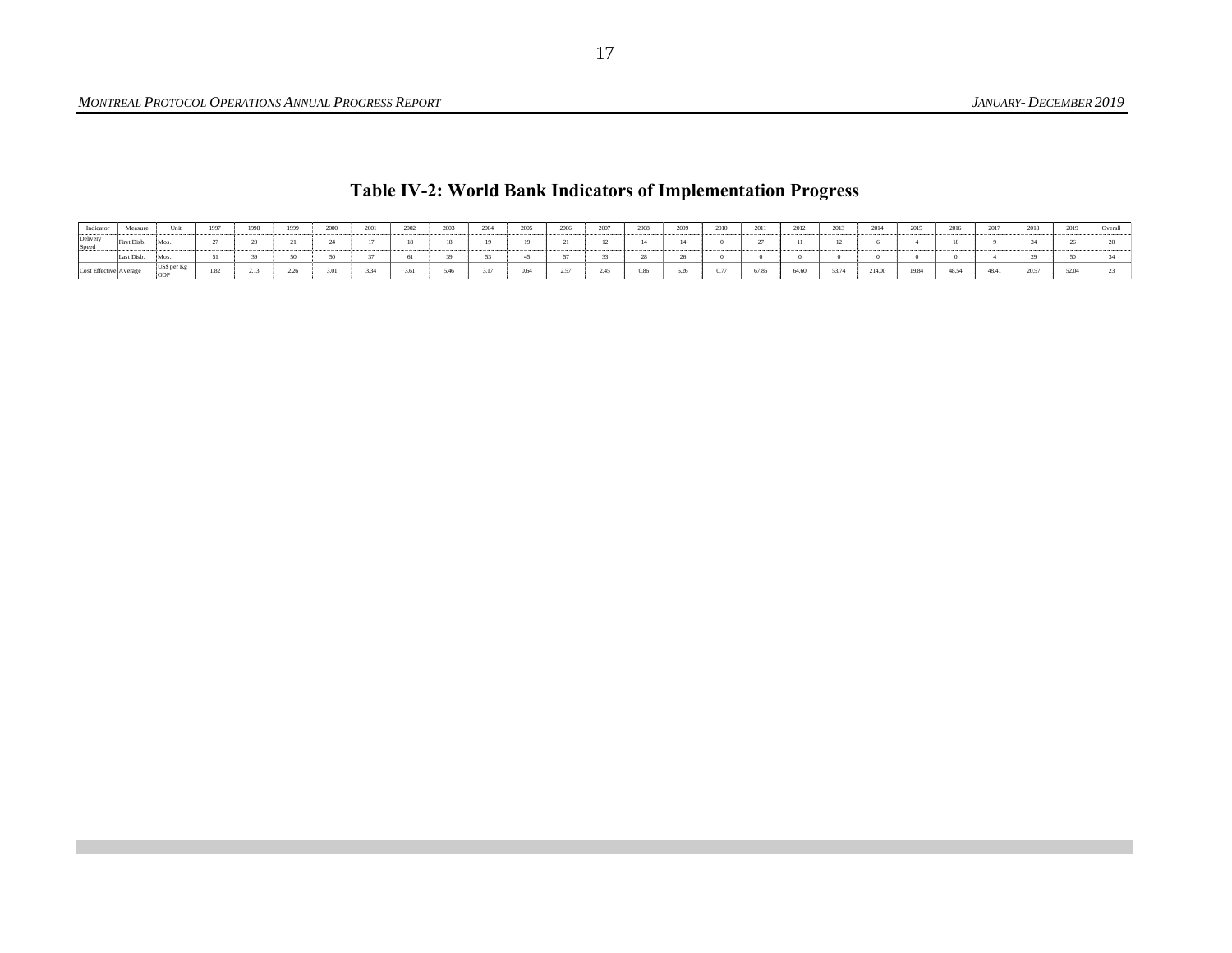44. There was no project preparation funding used in 2019 nor new approvals, but instead a return of US\$55,881 (excluding support costs) on the China Stage II HPPMP preparation funds. Hence the cost of project preparation is not applicable in 2019*.* Actual average overall speed of first disbursement of investment and demonstration projects is 20 months (taking into account projects in the Bank's entire 28-year portfolio).

45. Two investment project activities (tranches) were approved in 2019, worth a total of US \$3.2 million (excluding support costs) consisting of the first and second tranches of Stage II HPMPs as well as a new, bridging tranche for an HPPMP. The average cost-effectiveness value of the activities approved in 2019 is US\$52, noting that this is based on ODP tonnes (not metric tonnes) and not accurately capturing cost-effectiveness for HCFC projects (2012 and beyond), and that these projects may include HCFC elimination in imported pre-blended polyol (with no phase-out), technical assistance and project management funding. As far as distribution among countries is concerned, two countries received approvals in 2019.

46. The Bank completed one non-investment project in the reporting period – one institutional strengthening renewal. The overall speed of first disbursement is 18 months. Overall speed of physical completion is 37 months by the end of the reporting period. Total funds disbursed for noninvestment activities (excluding project preparation) in 2019 are US\$115,878. No technical assistance and PMU activities under HPMPs that were assigned separate project codes by the Fund Secretariat had disbursement in the reporting year.

# <span id="page-30-0"></span>**B. Cumulative Completed Investment Projects**

47. Since 1991, the World Bank's cumulative total of completed investment projects is at 625, resulting in the reduction in consumption of 143,959 tonnes ODP and in production of 186,808 tonnes ODP. Out of a total of US\$1,057,432,857 of approved Multilateral Fund financing for completed projects, 100 percent of funds has been disbursed. The average number of months from approval to first disbursement has been 24, the average number of months from approval to completion has been 40, at an average cost-effectiveness of US\$3.20/kg. These averages include projects both before and after initiation of the umbrella grant agreement approval process.

48. Ten investment project activities representing nine tranches of three HCFC Phase-out Management Plans and one tranche of an ongoing Stage II HPMP completed in 2019*.* Table IV-3 which follows provides a summary of completed investment projects at both a regional and sectoral level.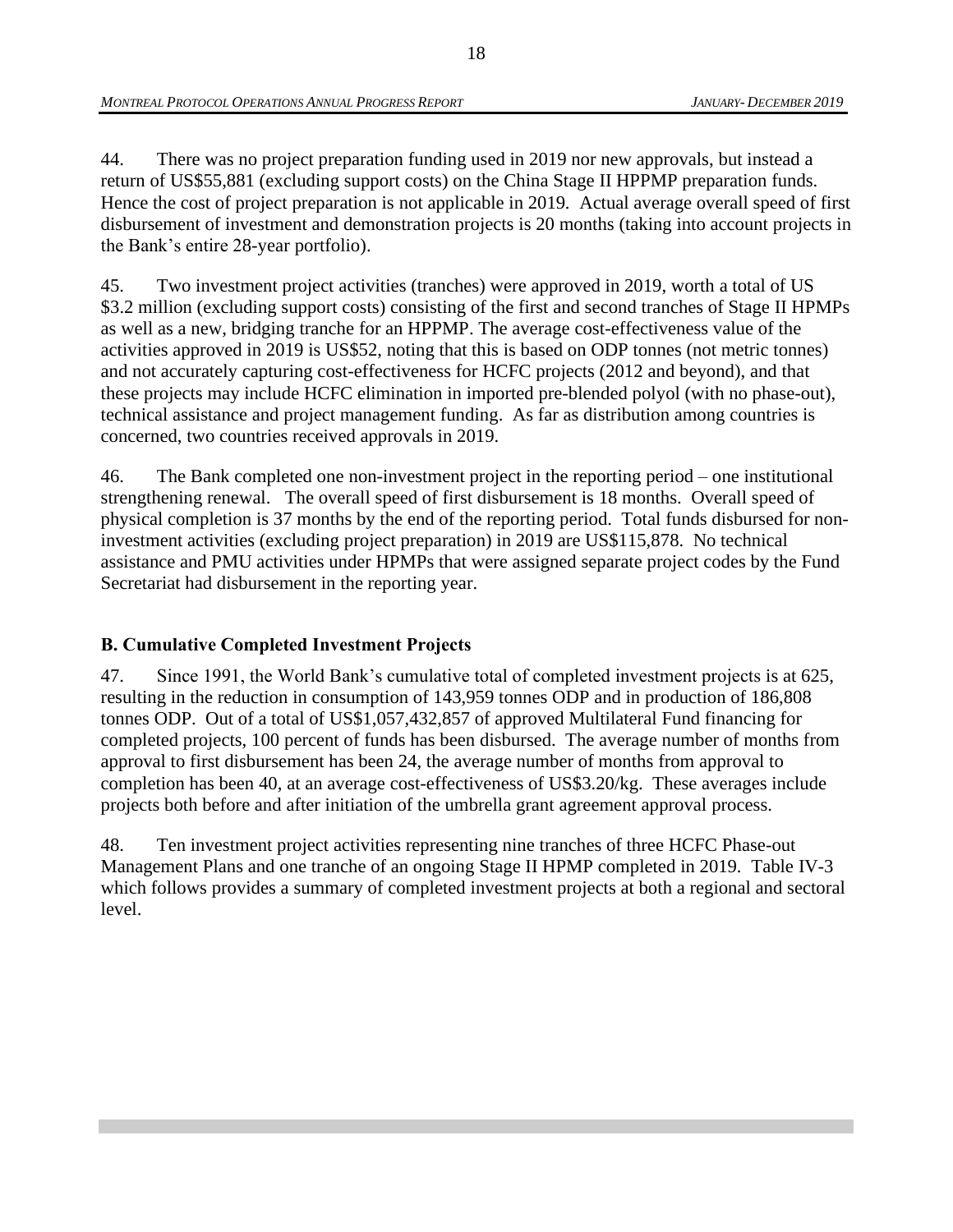<span id="page-31-0"></span>

| Item                                  | No.<br>of<br>Pro-<br>jects | <b>Approved</b><br><b>Funds</b> plus<br><b>Adjustment</b><br>(US \$) | Per Cent<br>of Funds<br><b>Disbursed</b> | Consumption<br><b>ODP</b> Phased<br>$Out**$ | Production<br><b>ODP</b><br><b>Phased</b><br>$Out**$ | Average<br>Number of<br><b>Months from</b><br>Approval to<br>First<br><b>Disbursement</b> | Average<br>Number of<br><b>Months</b><br>from<br>Approval to<br>Completion | Overall<br>Cost-<br><b>Effective-</b><br>ness to<br>the Fund<br>(US\$/kg.) |
|---------------------------------------|----------------------------|----------------------------------------------------------------------|------------------------------------------|---------------------------------------------|------------------------------------------------------|-------------------------------------------------------------------------------------------|----------------------------------------------------------------------------|----------------------------------------------------------------------------|
| <b>GRAND TOTAL</b>                    | 625                        | 1,057,432,857                                                        | 100%                                     | 143,959                                     | 186,808                                              | 24                                                                                        | 40                                                                         | \$3.20                                                                     |
| Region                                |                            |                                                                      |                                          |                                             |                                                      |                                                                                           |                                                                            |                                                                            |
| Africa                                | 18                         | 4,874,765                                                            | 100%                                     | 777                                         | $\mathbf{0}$                                         | 25                                                                                        | 49                                                                         | \$6.27                                                                     |
| Asia & Pacific                        | 461                        | 947,782,577                                                          | 100%                                     | 135,898                                     | 179,388                                              | 23                                                                                        | 41                                                                         | \$3.01                                                                     |
| Europe                                | 36                         | 25,729,361                                                           | 100%                                     | 3,498                                       | $\mathbf{0}$                                         | 12                                                                                        | 20                                                                         | \$7.36                                                                     |
| Latin America and<br>Caribbean        | 110                        | 79,046,154                                                           | 100%                                     | 3,787                                       | 7,420                                                | 30                                                                                        | 44                                                                         | \$7.05                                                                     |
| Global                                | n/a                        | $\overline{0}$                                                       | 0%                                       | $\overline{0}$                              | $\mathbf{0}$                                         | n/a                                                                                       | n/a                                                                        | n/a                                                                        |
| <b>Sector</b>                         |                            |                                                                      |                                          |                                             |                                                      |                                                                                           |                                                                            |                                                                            |
| Aerosol                               | 32                         | 22,107,868                                                           | 100%                                     | 20,290                                      | $\boldsymbol{0}$                                     | 27                                                                                        | 48                                                                         | \$1.09                                                                     |
| Destruction                           | $\overline{0}$             | $\overline{0}$                                                       | 0%                                       | $\overline{0}$                              | $\overline{0}$                                       | n/a                                                                                       | n/a                                                                        | n/a                                                                        |
| Fire Fighting                         | $\overline{0}$             | $\theta$                                                             | 0%                                       | $\theta$                                    | $\overline{0}$                                       | n/a                                                                                       | n/a                                                                        | n/a                                                                        |
| Foam                                  | 213                        | 129,968,190                                                          | 100%                                     | 29,594                                      | $\overline{0}$                                       | 25                                                                                        | 42                                                                         | \$4.39                                                                     |
| Fumigants                             | 11                         | 4,208,461                                                            | 100%                                     | 444                                         | $\Omega$                                             | 18                                                                                        | 49                                                                         | \$9.47                                                                     |
| Halon                                 | 19                         | 68,345,321                                                           | 100%                                     | 38,439                                      | 41,958                                               | 19                                                                                        | 34                                                                         | \$0.85                                                                     |
| Multiple Sectors*                     | $\overline{4}$             | 2,287,376                                                            | 100%                                     | 419                                         | $\mathbf{0}$                                         | 28                                                                                        | 78                                                                         | \$5.46                                                                     |
| Other                                 | $\mathfrak{2}$             | 5,059,360                                                            | 100%                                     | 404                                         | $\theta$                                             | 28                                                                                        | 41                                                                         | \$12.52                                                                    |
| Phaseout Plan                         | 75                         | 177, 737, 196                                                        | 100%                                     | 22,029                                      | 10,988                                               | 22                                                                                        | 38                                                                         | \$5.38                                                                     |
| Process Agent                         | 15                         | 113,830,316                                                          | 100%                                     | 18,663                                      | 52,162                                               | 8                                                                                         | 18                                                                         | \$1.61                                                                     |
| Production                            | 44                         | 354,676,421                                                          | 100%                                     | $\overline{0}$                              | 81,700                                               | 10                                                                                        | 15                                                                         | \$4.34                                                                     |
| Refrigeration                         | 180                        | 168,890,481                                                          | 100%                                     | 13,075                                      | $\mathbf{0}$                                         | 27                                                                                        | 47                                                                         | \$12.92                                                                    |
| Solvents                              | 28                         | 9,660,640                                                            | 100%                                     | 562                                         | $\boldsymbol{0}$                                     | 29                                                                                        | 27                                                                         | \$17.18                                                                    |
| Sterilant                             | $\overline{2}$             | 661,227                                                              | 100%                                     | 41                                          | $\overline{0}$                                       | 16                                                                                        | 27                                                                         | \$16.29                                                                    |
| <b>Implementation Characteristics</b> |                            |                                                                      |                                          |                                             |                                                      |                                                                                           |                                                                            |                                                                            |
| Agency Implementation                 | 1                          | 1,163,461                                                            | 97%                                      | 19                                          | $\overline{0}$                                       | 29                                                                                        | 102                                                                        | \$61.56                                                                    |
| National Implementation               | 624                        | 1,056,269,396                                                        | 100%                                     | 143,941                                     | 186,808                                              | 24                                                                                        | 40                                                                         | \$3.19                                                                     |
| <b>Disbursement Method</b>            |                            |                                                                      |                                          |                                             |                                                      |                                                                                           |                                                                            |                                                                            |
| During Implementation                 | 576                        | 877,404,344                                                          | 100%                                     | 140,454                                     | 182,838                                              | 24                                                                                        | 41                                                                         | \$2.71                                                                     |
| After Implementation                  | 25                         | 11,189,562                                                           | 100%                                     | 1,040                                       | $\mathbf{0}$                                         | 32                                                                                        | 29                                                                         | \$10.76                                                                    |
| <b>Retroactive Funding</b>            | 15                         | 7,143,226                                                            | 100%                                     | 851                                         | $\theta$                                             | 23                                                                                        | $\mathbf{1}$                                                               | \$8.40                                                                     |
| Country to Final<br>Beneficiaries     | 9                          | 161,695,725                                                          | 100%                                     | 1,615                                       | 3.970                                                | 11                                                                                        | 57                                                                         | \$28.95                                                                    |

**Table IV-3: Cumulative Completed Investment Projects**

\* No funds are listed for the multiple sector investment project but are recorded in appropriate sector.

\*\*Total phased out for the Fund is 330,767 and includes production and consumption phase-out.

Note: The sum of each section (Region, Sector, etc.) equals the Grand Total.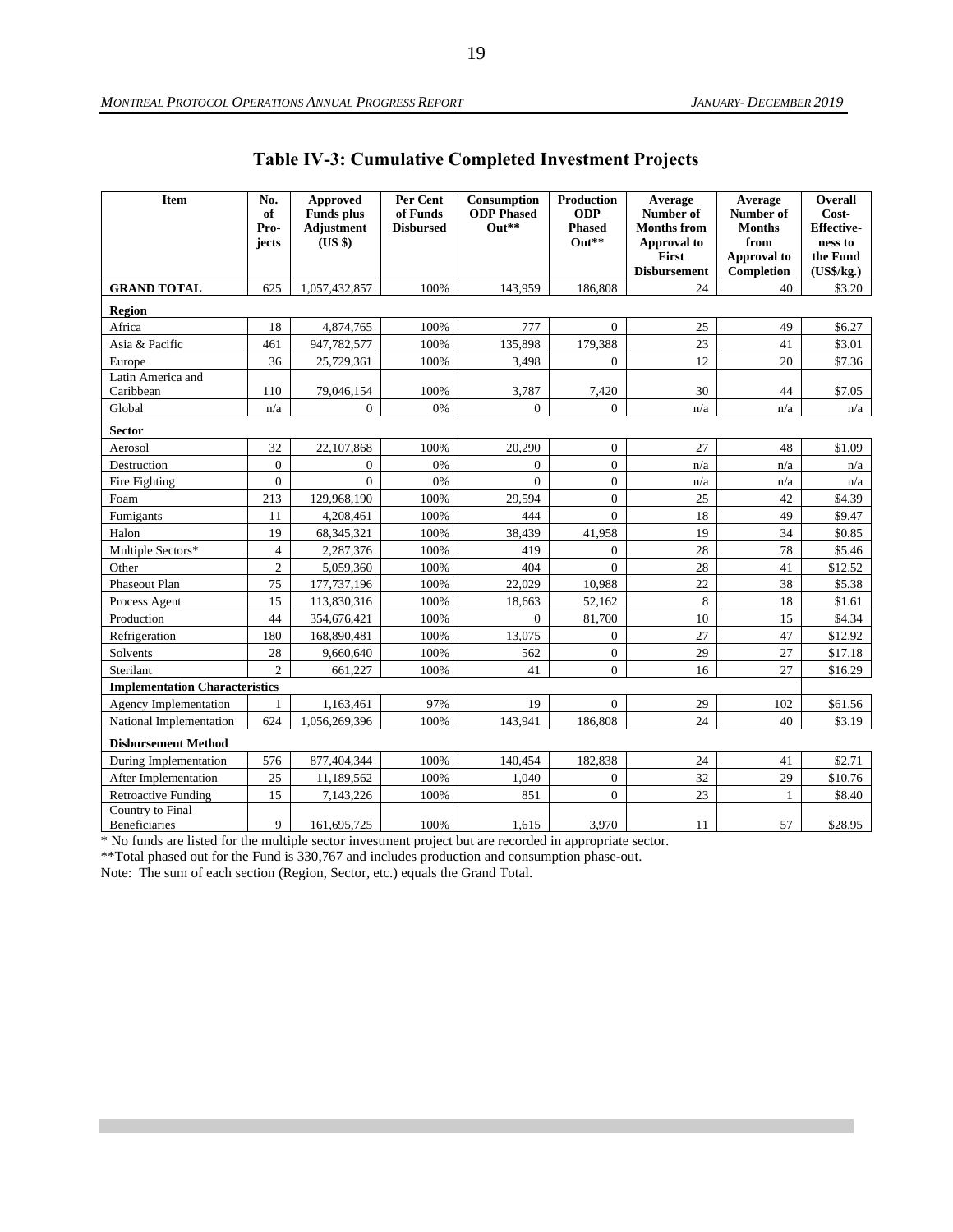## <span id="page-32-0"></span>**C. Cumulative Completed Non-Investment Projects**

49. Since 1991, the World Bank's cumulative total of completed non-investment projects has grown to 160. Out of a total of US\$31,971,360 of approved Multilateral Fund financing, 100 percent of funds has been disbursed. The average number of months from approval to first disbursement has been 22; the average number of months from approval to completion has been 36.

<span id="page-32-1"></span>

| <b>Item</b>                           | <b>Number</b><br>of<br>Projects | <b>Approved</b><br><b>Funds</b> plus<br><b>Adjustment</b><br>(US \$) | Per Cent<br>of Funds<br><b>Disbursed</b> | Average<br>Number of<br><b>Months from</b><br><b>Approval to</b><br><b>First</b><br><b>Disbursement</b> | Average<br>Number of<br><b>Months from</b><br>Approval to<br>Completion |
|---------------------------------------|---------------------------------|----------------------------------------------------------------------|------------------------------------------|---------------------------------------------------------------------------------------------------------|-------------------------------------------------------------------------|
| <b>GRAND TOTAL</b>                    | 160                             | 31,971,609                                                           | 100%                                     | 22                                                                                                      | 36                                                                      |
| <b>Region</b>                         |                                 |                                                                      |                                          |                                                                                                         |                                                                         |
| Africa                                | 17                              | 2,865,298                                                            | 100%                                     | 24                                                                                                      | 31                                                                      |
| Asia & Pacific                        | 70                              | 20,097,186                                                           | 100%                                     | 18                                                                                                      | 39                                                                      |
| Europe                                | 9                               | 1,632,528                                                            | 100%                                     | 29                                                                                                      | 43                                                                      |
| Latin America and                     |                                 |                                                                      |                                          |                                                                                                         |                                                                         |
| Caribbean                             | 35                              | 4,477,970                                                            | 100%                                     | 27                                                                                                      | 44                                                                      |
| Global                                | 29                              | 2,898,628                                                            | 100%                                     | 19                                                                                                      | 19                                                                      |
| <b>Sector</b>                         |                                 |                                                                      |                                          |                                                                                                         |                                                                         |
| Aerosol                               | 5                               | 627,662                                                              | 100%                                     | 17                                                                                                      | 26                                                                      |
| Destruction                           | $\mathbf{1}$                    | 250,000                                                              | 100%                                     | 17                                                                                                      | 22                                                                      |
| Fire Fighting                         | $\boldsymbol{0}$                | $\Omega$                                                             | 0%                                       | n/a                                                                                                     | n/a                                                                     |
| Foam                                  | 5                               | 3,947,421                                                            | 100%                                     | 20                                                                                                      | 53                                                                      |
| Fumigants                             | 5                               | 1,294,425                                                            | 100%                                     | 35                                                                                                      | 102                                                                     |
| Halon                                 | 5                               | 1,519,717                                                            | 100%                                     | 50                                                                                                      | 105                                                                     |
| <b>Multiple Sectors</b>               | 1                               | 53,792                                                               | 100%                                     | 56                                                                                                      | 58                                                                      |
| Other                                 | $\mathbf{0}$                    | $\Omega$                                                             | 0%                                       | n/a                                                                                                     | n/a                                                                     |
| Phaseout Plan                         | 6                               | 4,371,707                                                            | 100%                                     | 27                                                                                                      | 53                                                                      |
| Process Agent                         | $\theta$                        | $\Omega$                                                             | 0%                                       | n/a                                                                                                     | n/a                                                                     |
| Production                            | 1                               | 40,000                                                               | 100%                                     | 4                                                                                                       | 4                                                                       |
| Refrigeration                         | 16                              | 7,583,216                                                            | 100%                                     | 42                                                                                                      | 62                                                                      |
| Several                               | 115                             | 12,283,669                                                           | 100%                                     | 14                                                                                                      | 25                                                                      |
| Solvents                              | $\Omega$                        | 0                                                                    | 0%                                       | n/a                                                                                                     | n/a                                                                     |
| Sterilant                             | $\boldsymbol{0}$                | $\overline{0}$                                                       | 0%                                       | n/a                                                                                                     | n/a                                                                     |
| <b>Implementation Characteristics</b> |                                 |                                                                      |                                          |                                                                                                         |                                                                         |
| <b>Agency Implementation</b>          | 66                              | 3,506,757                                                            | 100%                                     | 10                                                                                                      | 15                                                                      |
| National Implementation               | 94                              | 28,464,853                                                           | 100%                                     | 25                                                                                                      | 50                                                                      |
| <b>Disbursement Method</b>            |                                 |                                                                      |                                          |                                                                                                         |                                                                         |
| During Implementation                 | 158                             | 30,970,179                                                           | 100%                                     | 22                                                                                                      | 36                                                                      |
| After Implementation                  | $\overline{c}$                  | 1,001,430                                                            | 100%                                     | 19                                                                                                      | 39                                                                      |
| <b>Retroactive Funding</b>            | $\overline{0}$                  | $\Omega$                                                             | 0%                                       | n/a                                                                                                     | n/a                                                                     |
| Country to Final<br>Beneficiaries     | $\Omega$                        | $\theta$                                                             | 0%                                       | n/a                                                                                                     | n/a                                                                     |

**Table IV-4: Cumulative Completed Non-Investment Projects**

Note:

(1) Per decision 22/11(a)(vi), project preparation is not included as a non-investment project.

(2) The sum of each section (Region, Sector, etc.) equals the Grand Total.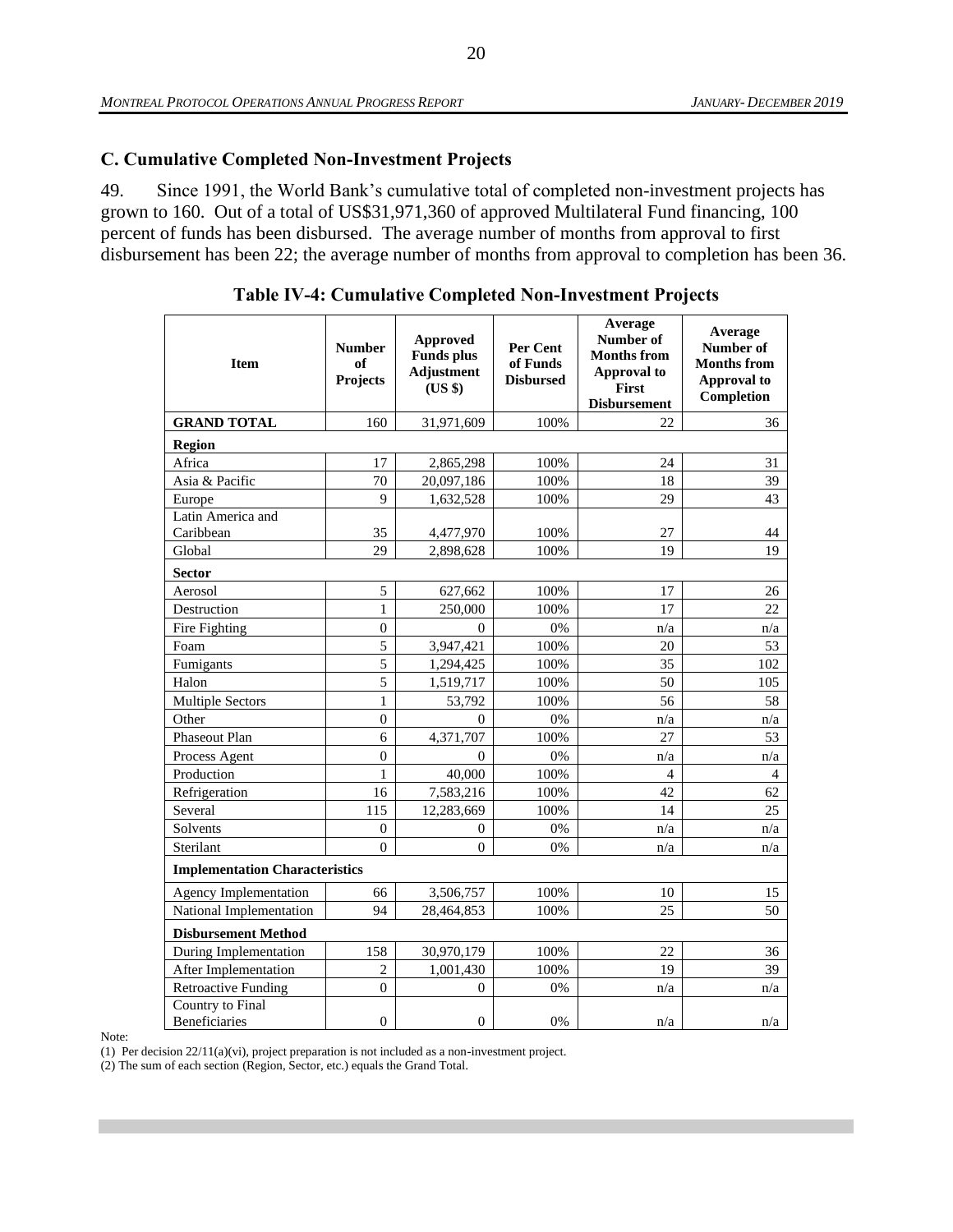# <span id="page-33-0"></span>**D. Cumulative Ongoing Investment Projects**

50. The World Bank's cumulative total of ongoing investment projects is 8 (including tranches of multi-year agreements). Out of a total of US\$36,029,546 of approved Multilateral Fund financing, 43 percent of funds has been disbursed. The average number of months from approval to first disbursement has been 26, the average number of months from approval to the current expected completion date is 52, with an average cost-effectiveness of US\$125.08/kg. The cost-effectiveness value is not representative as it includes approvals for tranches that have no phase-out assigned and calculates ODP, rather than MT of HCFCs. Table IV-5 below summarizes ongoing investment projects at regional and sectoral levels.

51. Excluded from the table are HFC-related activities. The Bank had one approved, standalone investment activity worth US\$183,514 to convert HFC to propane and isobutene as a refrigerant in manufacturing commercial refrigeration appliances. No disbursement of project funds took place in 2019.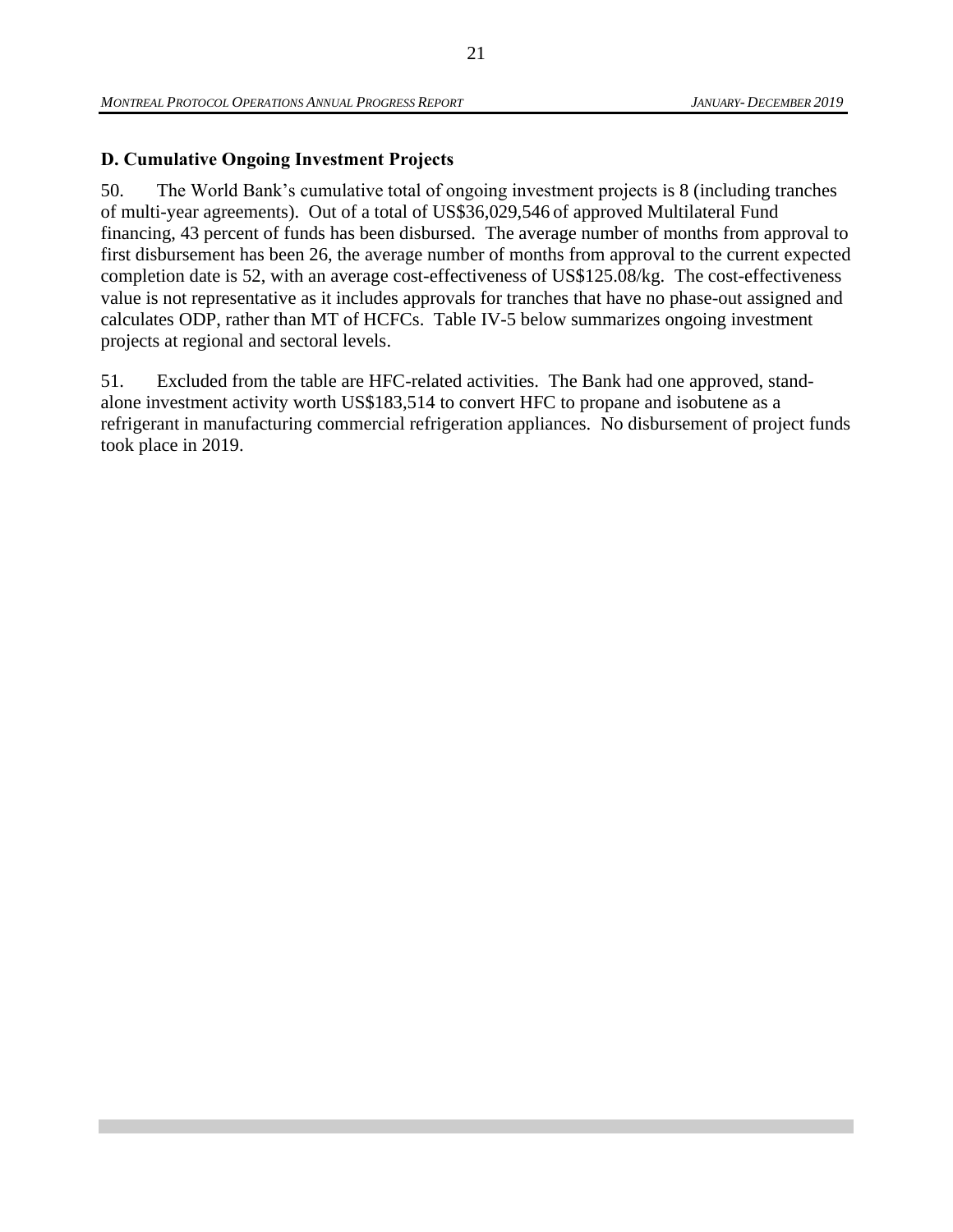# **Table IV-5: Cumulative Ongoing Investment Projects**

<span id="page-34-0"></span>

| <b>Item</b>                           | <b>Number</b><br>of<br><b>Projects</b> | <b>Approved</b><br><b>Funds</b> plus<br>Adjustment<br>(US\$) | Per Cent<br>of Funds<br><b>Disbursed</b> | <b>Number</b><br>of<br>Projects<br>Disburs- | Per<br>Cent of<br><b>Projects</b><br>Disburs- | <b>Estimated</b><br>Disburse-<br>ment plus<br><b>Funds</b> | Per Cent<br><b>Funds</b><br><b>Expected</b><br>to be | Average<br>Number of<br><b>Months from</b><br>Approval to | Average<br>Number of<br><b>Months</b><br>from | Average<br>Length of<br>Delay in<br>Project | <b>Overall Cost-</b><br><b>Effectiveness</b><br>to the Fund<br>$(US\$/kg.)*$ |
|---------------------------------------|----------------------------------------|--------------------------------------------------------------|------------------------------------------|---------------------------------------------|-----------------------------------------------|------------------------------------------------------------|------------------------------------------------------|-----------------------------------------------------------|-----------------------------------------------|---------------------------------------------|------------------------------------------------------------------------------|
|                                       |                                        |                                                              |                                          | ing                                         | ing                                           | <b>Disbursed</b>                                           | <b>Disbursed</b><br>by End of<br>2004                | First<br><b>Disbursement</b>                              | Approval to<br><b>Planned</b><br>Completion   | <b>Planned</b><br>Completion                |                                                                              |
| <b>GRAND TOTAL</b>                    | 8                                      | 36,029,546                                                   | 43%                                      | 5 <sup>5</sup>                              | 63%                                           | 33,393,647                                                 | 93%                                                  | 26                                                        | 52                                            | 38                                          | \$125.08                                                                     |
| <b>Region</b>                         |                                        |                                                              |                                          |                                             |                                               |                                                            |                                                      |                                                           |                                               |                                             |                                                                              |
| Africa                                | $\overline{0}$                         | $\mathbf{0}$                                                 | 0%                                       | $\overline{0}$                              | 0%                                            | $\overline{0}$                                             | 0%                                                   | $\boldsymbol{0}$                                          | n/a                                           | n/a                                         | n/a                                                                          |
| Asia & Pacific                        | 8                                      | 36,029,546                                                   | 43%                                      | 5                                           | 63%                                           | 33,393,647                                                 | 93%                                                  | 26                                                        | 52                                            | 38                                          | \$125.08                                                                     |
| Europe                                | $\overline{0}$                         | $\mathbf{0}$                                                 | 0%                                       | $\overline{0}$                              | 0%                                            | $\mathbf{0}$                                               | 0%                                                   | $\mathbf{0}$                                              | n/a                                           | n/a                                         | n/a                                                                          |
| Latin America and                     |                                        |                                                              |                                          |                                             |                                               |                                                            |                                                      |                                                           |                                               |                                             |                                                                              |
| Caribbean                             | $\overline{0}$                         | $\mathbf{0}$                                                 | 0%                                       | $\Omega$                                    | 0%                                            | $\overline{0}$                                             | 0%                                                   | $\mathbf{0}$                                              | n/a                                           | n/a                                         | n/a                                                                          |
| Global                                | $\theta$                               | $\overline{0}$                                               | 0%                                       | $\overline{0}$                              | 0%                                            | $\overline{0}$                                             | 0%                                                   | $\overline{0}$                                            | n/a                                           | n/a                                         | n/a                                                                          |
| <b>Sector</b>                         |                                        |                                                              |                                          |                                             |                                               |                                                            |                                                      |                                                           |                                               |                                             |                                                                              |
| Aerosol                               | $\mathbf{0}$                           | $\mathbf{0}$                                                 | 0%                                       | $\overline{0}$                              | 0%                                            | $\overline{0}$                                             | 0%                                                   | n/a                                                       | n/a                                           | n/a                                         | n/a                                                                          |
| Destruction                           | $\theta$                               | $\Omega$                                                     | 0%                                       | $\Omega$                                    | 0%                                            | $\overline{0}$                                             | 0%                                                   | n/a                                                       | n/a                                           | n/a                                         | n/a                                                                          |
| Fire Fighting                         | $\mathbf{0}$                           | $\mathbf{0}$                                                 | 0%                                       | $\overline{0}$                              | 0%                                            | $\overline{0}$                                             | 0%                                                   | n/a                                                       | n/a                                           | n/a                                         | n/a                                                                          |
| Foam                                  | $\mathbf{0}$                           | $\mathbf{0}$                                                 | 0%                                       | $\overline{0}$                              | 0%                                            | $\mathbf{0}$                                               | 0%                                                   | n/a                                                       | n/a                                           | n/a                                         | n/a                                                                          |
| Fumigants                             | $\mathbf{0}$                           | $\mathbf{0}$                                                 | 0%                                       | $\overline{0}$                              | 0%                                            | $\overline{0}$                                             | 0%                                                   | n/a                                                       | n/a                                           | n/a                                         | n/a                                                                          |
| Halon                                 | $\overline{0}$                         | $\mathbf{0}$                                                 | 0%                                       | $\overline{0}$                              | 0%                                            | $\boldsymbol{0}$                                           | 0%                                                   | n/a                                                       | n/a                                           | n/a                                         | n/a                                                                          |
| <b>Multiple Sectors</b>               | $\overline{0}$                         | $\mathbf{0}$                                                 | 0%                                       | $\overline{0}$                              | 0%                                            | $\overline{0}$                                             | 0%                                                   | n/a                                                       | n/a                                           | n/a                                         | n/a                                                                          |
| Other                                 | $\overline{0}$                         | $\mathbf{0}$                                                 | 0%                                       | $\overline{0}$                              | 0%                                            | $\overline{0}$                                             | 0%                                                   | n/a                                                       | n/a                                           | n/a                                         | n/a                                                                          |
| Phaseout Plan                         | $\boldsymbol{7}$                       | 13,029,546                                                   | 49%                                      | $\overline{4}$                              | 57%                                           | 10,393,647                                                 | 80%                                                  | 29                                                        | 52                                            | 39                                          | \$45.23                                                                      |
| Process Agent                         | $\mathbf{0}$                           | $\overline{0}$                                               | 0%                                       | $\overline{0}$                              | 0%                                            | $\overline{0}$                                             | 0%                                                   | n/a                                                       | n/a                                           | n/a                                         | n/a                                                                          |
| Production                            | $\mathbf{1}$                           | 23,000,000                                                   | 40%                                      | $\mathbf{1}$                                | 100%                                          | 23,000,000                                                 | 100%                                                 | 16                                                        | 54                                            | 36                                          | n/a                                                                          |
| Refrigeration                         | $\overline{0}$                         | $\overline{0}$                                               | 0%                                       | $\overline{0}$                              | 0%                                            | $\overline{0}$                                             | 0%                                                   | n/a                                                       | n/a                                           | n/a                                         | n/a                                                                          |
| Solvents                              | $\overline{0}$                         | $\overline{0}$                                               | 0%                                       | $\overline{0}$                              | 0%                                            | $\mathbf{0}$                                               | 0%                                                   | n/a                                                       | n/a                                           | n/a                                         | n/a                                                                          |
| Sterilant                             | $\Omega$                               | $\mathbf{0}$                                                 | 0%                                       | $\overline{0}$                              | 0%                                            | $\overline{0}$                                             | 0%                                                   | n/a                                                       | n/a                                           | n/a                                         | n/a                                                                          |
| <b>Implementation Characteristics</b> |                                        |                                                              |                                          |                                             |                                               |                                                            |                                                      |                                                           |                                               |                                             |                                                                              |
| <b>Agency Implementation</b>          | $\mathbf{0}$                           | $\overline{0}$                                               | 0%                                       | $\overline{0}$                              | 0%                                            | $\overline{0}$                                             | 0%                                                   | n/a                                                       | n/a                                           | n/a                                         | n/a                                                                          |
| National<br>Implementation            | 8                                      | 36,029,546                                                   | 43%                                      | 5                                           | 63%                                           | 33,393,647                                                 | 93%                                                  | 26                                                        | 52                                            | 38                                          | \$125.08                                                                     |
| <b>Disbursement Method</b>            |                                        |                                                              |                                          |                                             |                                               |                                                            |                                                      |                                                           |                                               |                                             |                                                                              |
| During Implementation                 | 6                                      | 5,984,519                                                    | 13%                                      | $\mathfrak{Z}$                              | 50%                                           | 3,348,620                                                  | 56%                                                  | 26                                                        | 49                                            | 34                                          | \$58.64                                                                      |
| After Implementation                  | $\boldsymbol{0}$                       | $\mathbf{0}$                                                 | 0%                                       | $\overline{0}$                              | 0%                                            | $\overline{0}$                                             | 0%                                                   | n/a                                                       | n/a                                           | n/a                                         | n/a                                                                          |
| <b>Retroactive Funding</b>            | $\overline{0}$                         | $\overline{0}$                                               | 0%                                       | $\overline{0}$                              | 0%                                            | $\overline{0}$                                             | 0%                                                   | n/a                                                       | n/a                                           | n/a                                         | n/a                                                                          |
| Country to Final<br>Beneficiaries     | 2                                      | 30,045,027                                                   | 49%                                      | $\overline{2}$                              | 100%                                          | 30,045,027                                                 | 100%                                                 | 26                                                        | 58                                            | 43                                          | \$161.53                                                                     |

Note: The sum of each section (Region, Sector, etc.) equals the Grand Total

\*Based on the ODS to be phased out according to the proposal. Some projects do not yet have phase-out assigned.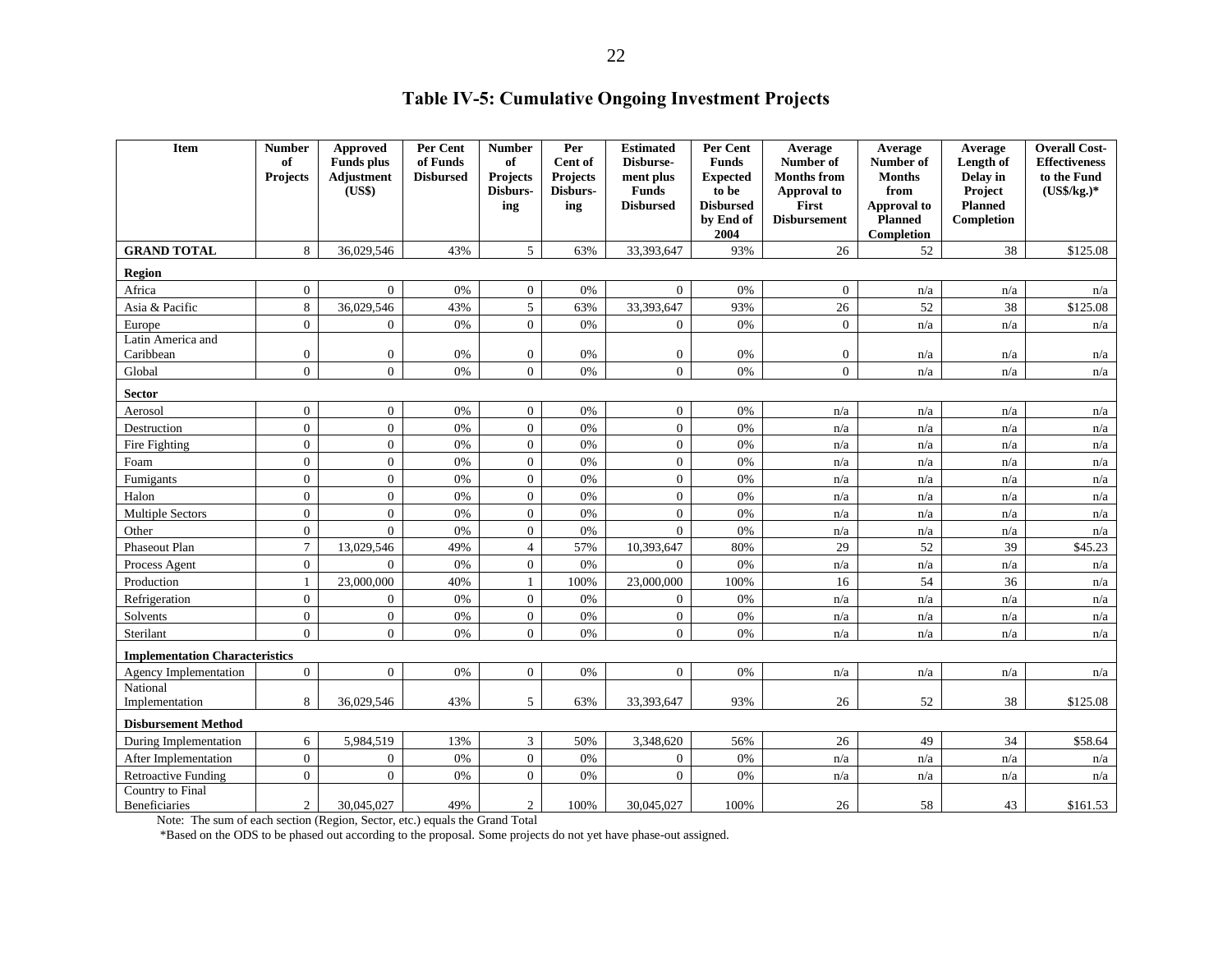# <span id="page-35-0"></span>**E. Cumulative Ongoing Non-Investment Projects**

52. The World Bank's cumulative total of ongoing non-investment projects is 4 as captured in the following Table IV-6. Out of a total of US\$1,446,791 of approved Multilateral Fund financing, less than a percent of funds has been disbursed. The average number of months from approval to first disbursement has been 11; the average number of months from the date of approval to the current expected completion date is 18. This excludes HFC enabling activities. Three HFC enabling activities were ongoing as of end 2019, valued at \$250,000 each. About 32 percent of approved enabling funds were disbursed in the reporting year.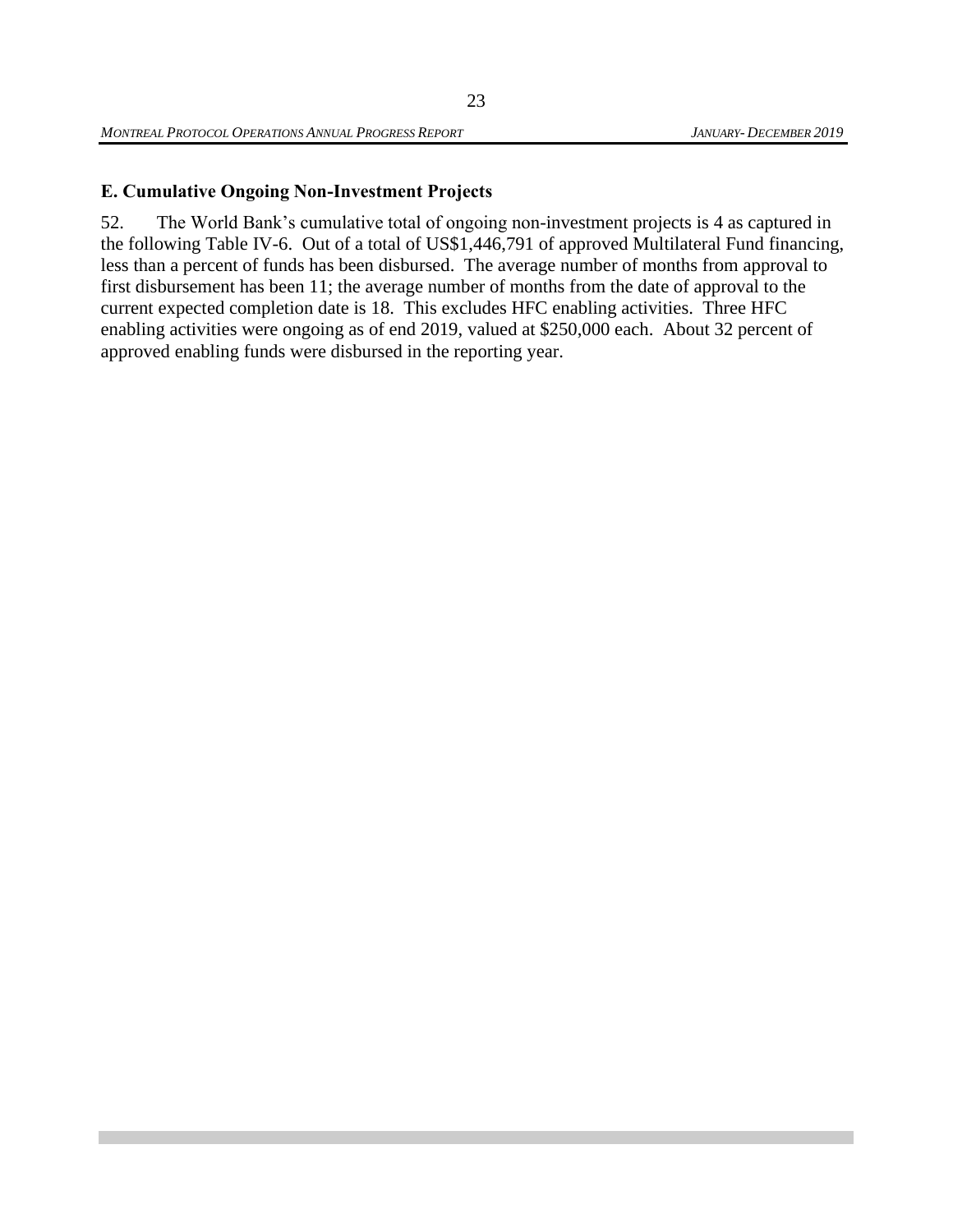<span id="page-36-0"></span>

| Item                                     | <b>Number</b><br>of<br><b>Projects</b> | <b>Approved</b><br><b>Funds</b> plus<br><b>Adjustment</b><br>(US\$) | Per Cent<br>of Funds<br><b>Disbursed</b> | Number of<br><b>Projects</b><br><b>Disbursing</b> | Per Cent of<br><b>Projects</b><br><b>Disbursing</b> | <b>Estimated</b><br><b>Disburse</b><br>ments plus<br><b>Funds</b><br><b>Disbursed</b> | Per Cent<br><b>Funds</b><br><b>Expected to</b><br>be Disbursed<br>by End of<br>2004 | Average<br>Number of<br><b>Months from</b><br><b>Approval</b> to<br>First<br><b>Disbursement</b> | Average<br>Number of<br><b>Months from</b><br>Approval to<br>Planned<br>Completion | Average<br>Length of<br>Delay in<br>Project<br><b>Planned</b><br>Completion |
|------------------------------------------|----------------------------------------|---------------------------------------------------------------------|------------------------------------------|---------------------------------------------------|-----------------------------------------------------|---------------------------------------------------------------------------------------|-------------------------------------------------------------------------------------|--------------------------------------------------------------------------------------------------|------------------------------------------------------------------------------------|-----------------------------------------------------------------------------|
| <b>GRAND TOTAL</b>                       | $\overline{4}$                         | 1,446,791                                                           | $0\%$                                    | $\mathbf{1}$                                      | 25%                                                 | 383,179                                                                               | 26%                                                                                 | 11                                                                                               | 18                                                                                 | n/a                                                                         |
| Region                                   |                                        |                                                                     |                                          |                                                   |                                                     |                                                                                       |                                                                                     |                                                                                                  |                                                                                    |                                                                             |
| Africa                                   | $\overline{0}$                         | $\overline{0}$                                                      | 0%                                       | $\overline{0}$                                    | 0%                                                  | $\mathbf{0}$                                                                          | 0%                                                                                  | n/a                                                                                              | n/a                                                                                | n/a                                                                         |
| Asia & Pacific                           | $\overline{3}$                         | 1,446,791                                                           | 0%                                       | $\mathbf{1}$                                      | 33%                                                 | 383,179                                                                               | 26%                                                                                 | 11                                                                                               | 24                                                                                 | n/a                                                                         |
| Europe                                   | $\boldsymbol{0}$                       | $\mathbf{0}$                                                        | 0%                                       | $\overline{0}$                                    | 0%                                                  | $\overline{0}$                                                                        | 0%                                                                                  | n/a                                                                                              | n/a                                                                                | n/a                                                                         |
| Latin America and Caribbean              | $\mathbf{0}$                           | $\mathbf{0}$                                                        | 0%                                       | $\overline{0}$                                    | 0%                                                  | $\mathbf{0}$                                                                          | 0%                                                                                  | n/a                                                                                              | n/a                                                                                | n/a                                                                         |
| Global                                   | $\mathbf{1}$                           | $\overline{0}$                                                      | 0%                                       | $\overline{0}$                                    | 0%                                                  | $\overline{0}$                                                                        | 0%                                                                                  | n/a                                                                                              | 12                                                                                 | n/a                                                                         |
| <b>Sector</b>                            |                                        |                                                                     |                                          |                                                   |                                                     |                                                                                       |                                                                                     |                                                                                                  |                                                                                    |                                                                             |
| Aerosol                                  | $\overline{0}$                         | $\overline{0}$                                                      | 0%                                       | $\overline{0}$                                    | 0%                                                  | $\overline{0}$                                                                        | 0%                                                                                  | n/a                                                                                              | n/a                                                                                | n/a                                                                         |
| Destruction                              | $\mathbf{0}$                           | $\mathbf{0}$                                                        | 0%                                       | $\Omega$                                          | 0%                                                  | $\overline{0}$                                                                        | 0%                                                                                  | n/a                                                                                              | n/a                                                                                | n/a                                                                         |
| Fire Fighting                            | $\mathbf{0}$                           | $\mathbf{0}$                                                        | $0\%$                                    | $\overline{0}$                                    | 0%                                                  | $\mathbf{0}$                                                                          | 0%                                                                                  | n/a                                                                                              | n/a                                                                                | n/a                                                                         |
| Foam                                     | $\mathbf{0}$                           | $\mathbf{0}$                                                        | $0\%$                                    | $\overline{0}$                                    | 0%                                                  | $\overline{0}$                                                                        | 0%                                                                                  | n/a                                                                                              | n/a                                                                                | n/a                                                                         |
| Fumigants                                | $\mathbf{0}$                           | $\mathbf{0}$                                                        | 0%                                       | $\overline{0}$                                    | 0%                                                  | $\overline{0}$                                                                        | 0%                                                                                  | n/a                                                                                              | n/a                                                                                | n/a                                                                         |
| Halon                                    | $\mathbf{0}$                           | $\mathbf{0}$                                                        | 0%                                       | $\overline{0}$                                    | 0%                                                  | $\overline{0}$                                                                        | 0%                                                                                  | n/a                                                                                              | n/a                                                                                | n/a                                                                         |
| <b>Multiple Sectors</b>                  | $\overline{0}$                         | $\Omega$                                                            | 0%                                       | $\overline{0}$                                    | 0%                                                  | $\overline{0}$                                                                        | 0%                                                                                  | n/a                                                                                              | n/a                                                                                | n/a                                                                         |
| Other                                    | $\overline{0}$                         | $\Omega$                                                            | 0%                                       | $\Omega$                                          | 0%                                                  | $\theta$                                                                              | 0%                                                                                  | n/a                                                                                              | n/a                                                                                | n/a                                                                         |
| Phaseout Plan                            | $\mathbf{1}$                           | 814,470                                                             | 0%                                       | $\Omega$                                          | 0%                                                  | 162,900                                                                               | 20%                                                                                 | n/a                                                                                              | n/a                                                                                | n/a                                                                         |
| Process Agent                            | $\mathbf{0}$                           | $\overline{0}$                                                      | $0\%$                                    | $\overline{0}$                                    | 0%                                                  | $\theta$                                                                              | 0%                                                                                  | n/a                                                                                              | n/a                                                                                | n/a                                                                         |
| Production                               | $\mathbf{0}$                           | $\mathbf{0}$                                                        | $0\%$                                    | $\overline{0}$                                    | 0%                                                  | $\overline{0}$                                                                        | 0%                                                                                  | n/a                                                                                              | n/a                                                                                | n/a                                                                         |
| Refrigeration                            | $\mathbf{0}$                           | $\theta$                                                            | 0%                                       | $\overline{0}$                                    | 0%                                                  | $\overline{0}$                                                                        | 0%                                                                                  | n/a                                                                                              | n/a                                                                                | n/a                                                                         |
| Several                                  | 3                                      | 632,321                                                             | 0%                                       | 1                                                 | 33%                                                 | 220,279                                                                               | 35%                                                                                 | 11                                                                                               | 18                                                                                 | n/a                                                                         |
| Solvents                                 | $\mathbf{0}$                           | $\boldsymbol{0}$                                                    | 0%                                       | $\mathbf{0}$                                      | 0%                                                  | $\mathbf{0}$                                                                          | 0%                                                                                  | n/a                                                                                              | n/a                                                                                | n/a                                                                         |
| Sterilant                                | $\overline{0}$                         | $\Omega$                                                            | 0%                                       | $\overline{0}$                                    | 0%                                                  | $\overline{0}$                                                                        | 0%                                                                                  | n/a                                                                                              | n/a                                                                                | n/a                                                                         |
| Implementation<br><b>Characteristics</b> |                                        |                                                                     |                                          |                                                   |                                                     |                                                                                       |                                                                                     |                                                                                                  |                                                                                    |                                                                             |
| Agency Implementation                    | $\mathbf{1}$                           | $\mathbf{0}$                                                        | 0%                                       | $\overline{0}$                                    | 0%                                                  | $\mathbf{0}$                                                                          | 0%                                                                                  | n/a                                                                                              | 12                                                                                 | n/a                                                                         |
| National Implementation                  | 3                                      | 1,446,791                                                           | 0%                                       | $\mathbf{1}$                                      | 33%                                                 | 383,179                                                                               | 26%                                                                                 | 11                                                                                               | 24                                                                                 | n/a                                                                         |
| <b>Disbursement Method</b>               |                                        |                                                                     |                                          |                                                   |                                                     |                                                                                       |                                                                                     |                                                                                                  |                                                                                    |                                                                             |
| During Implementation                    | $\overline{4}$                         | 1,446,791                                                           | 0%                                       | $\mathbf{1}$                                      | 25%                                                 | 383,179                                                                               | 26%                                                                                 | 11                                                                                               | 18                                                                                 | n/a                                                                         |
| After Implementation                     | $\overline{0}$                         | $\mathbf{0}$                                                        | 0%                                       | $\overline{0}$                                    | 0%                                                  | $\mathbf{0}$                                                                          | 0%                                                                                  | n/a                                                                                              | n/a                                                                                | n/a                                                                         |
| <b>Retroactive Funding</b>               | $\mathbf{0}$                           | $\overline{0}$                                                      | 0%                                       | $\boldsymbol{0}$                                  | 0%                                                  | $\boldsymbol{0}$                                                                      | 0%                                                                                  | n/a                                                                                              | n/a                                                                                | n/a                                                                         |
| Country to Final Beneficiaries           | $\mathbf{0}$                           | $\overline{0}$                                                      | 0%                                       | $\overline{0}$                                    | 0%                                                  | $\boldsymbol{0}$                                                                      | 0%                                                                                  | n/a                                                                                              | n/a                                                                                | n/a                                                                         |

Note:

(1) Per decision 22/11(a)(vi), project preparation is not included as a non-investment project.

(2) The sum of each section (Region, Sector, etc.) equals the Grand Total.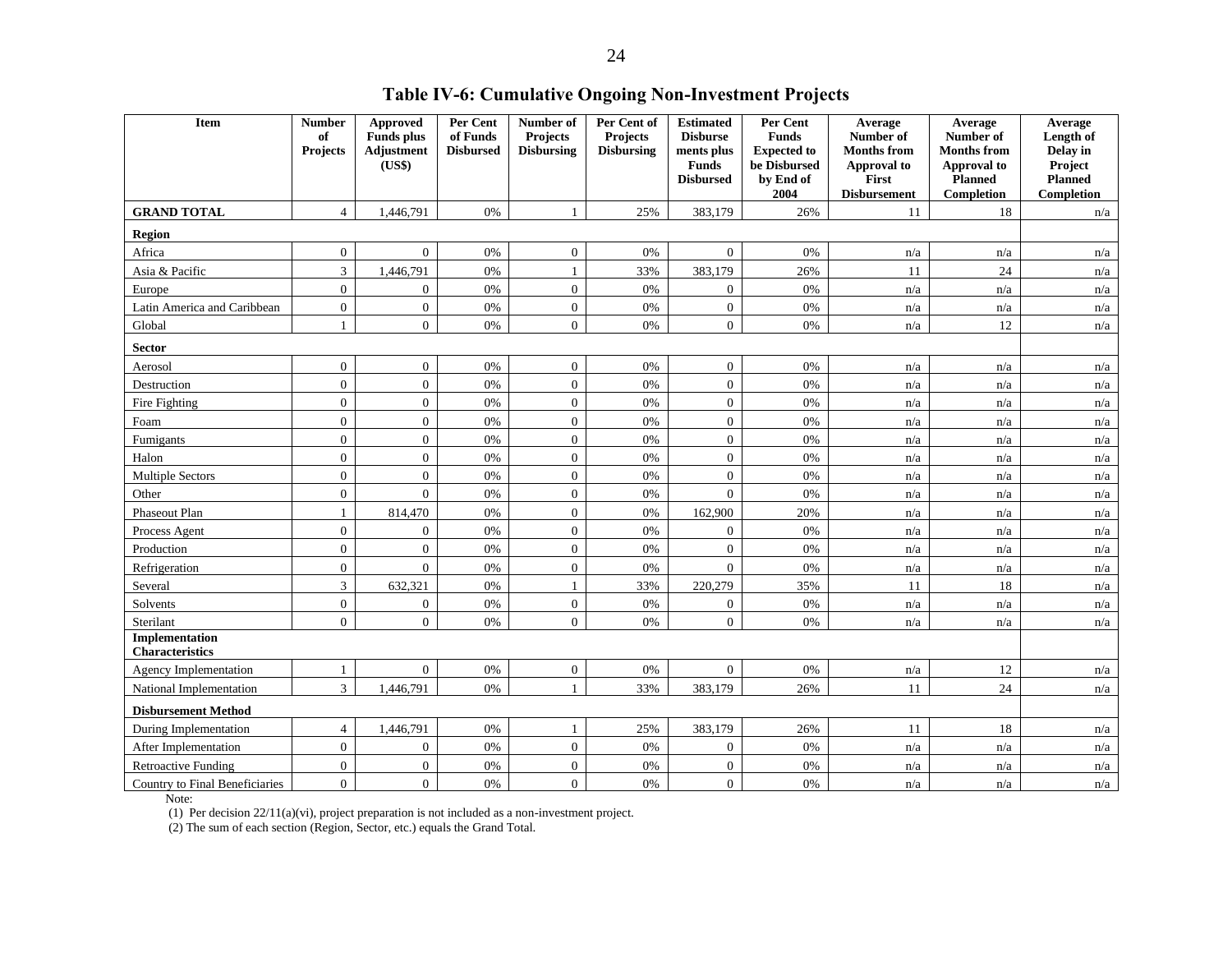# **V. STATUS OF AGREEMENTS & PROJECT PREPARATION (WHERE APPLICABLE), BY COUNTRY**

# <span id="page-37-1"></span><span id="page-37-0"></span>**A. Agreements to be Signed/Executed/Finalized & When They Will be Ready for Disbursing**

53. Projects with either new partner countries or with new operational modalities require legal agreements between the country and the World Bank. With Stage II HCFC phaseout project approvals occurring between 2016 and 2018, new grant agreements or amendment of existing agreements were required.

54. New grant agreements for HCFC Phase-out Projects were under processing for Vietnam and China since 2016 in order to permit disbursements from initial tranches to start from the Bank to the countries for the respective Stage II HPMP and PU Foam Sector Plan. This entailed preparation of concepts, project documents, project implementation manuals (PIMs), environmental and social safeguards framework, procurement plans and other related documentation. Each country has in turn their own processing and approval steps. Because of changes in these steps for certain development assistance projects in each country, approval, negotiation and signing of the grant agreements were delayed.

55. In 2018, the overarching ODS VI Project for the Stage II PU Foam Sector Plan in China and eventually, the HPPMP was appraised followed by a period of preparation and approvals of related documents, such as the project implementation manual. The new Grant Agreement (GA) between China and the WB was subsequently approved by Bank management and signed in December 2018. Effectiveness was by mid-2019 and start of disbursement was pushed to the fall of 2019.

56. The finalization of the China-World Bank Stage II GA preceded the Executive Committee's approval of the US\$23 million bridging funds for the HCFC production sector (in June 2018). The GA had to be amended in order to raise the project funding level for the Bank-project component related to production. The amendment was signed by China and the Bank in September 2019, allowing disbursement to start by the last quarter of the year.

57. For Vietnam, the GA negotiations between the State Bank of Vietnam and the World Bank completed at the end of 2018 and the Bank approved the new project and GA in January 2019. The GA was signed and countersigned on March 7, 2019.

58. A new grant agreement was likewise required for the 2018-approved, Thailand Stage II HPMP. World Bank preparation of the new project documents and grant agreement took place in 2019 and Bank project approval is expected in January 2020. Grant Agreement signing is expected by mid-2020. Similar to the agreements for China and Vietnam, the GA provides for retroactive funding of activities implemented between Bank appraisal and GA effectiveness.

# <span id="page-37-2"></span>**B. Project Preparation by Country, Approved Amount, and Amount Disbursed**

59. In 2019, there were no active World Bank project preparation activities.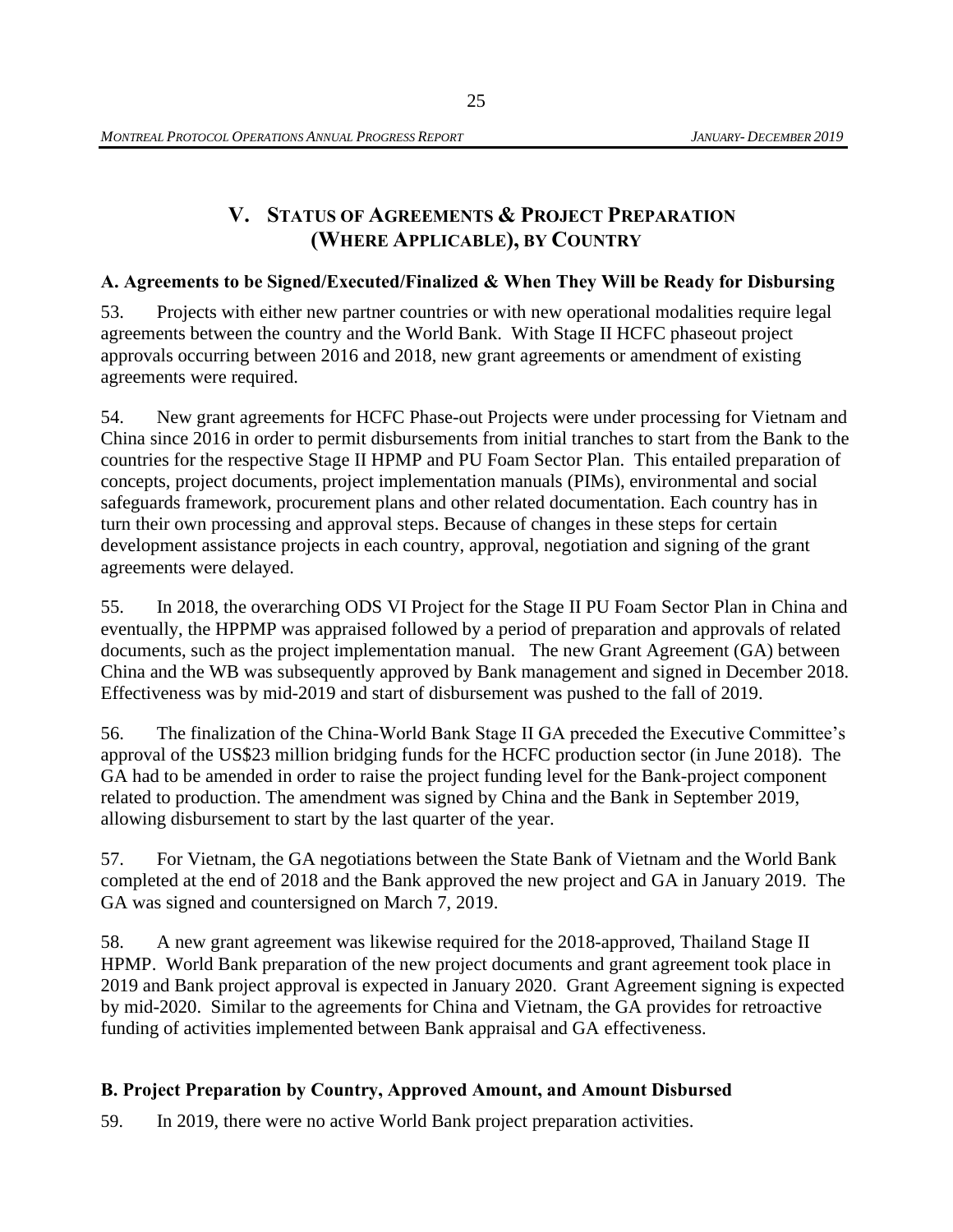# <span id="page-38-0"></span>**VI. ADMINISTRATIVE ISSUES (OPERATIONAL, POLICY, FINANCIAL, AND OTHER ISSUES)**

# <span id="page-38-1"></span>**A. Meetings Attended**

60. Table VI.1 indicates the meetings attended by World Bank Staff on all Montreal Protocol related work in 2019.

<span id="page-38-2"></span>

| 2019 Dates             | <b>Location</b>   | <b>Meetings Attended</b>                             |  |  |  |  |
|------------------------|-------------------|------------------------------------------------------|--|--|--|--|
| February 13-15, 2019   | Bangkok, Thailand | 13 <sup>th</sup> East Asia/Pacific Montreal Protocol |  |  |  |  |
|                        |                   | Regional ODS Workshop                                |  |  |  |  |
| February 16-19, 2019   | Paris, France     | Second Inter-regional and Parallel Ozone             |  |  |  |  |
|                        |                   | <b>Officers Network Meetings</b>                     |  |  |  |  |
| March 5-7, 2019        | Montreal, Canada  | <b>Inter-agency Coordination Meeting</b>             |  |  |  |  |
| May 27-31, 2019        | Montreal, Canada  | 83 <sup>rd</sup> Meeting of the Executive Committee  |  |  |  |  |
| June 28, 2019          | Bangkok, Thailand | 62 <sup>nd</sup> Implementation Committee Meeting on |  |  |  |  |
|                        |                   | <b>MP</b> Compliance                                 |  |  |  |  |
| July $1-5$ , 2019      | Bangkok, Thailand | 41 <sup>st</sup> Open-ended Working Group (OEWG)     |  |  |  |  |
|                        |                   | Meeting of the MP Parties                            |  |  |  |  |
| July 5, 2019           | Bangkok, Thailand | OEWG Side Event on 'A roadmap for                    |  |  |  |  |
|                        |                   | sustainable cooling'                                 |  |  |  |  |
| July 30-August 2, 2019 | Cebu, Philippines | <b>UNEP Thematic Meeting on HFC</b>                  |  |  |  |  |
|                        |                   | <b>Alternatives</b>                                  |  |  |  |  |
| September 16, 2019     | Beijing, China    | <b>International Ozone Day Workshop</b>              |  |  |  |  |
| October 9-11, 2019     | Montreal, Canada  | <b>Inter-agency Coordination Meeting</b>             |  |  |  |  |
| November 2, 2019       | Rome, Italy       | $63rd$ Implementation Committee Meeting              |  |  |  |  |
| November 4-8, 2019     | Rome, Italy       | 31 <sup>st</sup> Meeting of the Parties              |  |  |  |  |
| December 16-20, 2019   | Montreal, Canada  | 84 <sup>th</sup> Meeting of the Executive Committee  |  |  |  |  |

**Table VI-I: MP Related Events Attended by World Bank Staff in 2019**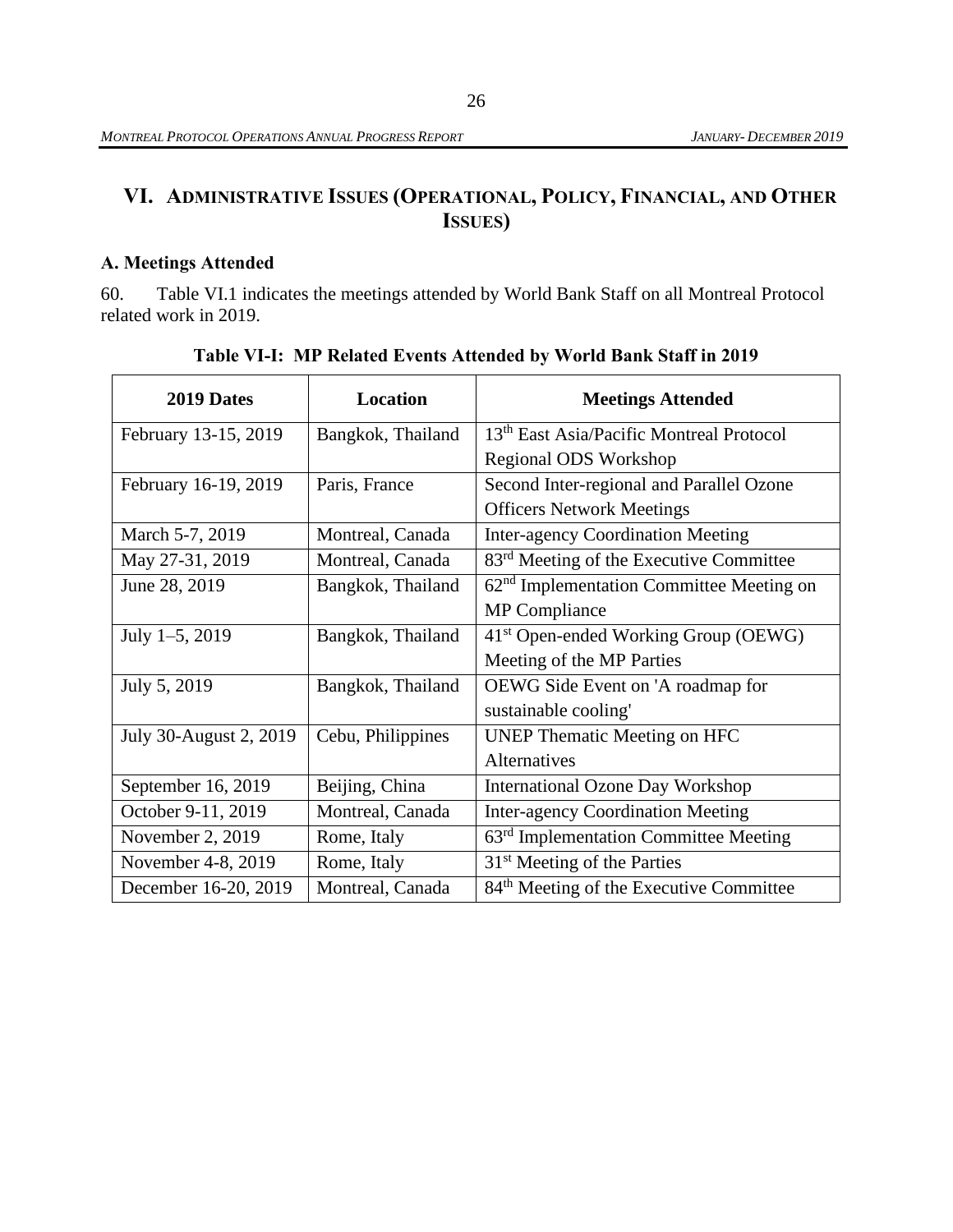# <span id="page-39-0"></span>**B. Implementing Agency and Other Cooperation**

61. Cooperation and coordination by the World Bank with the three Implementing Agencies and Bilateral Agencies are ongoing through cooperation and coordination in project implementation of HCFC phase-out projects (for example in China, Indonesia and Jordan) and in ODS meetings and workshops that take place throughout the year.

62. The World Bank also works with bilateral agencies, namely Japan. The Government of Japan was a partner in the implementation of Thailand's Stage I HCFC Phaseout Management Plan that completed in December 2018. It successfully delivered technical assistance to address technical and regulatory barriers to the introduction of HFC-32 technology in residential air-conditioner manufacturing. It included guidance for the conversions to ensure safe storage and use of HFC-32 in manufacturing of HFC-32 AC, technical assistance and training on proper installation, and, training for service technicians. Eleven enterprises in total benefitted from this support and have been employing HFC-32 in AC manufacturing without problems since 2017.

63. In 2016, building on the good collaboration and achievements in Thailand, Japan, Vietnam and the World Bank agreed on similar cooperation in Vietnam's AC sector under the Stage II HPMP. Vietnam's Stage II HPMP includes a TA component directed towards AC manufacturers that aim to shift HCFC-22 based production to HFC-32 based production. Japan continued to work closely with the Bank in 2019 to finalize arrangements for delivery of the TA. Given delays in effectiveness of the GA between Vietnam and the World Bank, the work will commence in 2020.

64. The Bank was a Cooperating Agency in Jordan in the air-conditioning sector where UNIDO served as the Lead Agency. That project completed in 2019. The Bank is the Lead Agency for Jordan's Stage II HPMP covering most of the foam sector. UNIDO is the Cooperating Agency for a foam subsector and the servicing sector. The Bank is also a Cooperating Agency in Indonesia and China where UNDP is the Lead Agency of the Stage II HPMPs, in the foam and production sectors. In order to meet overall requirements of the respective Executive Committee-country agreements, the Agencies must have regular dialogue and access to relevant information to be able to execute their part, particularly in terms of annual consumption verification and preparation of the implementation progress reports. This is particularly critical in the case of China whereby the HCFC production sector plays a large role in determining compliance with targets.

65. With the concentration of efforts in delivering HPMPs and HCFC phase-out sector plans for Article 5 countries around the world, cooperation and coordination continues to be a necessity among the Implementing Agencies.

## <span id="page-39-1"></span>**C. Other Issues**

66. There are no additional issues other than those captured in the previous pages.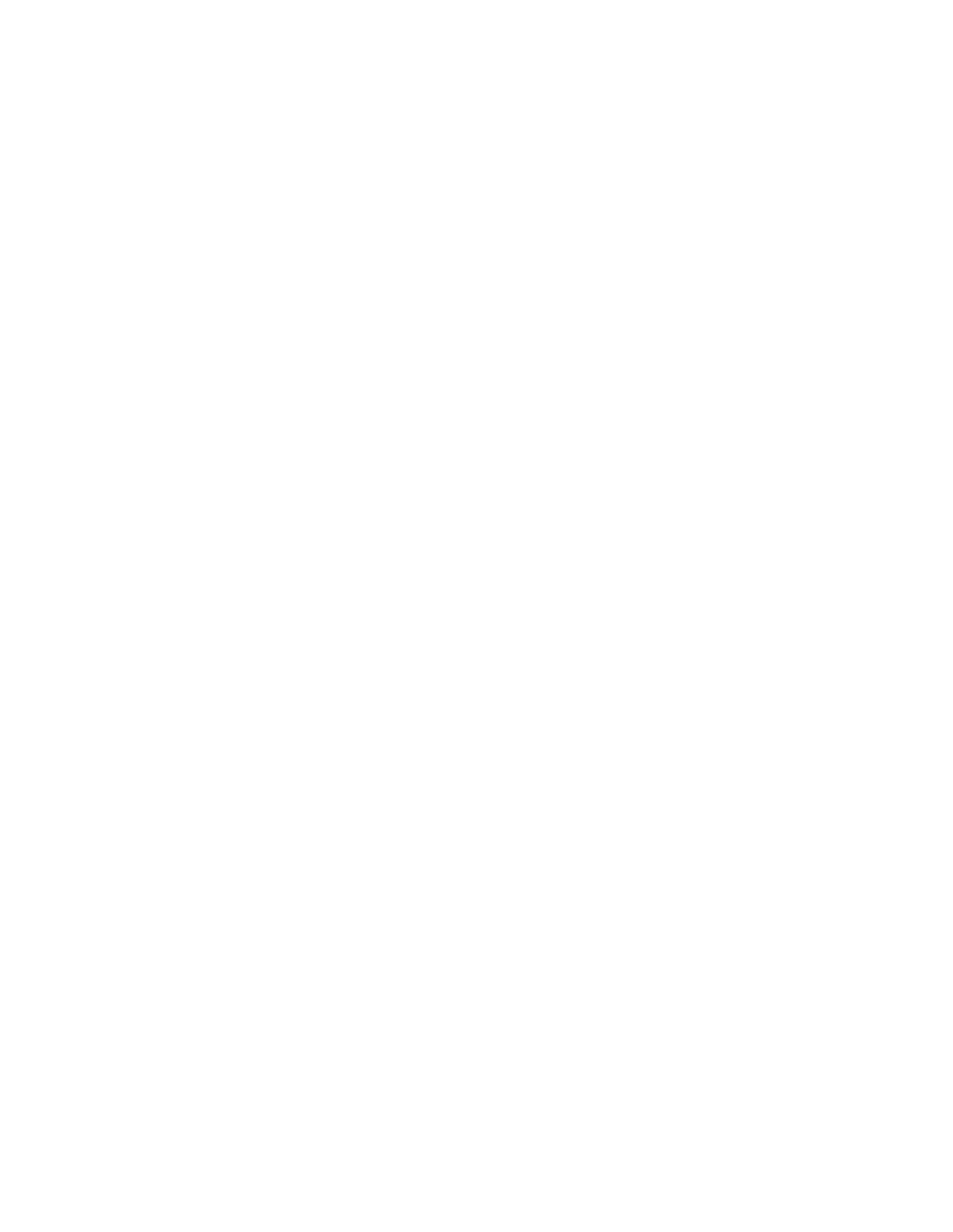Annex I

# COUNTRY DEVELOPMENTS

The World Bank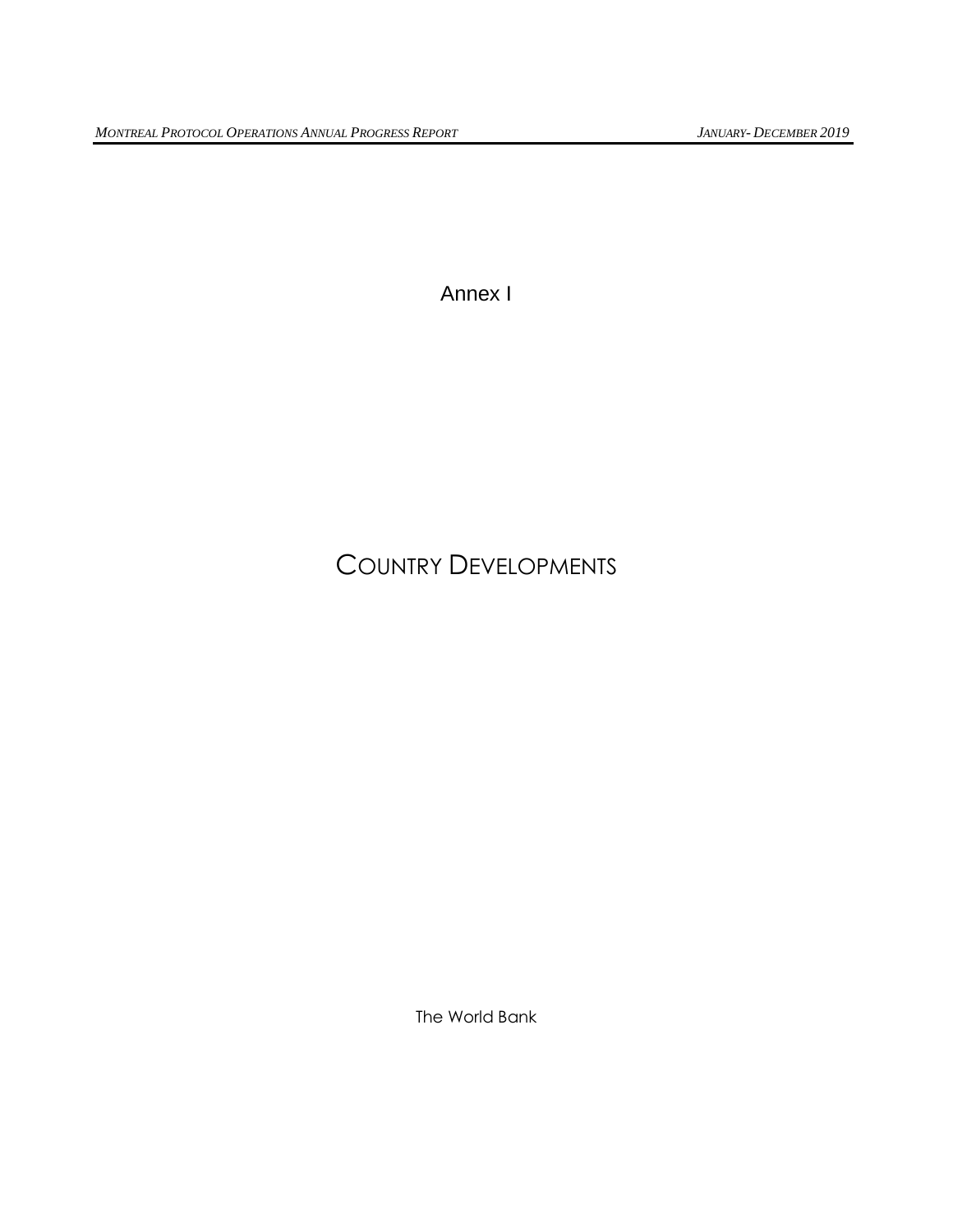#### **CHINA**

### *Country Developments*

Active projects under the Bank as an Implementing Agency for China in 2019 comprised both the 2012 Bank-approved HCFC Phaseout Project (Stage I) and the new HCFC Phaseout Project (Stage II) that became effective in March 2019 following Grant Agreement signing. These projects include the two foam polyurethane (PU) sector plans as well as HCFC production closure.

The Stage I HPMP Foam Sector Plan however completed by June 30, 2019, allowing the overall HCFC Phaseout Project (Stage I) to complete, given that the Stage I production sector had already completed six months prior. With three additional conversions at enterprises completed by March 2019, a total of 55 companies successfully converted to HCFC-141b alternatives under the foam sector plan. Two additional enterprises were forced to cancel subprojects due to solvency issues but have also stopped using HCFCs. Three system house subprojects were cancelled while the other three successfully completed and have been used to model Stage II implementation.

The bulk of the work in the remaining six months of the project was to complete 13 technical assistance (TA) activities to promote sustainable conversion and phase-out. Twenty-four TA activity contracts were concluded including consultant services for, among others, Implementation Support Agency support, formulation of safety standards, review of technical standards, technical workshops and training, performance verifications of beneficiary companies, and a comparative study on alternative technologies in the spray foam and panel subsectors.

By the end of the project, 12,969 MT in direct HCFC-141b phase-out from subprojects was achieved. A total of 7,415 MT of this HCFC-141b phase-out is associated directly with beneficiary enterprises in the three targeted subsectors of the Stage I sector plan (refrigerators and freezers, reefer containers, and small household appliances). The balance of this phase-out is represented by beneficiary enterprises in other subsectors including pipe insulation, panel insulation, and solar water heaters. The remaining phase-out targeted for the plan, namely the difference between 14,685 MT and the phase-out achieved through subprojects was achieved through the HCFC-141b ban in the three targeted subsectors that became effective on January 1, 2019.

The Stage I HCFC Production Phase-out Management Plan was physically completed in December 2018 and reached financial completion in 2019. Due to closure contracts, China surpassed its 2015 performance target for HCFC production of 26,210 ODP MT by 8.7%. Disbursement of the total \$95 million provided by the Executive Committee amounted to \$91.26 million with US\$3.74 million returned to the 84<sup>th</sup> Meeting of the Executive Committee in December 2019. PCRs for both sector plans were also submitted to the 84<sup>th</sup> Meeting.

The overall Grant Agreement of the new China-World Bank HCFC Phase-out Project (Stage II) that houses the Stage II sector plans for China on foam and eventually, HCFC production was signed in December 2018 and became effective in March 2019 (following successful receipt of a necessary legal opinion).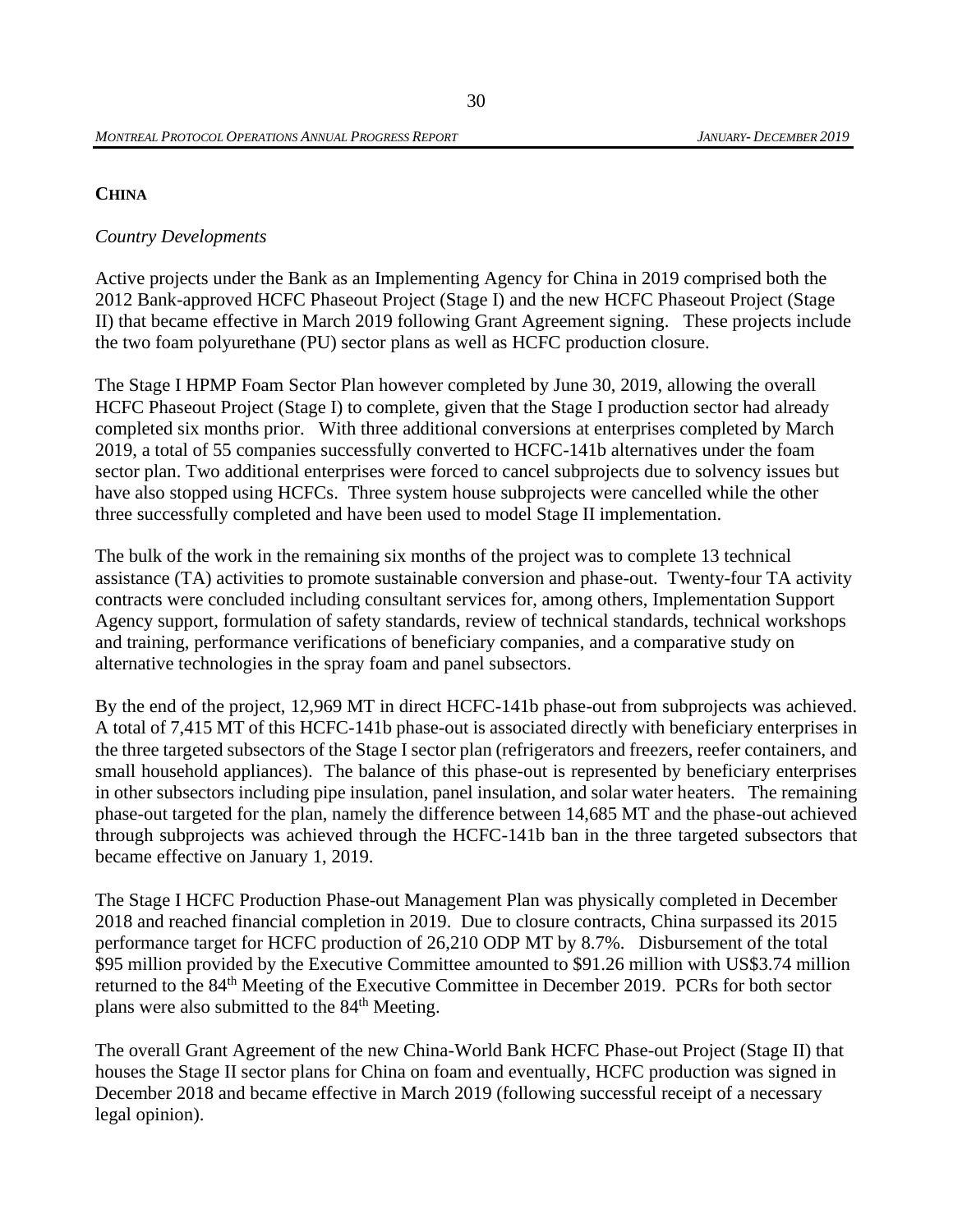There had been delays in part because procedures for processing foreign assisted projects in China's Ministry of Finance changed. After GA signing, additional delays were due to changes in signing arrangements in FECO/MEE for withdrawing funds from the special account. This was resolved by the fall and disbursement from project funds could commence in October 2019

However, FECO utilized its own funds to commence subproject implementation by mid-2019. Five subgrant agreements (SGAs) were signed with beneficiaries by June and six more were signed in September 2019, worth a total of \$8.18 million. The total phase-out amount planned is 1,189 MT of HCFC-141b between 2020 and 2021.

Contracts for TA with the foam association and an accounting firm were signed in April and September 2019 respectively. A study tour to Honeywell on HCFC alternative blowing agents was completed in August 2019. An additional 32 enterprises have submitted project applications and more than half were reviewed for eligibility. However, per Committee Decision 84/69, MLF funding has been reduced and the second tranche of about \$2 million will only be considered at the 85th Meeting in 2020. China is reassessing how to deliver on HCFC phaseout in the PU foam sector and will submit a revised PU foam sector plan accordingly.

In terms of Stage II production, there was no advancement in consideration and approval of a Stage II HCFC Production Phaseout Management Plan. FECO consequently focused on implementing the "bridging" fund of US\$23 million. The production quotas issued for 2018 amounted to 23,930 ODP tonnes. FECO signed 23 ODS production quota reduction contracts with 10 HCFC-22 producers, 4 HCFC-141b producers and 9 HCFC-142b producers for a total US \$10,323,960 for reductions of 7,019 MT HCFC-22, 836 MT HCFC-141b and 5,173 MT HCFC-142b. FECO also signed a US \$7,309,892 closure contract with an HCFC-141b/HCFC-142b producer to reduce 3,182 MT of production quota and closure activities were done by end of 2018. Disposal of key facilities finished in April 2019 and closure PCRs were done by end July 2019. The 2019 independent production verification confirmed that China is in compliance with Montreal Protocol production and consumption targets for 2018.

Finally, related to the observed increases in CFC-11 emissions in the atmosphere, China prepared two comprehensive reports on China's overall system of monitoring, reporting, verification and enforcement systems in line with agreements on the HPMPs and HPPMP. The Bank, as the designated IA for foam and production, provided support to China in preparing the reports, particularly that which focused on China's system of monitoring of foam blowing agents used at MLF-funded enterprises and on a proposed methodology to verify whether CFC and other banned ODS have been or are used in the foam sector. These were submitted to and considered by the 83<sup>rd</sup> Meeting of the Executive Committee in May 2019. At the meeting, China agreed to conduct a market assessment on CFC-11 (allegedly used in illegal foam manufacturing) for submission in 2020. The Bank likewise offered its support.

The World Bank conducted three implementation support and technical missions in 2019, including a visit to attend China's International Workshop on Capacity Building for implementation of the Montreal Protocol in China held in March 2019. In addition, several visits were made by international consultants for independent verification. Representatives from FECO attended the Bank's East Asia and Pacific (EAP) regional workshop in Thailand. In addition, the Bank collaborated with the FECO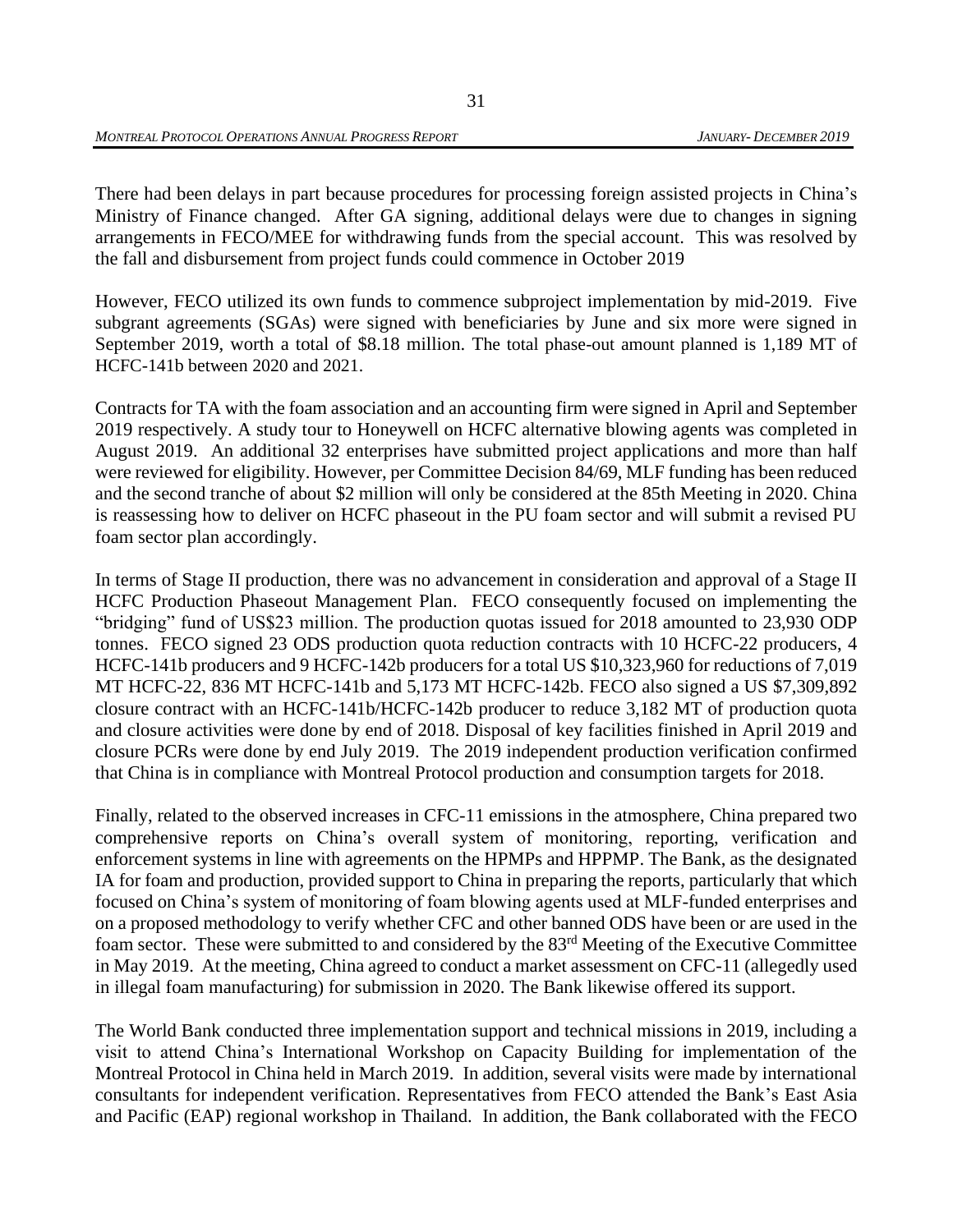team to host a side event at the 31st Meeting of the Parties in Rome on China's actions related to monitoring and enforcement in the ODS production and consumption sectors.

#### **INDONESIA**

#### *Country Developments*

The Stage I HCFC foam sector plan completed implementation in December 2019 (although Decision 84/35(d) extended the overall Stage I, HPMP until end June 2020). PT. Sutindo Chemical Indonesia completed its subproject in September 2019. PT while TSG Chemical officially informed the National Ozone Unit (NOU) that it would not participate in the program due to business reasons. The initial payment it receives was returned to the Project's Designated Account. In turn, \$301,539 was returned to the 83rd Executive Committee Meeting in May 2019. The Ministry of Environment and Forests (MoEF)-PMU recruited a technical consultant for the development of safety guidelines for cyclopentane (CP) and technical guidance on the use of CP in polyurethane production was completed in November 2019.

Technical assistance activities in 2019 included coordination meetings, participation in Montreal Protocol-related workshops, and the monitoring of PT. Sutindo Chemical Indonesia progress. Financial completion of the Stage I PU foam sector plan is expected in 2020, after a return to the MLF additional savings from the three tranche of funding (about US\$109,000).

The Stage II HCFC foam sector plan is also well into implementation, with the first tranche fully disbursed by the end of the year. One system house, PT. Intimas Chemindo, finished its subproject by November 2019. One large company, i.e. PT. Cahaya Perdana Plastics completed its conversion and has commercially produced foam for thermoware applications using c-pentane since April 2019. PT. Willich Isolasi Pratama completed the subproject by September 2019. Two mid-size companies, i.e. PT. Alsun Suksesindo and CV. Duta Teknik have withdrawn from the project and were replaced with CV. Mitra Teknik Mandiri and PT. Langgeng Makmur Industri, which were already in the list of potential beneficiaries in the Stage II HPMP. They signed foam technology replacement agreements (FTRAs) in July 2019. MoEF visited PT. Saka Baja in May 2019 to introduce a subproject opportunity for HCFC-141b phase-out and the planned government policy, while seeking confirmation on participation. The enterprise was still considering participation as of end December 2019. Another midsize company, i.e. PT. Central Mandiri Cemerlang withdrew from the project and was replaced by PT. Wijaya Karya Industri Energi. An FTRA was signed in December 2019 to convert to preblended Cpentane.

In terms of technical assistance, policy and PMU management, the MoEF held preliminary discussions on a voucher system for foam SMEs in December 20019 involving relevant stakeholders. TA activities in 2019 included coordination meetings and monitoring the progress of Stage II beneficiaries.

Indonesia is also working with the World Bank on its HFC Enabling Activity. A national workshop was organized on 28 February in 2019 in Jakarta to kick-start the work. Workshop participation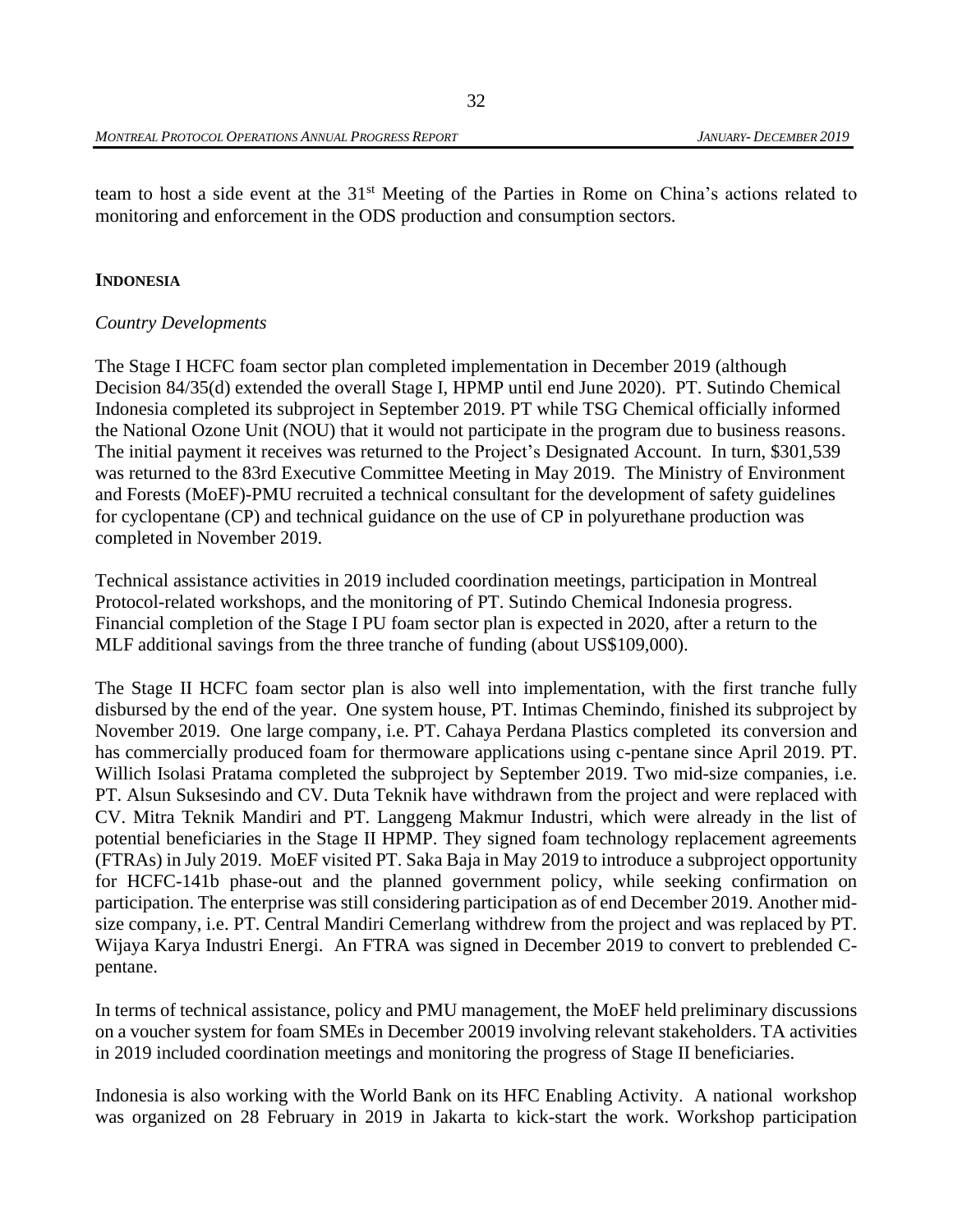included various stakeholders such as government and non-governmental institutions, the private sector, and, academia. The workshop objective was to inform stakeholders of the significance of HFC phase down under the Kigali Amendment and obtain initial stakeholder inputs. A terms of reference (TOR) for an Indonesian National HFC Survey and Regulatory Framework Review was subsequently finalized and selection of a local consulting firm was completed in the reporting year. A 12-month extension was granted to Indonesia through Decision 84/26 at the 84th Meeting.

The Bank conducted visits in 2019 for implementation support for all Montreal Protocol activities. In addition, representatives of the NOU/PMU attended the Bank's 13<sup>th</sup> Annual EAP Regional Workshop in Bangkok in February 2019.

# **JORDAN**

## *A. Country Developments*

The technical assistance and project management components of Jordan's Air-conditioning (AC) Sector Plan continued implementation in 2019. The investment part of Jordan's AC Sector Plan comprised four subprojects to convert enterprise manufacturing to HFC-410A, with the largest (Petra) under the Lead Agency, UNIDO. The second largest beneficiary under the AC Sector Plan with the Bank experienced financial difficulties and its allocated funding of US\$1.36 million was returned to the Fund. Two subproject beneficiaries, National Refrigeration Company (NRC) and Abu Haltam completed their conversions and have completely eliminated HCFC use. Subproject PCRs were prepared.

Under the technical assistance component of the HPMP, activities have consisted of additional workshops, Customs training, and, drafting of new ODS regulation – a ban of HCFC-22 in AC manufacturing. The ban on both manufacturing and importing HCFC-based AC has been effective since the end of 2016. No more HCFC-22 AC can be imported to or made in Jordan. Moreover, Jordan met its commitment to the Executive Committee to maintain or improve the energy efficiency of AC produced by converted enterprises, given the designs adopted by the companies that also respect the country's minimum energy performance standards.

The servicing sector demonstration activity completed by the end of year, albeit with some additional delays. Request for quotations for the servicing sector equipment – a third try - was announced in March 2019 after inter-ministerial nominations of the members of the special tendering committee. Three tenders were received by April 15, 2019 and evaluated by the tendering committee on May 15, 2019. The contract with the winning bidder was signed by June 2019 (the date the project was to complete) but equipment delivery only occurred in the fall of 2019 due to a delay at Customs. Equipment delivered to workshops against agreed criteria by November 2019 followed by training of technicians as per the demonstration activity plan under the AC sector plan. The Stage I HPMP completed by the end of the year.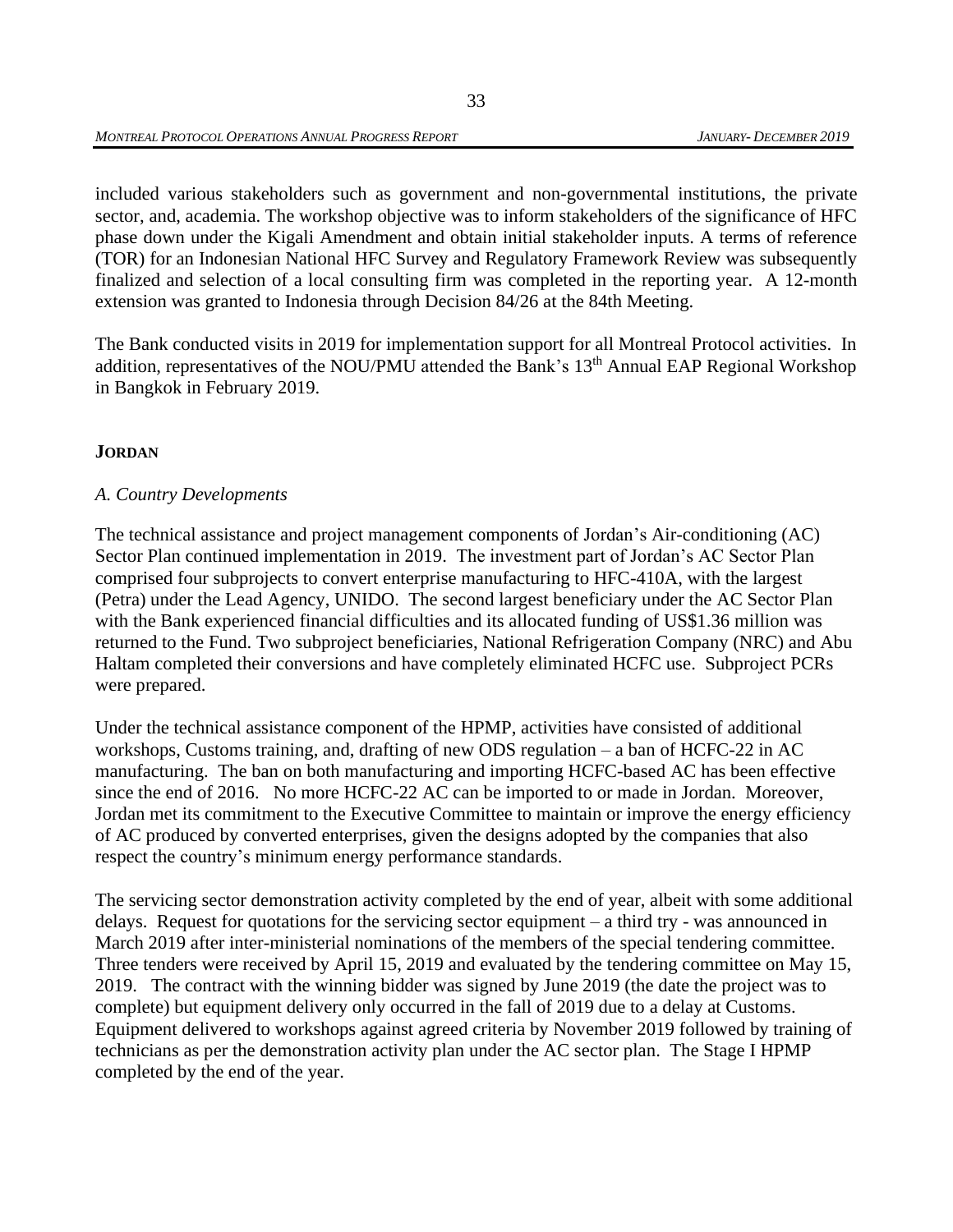The Stage II HPMP, with the World Bank, as Lead Agency, covers all foam manufacturing (except spray foam) and will support Jordan to fulfill its commitment to reduce HCFC consumption by 50% of the baseline by 2022. Two study tours for rigid PU foam manufacturers were organized: Egypt in February and Dubai in April 2019. After the study tours, five foam enterprises requested a change of technology from HFO as an alternative to using cyclopentane which was approved by the 83<sup>rd</sup> Meeting of the Executive Committee (Decision 83/24). The Government signed a subproject proposal with one foam enterprise in May 2019. Subsequent to Decision 83/24, the Government signed subgrant agreements with an additional four foam enterprises (three in September 2019 and one in November 2019).

### *B. Institutional Strengthening*

The NOU continued to coordinate missions of the Implementing Agencies as well as convene the National Ozone Committee to agree on 2020 import quotas and facilitate issuance of instructions for controlling imports and exports of ODS and alternatives. In September 2019, International Ozone Day celebrations were held in Amman with Ministry of Environment partners and industry. Monitoring, including through site visits, of factories and workshops that use or used ODS done on an ongoing basis.

In 2019, one World Bank mission was conducted for implementation support. The Head of the NOU and PMU staff attended the World Bank's  $13<sup>th</sup>$  Annual EAP Workshop in Bangkok in February. A one-day technical meeting was held back to back between the Jordan team and the World Bank. An NOU officer attended the 41<sup>st</sup> OEWG in Bangkok in July 2019.

## **MALAYSIA**

## *A. Country Developments*

The World Bank is providing support to the Government of Malaysia to conduct HFC enabling activities in anticipation of Kigali Amendment ratification in 2020 or 2021. A key component of the activity was an HFC survey. The survey launch workshop was held January 2019 in KL and the survey then conducted between February and April 2019. An interim report on the survey findings and assessment of Customs data, comparative assessment of data received and projection of baseline were completed by June 2019. A draft final survey report was submitted to the Department of Environment and the World Bank on July 20, 2019.

A World Bank technical mission was conducted 23-25 July 2019 during the second stakeholder workshop on survey findings. Final revised consultant survey report was submitted to the Government and the Bank in October 2019. Data analysis and assessment of phase-down cost impacts, policy options and technology pathways/scenarios were started thereafter. The strategy document to support Malaysia's ratification of the Kigali Amendment is to be delivered by second quarter of 2020. Decision 83/40 extended the activity until June 2020.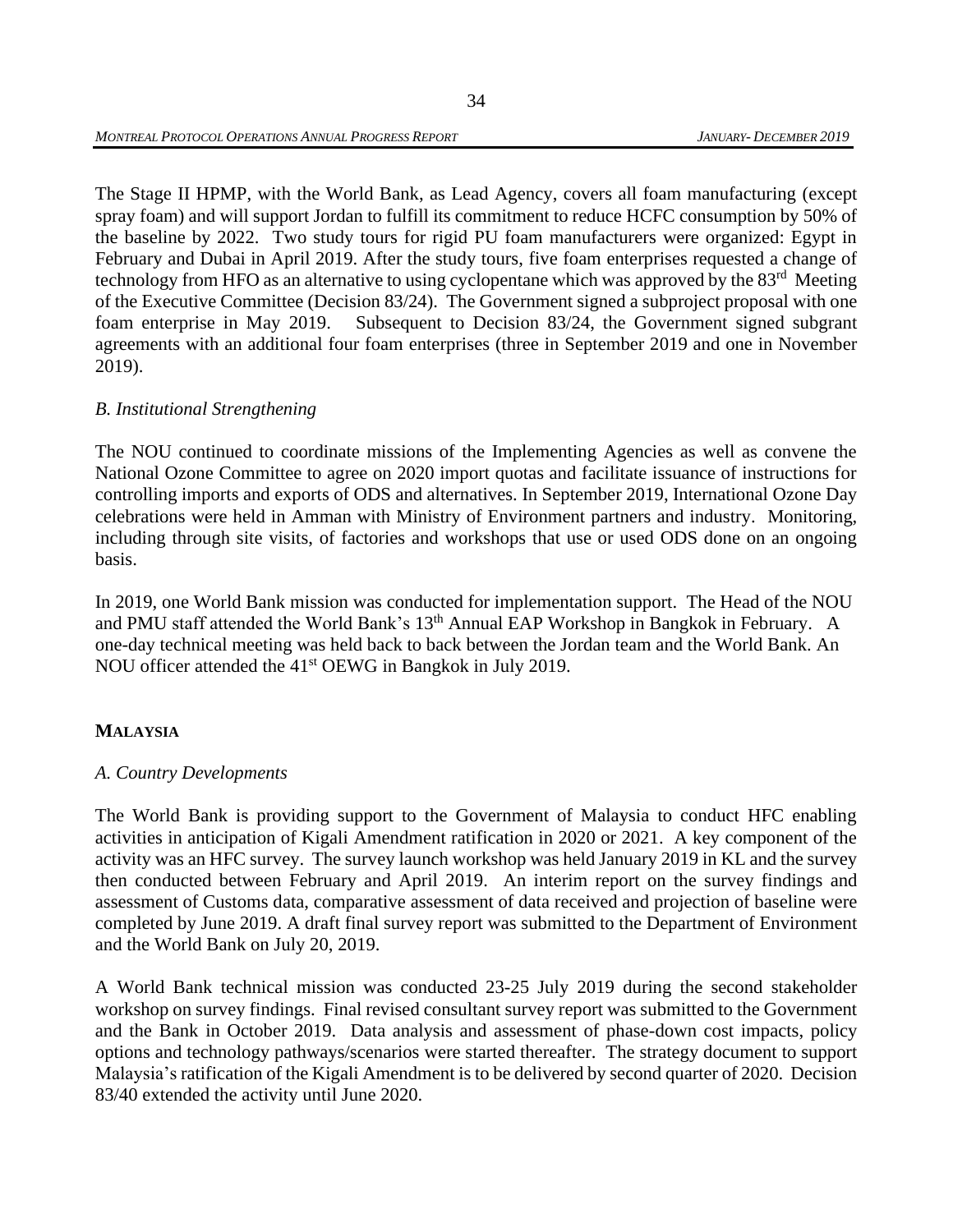#### **PHILIPPINES**

#### *A. Country Developments*

After mid-2018, the Government of the Philippines began internal discussions on whether to change Implementing Agencies for the Stage II HPMP approved in 2017 which slowed the ongoing Bank-Philippines Grant Agreement preparation process. This also impacted the approved \$250,000 for activities to enable ratification of the Kigali Amendment, whereby the launch workshop occurred in 2018 but little work thereafter.

In April 2019, DENR sent a letter requesting transfer of all its MLF-approved activities to UNIDO. The Executive Committee agreed at its 83<sup>rd</sup> Meeting and funds were returned by the Bank to the Fund Treasurer for transferring to UNIDO.

#### **THAILAND**

#### *A. Country Developments*

Thailand's Stage I HCFC Phaseout Management Plan (HPMP) was physically completed by the end of 2018 and financially completed by the end of 2019. Additional savings (US\$1.18 million) were returned to the  $84<sup>th</sup>$  Meeting of the Executive Committee. A total of 11 subproject agreements (SGAs) in the AC sector and 44 in the foam sector were approved, signed and implemented over the life of the HPMP. 175 vocational schoolteachers were trained on promotion campaigns in 5 regions and a TA workshop for non-HCFC refrigerant (HFC-32) for residential AC was conducted between March and May 2018 as part of the final TA activities to be undertaken. Equipment for training on installation and servicing of HFC-32 AC was also distributed and the Ministry of Commerce issued an import ban of R-22-based AC with cooling capacity under 50,000 BTU/hr in March to complement existing bans on use of HCFC in AC and foam production (except spray foam). Thailand has complied with all agreed consumption targets.

The Stage II HCFC Phaseout Management Plan (HPMP) was approved in late 2018 and requires a new Grant Agreement (GA) with the World Bank. Preparation of the GA and project documents for project appraisal began in early 2019. Appraisal of the overall new project and GA between Thailand and World Bank was completed before the end of 2019. The Department of Industrial Works (DIW) and Government Saving Bank (GSB), which is the financial intermediary of the Stage II HPMP, jointly prepared the Project Implementation Manual (PIM) for the project. DIW also organized a workshop with stakeholders to inform them of approved activities and next actions in the implementation of the Stage II HPMP in February 2019.

In regards to Thailand's HFC enabling activity, a terms of reference for conducting enabling activities for Kigali ratification was prepared. A consultant was selected in October 2019 to collect 2016, 2017 and 2018 HFC consumption data; validate, supplement and reconcile import data of major HFCs from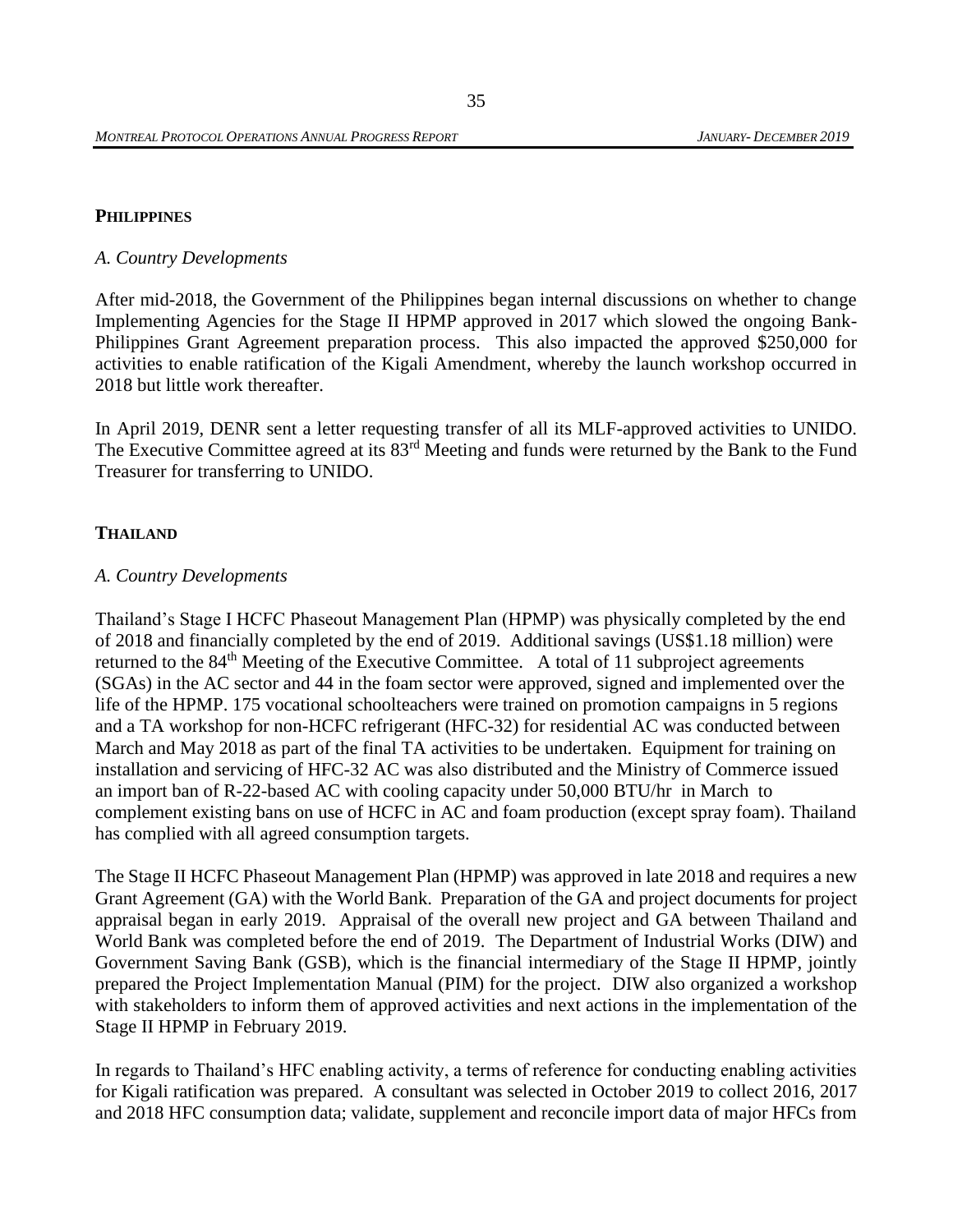Customs; review the relevant regulatory framework; and, determine future HFC alternatives' availability and costs. Work was begun by the end of the year. Decision. 83/40 extended the completion date to June 2020.

### *B. Institutional Strengthening*

Institutional strengthening (IS) funds have been used to enhance the capacity of the National Ozone Unit (NOU) in the DIW and government agencies to effectively implement ODS phaseout in compliance with the country's obligations.

Of note in 2019, was DIW's critical support through inputs to and information for the preparation and appraisal of the overall new project and Grant Agreement (GA) between Thailand and the World Bank. An environmental safeguards workshop was held in June19 after safeguards preparation by a DIW consultant, and appraisal completed by end of 2019. This will permit the GA to be approved by early 2020.

The quota for 2019 HCFC imports were issued in a timely manner while the NOU complied with the reporting obligations under Article 7 for 2018 ODS consumption data. Public awareness activities conducted including circulation of materials and annual celebration of International Ozone Day in order to maintain priority on ozone layer protection among government agencies and relevant stakeholders. The NOU attended the OEWG meeting in July, the MOP in Rome in November, and the ozone officer network meeting in Paris (February 2019).

Several Bank implementation support missions were conducted in 2019. Representatives of the NOU/PMU and the Financial Agent, GSB, along with Thai industry representatives attended the Bank's 13<sup>th</sup> Annual EAP Regional ODS Workshop in Bangkok. The workshop was opened by senior DIW and World Bank officials.

#### **VIETNAM**

#### *Country Developments*

The overall HCFC Phase-out Project (Stage II) was approved by the World Bank in January 2019 after internal approval by the Government of Vietnam. The Grant Agreement (GA) was signed and countersigned on March 7, 2019. The project implementation manual (PIM) was cleared in April 2019, and the PMU was fully staffed by August 2019. Disbursement started thereafter. The kick-off workshop was held on occasion of International Ozone Day in September.

Several consultant contracts were awarded to firms to assist the PMU to determine enterprise eligibility, conduct technical and financial subproject appraisal, and help enterprises prepare and implement subprojects. Contracts were also awarded to individual consultants to provide TA to industrial refrigeration end-users, train-the-trainer training, selection and distribution of toolkits to vocational center/schools and servicing shops, development of training curriculum on refrigeration and air